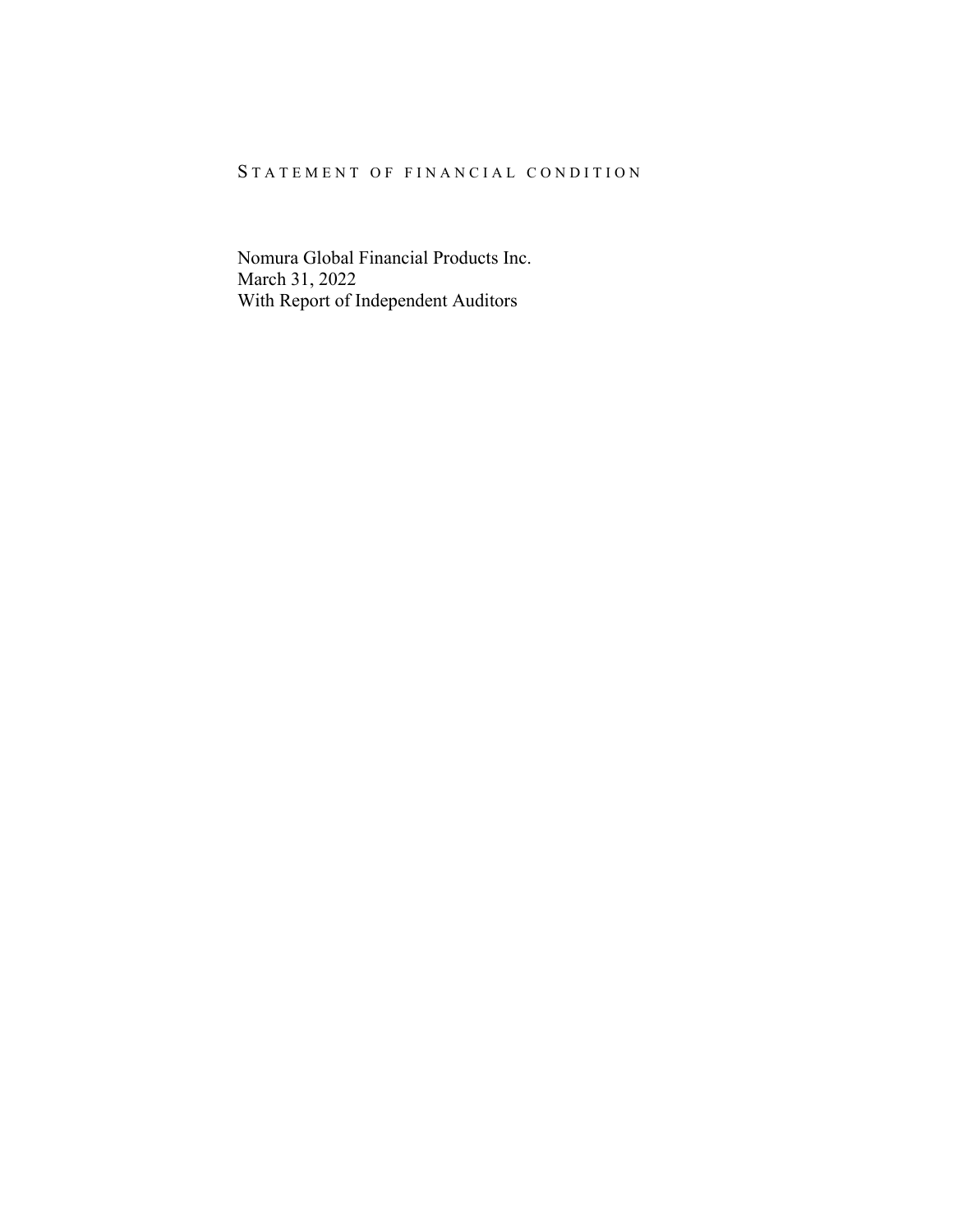**UNITED STATES SECURITIES AND EXCHANGE COMMISSION Washington, D.C. 20549**

OMB APPROVAL OMB Number: 3235-0123 Expires: Oct. 31,2023 Estimated average burden hours per response: 12

# **ANNUAL REPORTS FORM X-17A-5 PART III**

| <b>SEC FILE NUMBER</b> |  |
|------------------------|--|
| 8-69208                |  |

**FACING PAGE**

**Information Required Pursuant to Rules 17a-5,17a-12, and 18a-7 under the Securities Exchange Act of 1934**

| Information Required Pursuant to Rules 17a-5, 17a-12, and 18a-7 under the Securities Exchange Act of 1934                                   |                                                            |                                              |                 |                                            |  |  |  |
|---------------------------------------------------------------------------------------------------------------------------------------------|------------------------------------------------------------|----------------------------------------------|-----------------|--------------------------------------------|--|--|--|
| FILING FOR THE PERIOD BEGINNING                                                                                                             | 04/01/21                                                   | AND ENDING                                   | 03/31/22        |                                            |  |  |  |
|                                                                                                                                             | MM/DD/YY                                                   |                                              |                 | MM/DD/YY                                   |  |  |  |
|                                                                                                                                             | A. REGISTRANT IDENTIFICATION                               |                                              |                 |                                            |  |  |  |
| NAME OF FIRM: NOMURA GLOBAL FINANCIAL PRODUCTS INC.                                                                                         |                                                            |                                              |                 |                                            |  |  |  |
| TYPE OF REGISTRANT (check all applicable boxes):<br>Broker-dealer<br>$\sqcup$<br>Check here if respondent is also an OTC derivatives dealer | $\Box$ Security-based swap dealer                          | $\Box$ Major security-based swap participant |                 |                                            |  |  |  |
| ADDRESS OF PRINCIPAL PLACE OF BUSINESS: (Do not use a P.O. box no.)                                                                         |                                                            |                                              |                 |                                            |  |  |  |
| WORLDWIDE PLAZA, 309 WEST 49TH STREET                                                                                                       |                                                            |                                              |                 |                                            |  |  |  |
|                                                                                                                                             | (No. and Street)                                           |                                              |                 |                                            |  |  |  |
| <b>NEW YORK</b>                                                                                                                             | 10019-7316                                                 |                                              |                 |                                            |  |  |  |
| (Zip Code)<br>(City)<br>(State)                                                                                                             |                                                            |                                              |                 |                                            |  |  |  |
| PERSON TO CONTACT WITH REGARD TO THIS FILING                                                                                                |                                                            |                                              |                 |                                            |  |  |  |
| <b>Christy Schaffner</b>                                                                                                                    | $(212)$ 667-8903                                           |                                              |                 | christy.schaffner@nomura.com               |  |  |  |
| (Name)                                                                                                                                      | (Area Code - Telephone Number)                             |                                              | (Email Address) |                                            |  |  |  |
|                                                                                                                                             | <b>B. ACCOUNTANT IDENTIFICATION</b>                        |                                              |                 |                                            |  |  |  |
| INDEPENDENT PUBLIC ACCOUNTANT whose reports are contained in this filing*<br>Ernst & Young LLP                                              |                                                            |                                              |                 |                                            |  |  |  |
|                                                                                                                                             | (Name - if individual, state last, first, and middle name) |                                              |                 |                                            |  |  |  |
| 1 Manhattan West                                                                                                                            | New York                                                   |                                              | NY.             | 10001                                      |  |  |  |
| (Address)                                                                                                                                   | (City)                                                     |                                              | (State)         | (Zip Code)                                 |  |  |  |
| 10/20/2003                                                                                                                                  |                                                            | 42                                           |                 |                                            |  |  |  |
| (Date of Registration with PCAOB) (if applicable)                                                                                           |                                                            |                                              |                 | (PCAOB Registration Number, if applicable) |  |  |  |
|                                                                                                                                             | <b>FOR OFFICIAL USE ONLY</b>                               |                                              |                 |                                            |  |  |  |

\* Claims for exemption from the requirement that the annual reports be covered by the reports of an independent public accountant must be supported by <sup>a</sup> statement of facts and circumstances relied on as the basis of the exemption. See 17 CFR 240.17a-5(e) $(1)(ii)$ , if applicable.

Persons who are to respond to the collection of information contained in this form are not required to respond unless the form **displays a currently valid OMB control number.**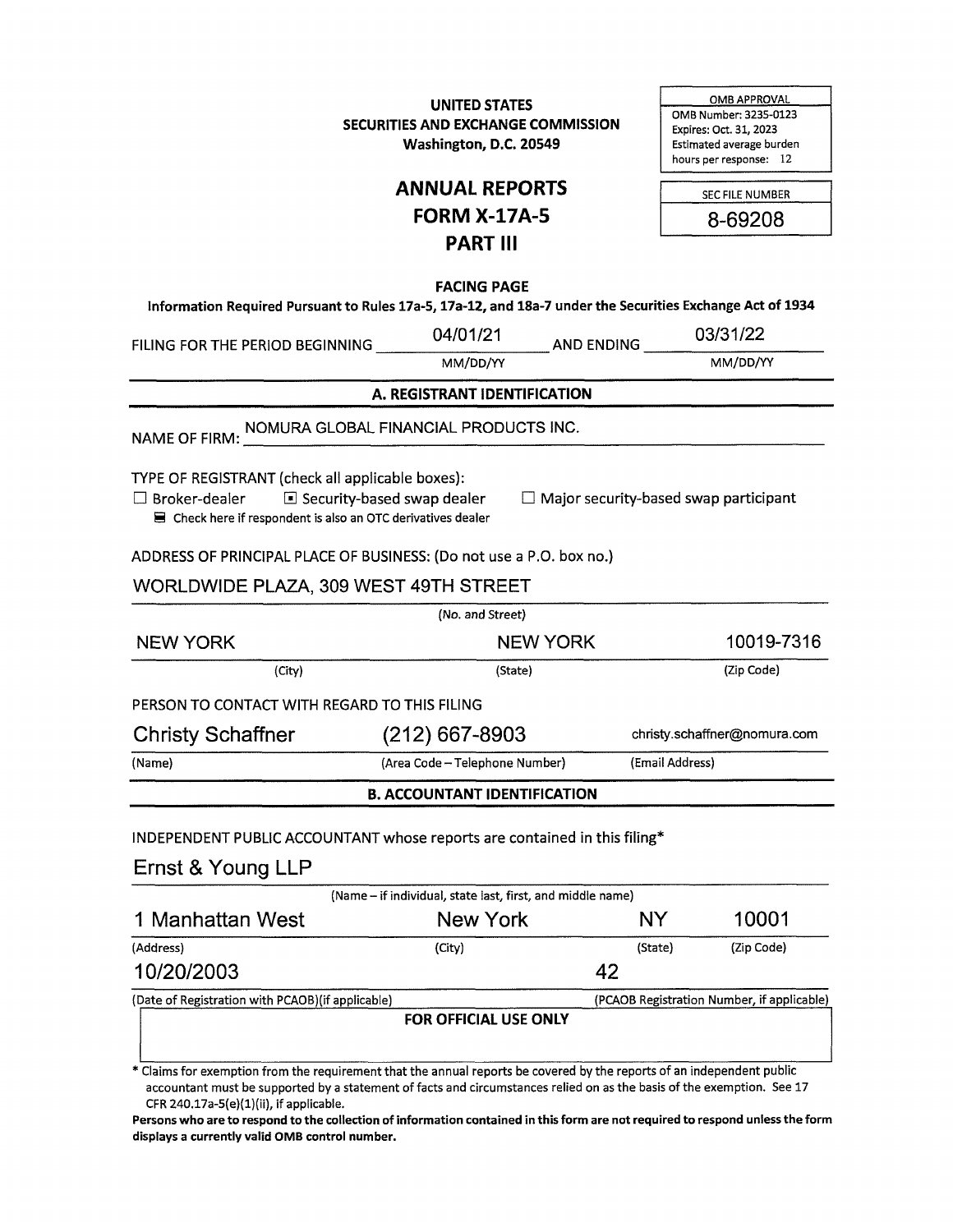#### **OATH OR AFFIRMATION**

We, Eugene Chiulli and Richard Lunder, swear (or affirm) that, to the best of our knowledge and belief the financial report pertaining to the firm of Nomura Global Financial Products Inc., (the "Company") as of March 31, 2022, is true and correct. We further swear (or affirm) that neither the Company nor any partner, officer, director, or equivalent person, as the case may be, has any proprietary interest in any account classified solely as that of a customer.

 $\frac{1}{2}$ 

**TaiJeen Joa Notary Public -State of New York 01JQ6229951 Qualified in New York County My Commission Expires^**

Notary Public

**Name: Eugene CHtalli Title: Chief Financial Officer**

**flame: Richard Lunder Title: Chief Operating Officer**

This report\*\* contains (check all applicable boxes):

- $\checkmark$  (a) Statement of financial condition.
- $\checkmark$  (b) Notes to consolidated statement of financial condition.
- $\Box$  (c) Statement of income (loss) or, if there is other comprehensive income in the period(s) presented, a statement of comprehensive income (as defined in § 210.1-02 of Regulation S-X).
- $\Box$  (d) Statement of cash flows.
- $\Box$  (e) Statement of changes in stockholders' or partners' or sole proprietor's equity.
- $\Box$  (f) Statement of changes in liabilities subordinated to claims of creditors.
- $\Box$  (g) Notes to consolidated financial statements.
- (h) Computation of net capital under 17 CFR 240.15c3-1 or 17 CFR 240.18a-1, as applicable.
- (i) Computation of tangible net worth under 17 CFR 240.18a-2.
- $\Box$  (i) Computation for determination of customer reserve requirements pursuant to Exhibit A to 17 CFR 240.15c3-3.
- (k) Computation for determination of security-based swap reserve requirements pursuant to Exhibit B to 17 CFR 240.15c3-3 or Exhibit A to 17 CFR 240.18a-4, as applicable.
- (I) Computation for Determination of PAB Requirements under Exhibit A to § 240.15c3-3.
- (m) Information relating to possession or control requirements for customers under 17 CFR 240.15c3-3.
- $\Box$  (n) Information relating to possession or control requirements for security-based swap customers under 17 CFR 240.15c3-3(p)(2) or 17 CFR 240.18a-4, as applicable.
- $\Box$  (o) Reconciliations, including appropriate explanations, of the FOCUS Report with computation of net capital or tangible net worth under 17 CFR 240.15c3-1,17 CFR 240.18a-1, or 17 CFR 240.18a-2, as applicable, and the reserve requirements under 17 CFR 240.15c3-3 or 17 CFR 240.18a-4, as applicable, if material differences exist, or a statement that no material differences exist.
- $\Box$  (p) Summary of financial data for subsidiaries not consolidated in the statement of financial condition.
- $\check{q}$  (q) Oath or affirmation in accordance with 17 CFR 240.17a-5, 17 CFR 240.17a-12, or 17 CFR 240.18a-7, as applicable.
- $\Box$  (r) Compliance report in accordance with 17 CFR 240.17a-5 or 17 CFR 240.18a-7, as applicable.
- $\Box$  (s) Exemption report in accordance with 17 CFR 240.17a-5 or 17 CFR 240.18a-7, as applicable.
- $\Box$  (t) Independent public accountant's report based on an examination of the statement of financial condition.
- $\Box$  (u) Independent public accountant's report based on an examination of the financial report or financial statements under 17 CFR 240.17a-5, 17 CFR 240.18a-7, or 17 CFR 240.17a-12, as applicable.
- $\Box$  (v) Independent public accountant's report based on an examination of certain statements in the compliance report under 17 CFR 240.17a-5 or 17 CFR 240,18a-7, as applicable.
- $\Box$  (w) Independent public accountant's report based on a review of the exemption report under 17 CFR 240.17a-5 or 17 CFR 240.18a-7, as applicable.
- (x) Supplemental reports on applying agreed-upon procedures, in accordance with 17 CFR 240.15c3-1e or 17 CFR 240.17a-12, as applicable.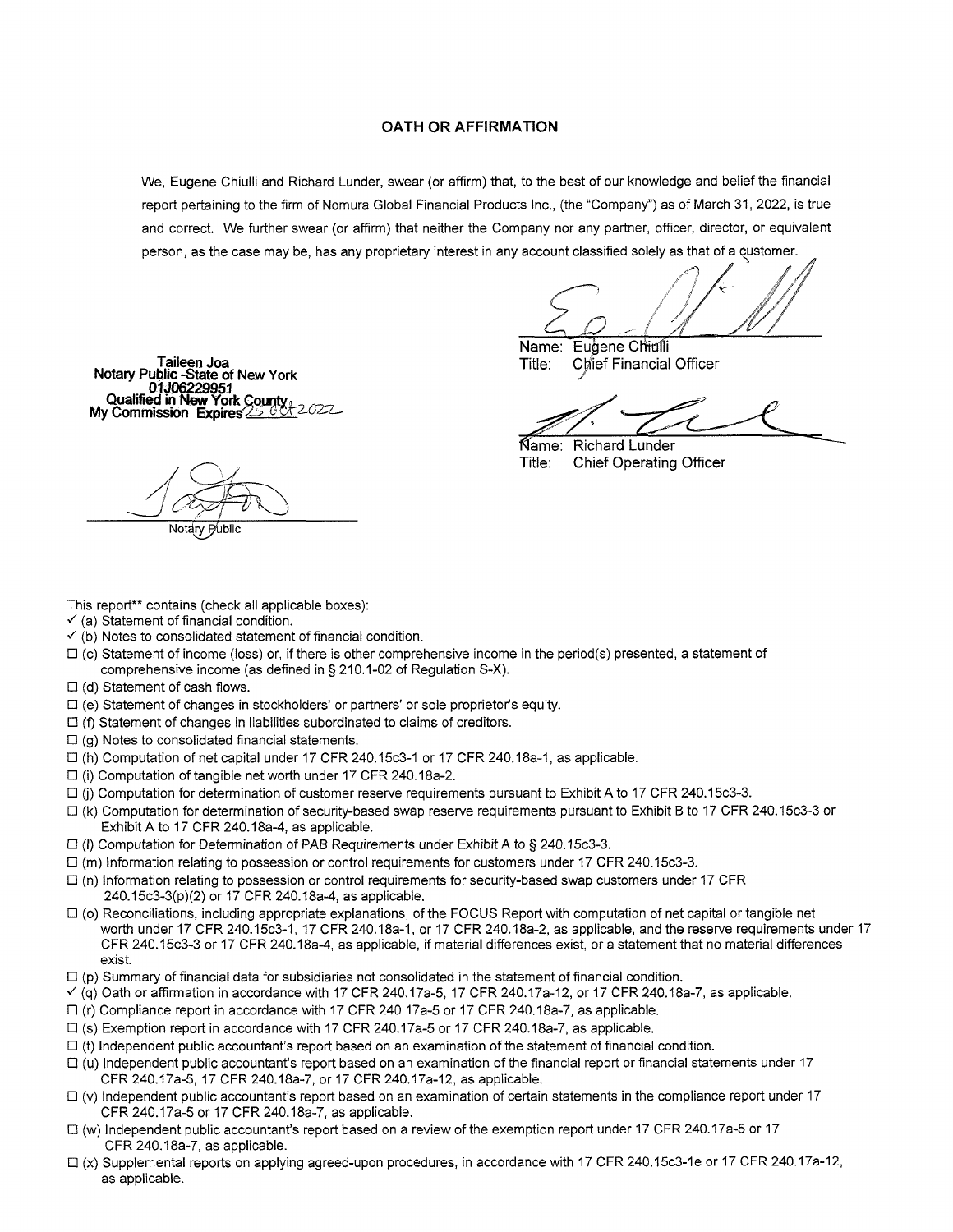(y) Report describing any material inadequacies found to exist or found to have existed since the date of the previous audit, or a statement that no material inadequacies exist, under 17 CFR 240.17a-12(k).

 $\Box$  (z) Other:

\*\* To request confidential treatment of certain portions of this filing, see 17 CFR 240.17a-5(e)(3) or 17 CFR 240.18a-7(d)(2), as *applicable.*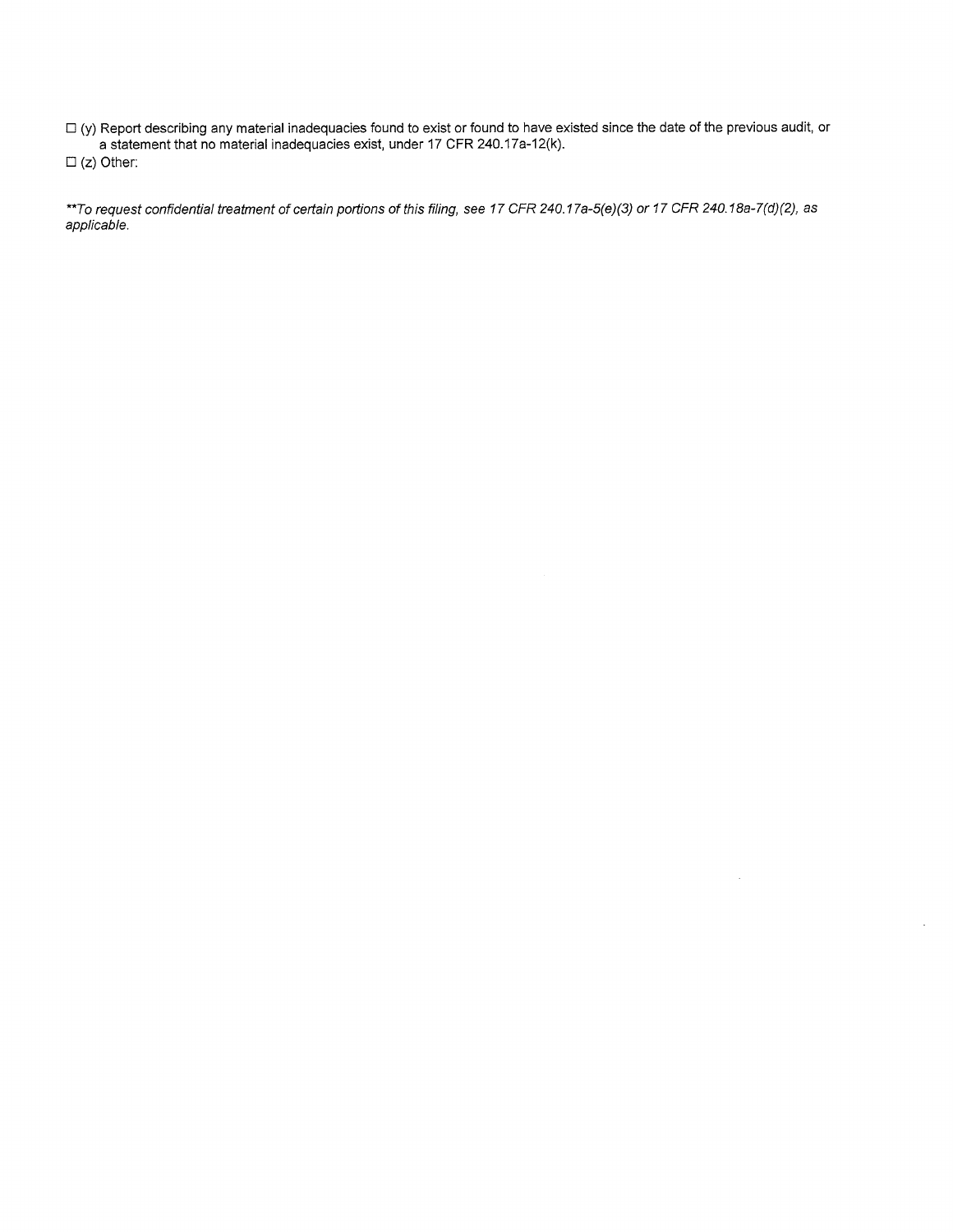Nomura Global Financial Products Inc. Statement of Financial Condition March 31, 2022

### **Contents**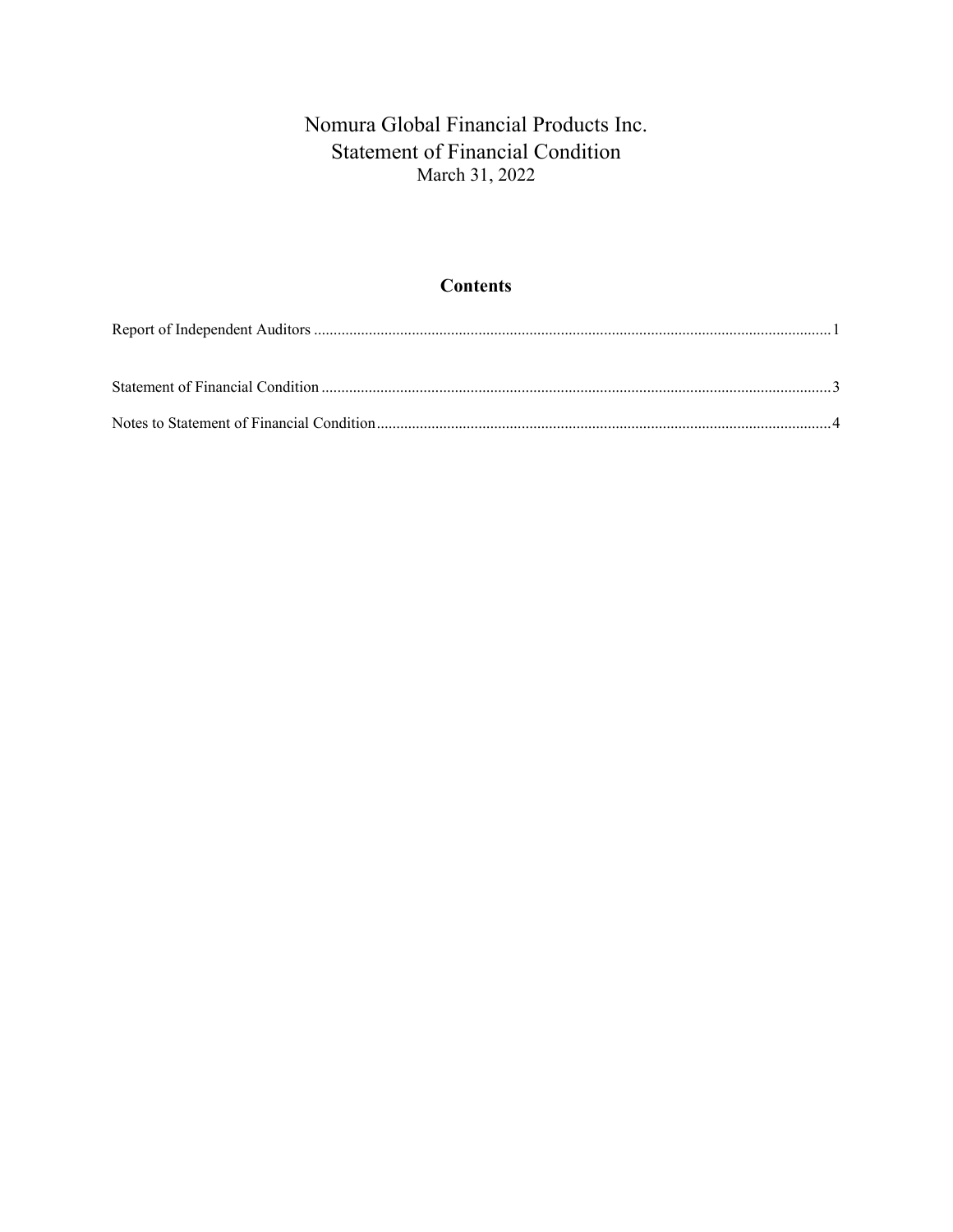

Ernst & Young, LLP One Manhattan West New York, NY 10001

 Tel: +1 212 773 3000 ey.com

#### **Report of Independent Auditors**

Stockholder and Board of Directors of Nomura Global Financial Products Inc.

#### **Opinion**

We have audited the statement of financial condition of Nomura Global Financial Products Inc. (the "Company") as of March 31, 2022 and the related notes to the financial statement (the "financial statement"). In our opinion, the accompanying financial statement presents fairly, in all material respects, the financial position of the Company at March 31, 2022 in accordance with accounting principles generally accepted in the United States of America.

#### **Basis for Opinion**

We conducted our audit in accordance with auditing standards generally accepted in the United States of America (GAAS). Our responsibilities under those standards are further described in the Auditor's Responsibilities for the Audit of the Financial Statement section of our report. We are required to be independent of the Company and to meet our other ethical responsibilities in accordance with the relevant ethical requirements relating to our audit. We believe that the audit evidence we have obtained is sufficient and appropriate to provide a basis for our audit opinion.

#### **Responsibilities of Management for the Financial Statement**

Management is responsible for the preparation and fair presentation of the financial statement in accordance with accounting principles generally accepted in the United States of America, and for the design, implementation, and maintenance of internal control relevant to the preparation and fair presentation of the financial statement that is free of material misstatement, whether due to fraud or error.

In preparing the financial statement, management is required to evaluate whether there are conditions or events, considered in the aggregate, that raise substantial doubt about the Company's ability to continue as a going concern for one year after the date that the financial statement is available to be issued.

#### **Auditor's Responsibilities for the Audit of the Financial Statement**

Our objectives are to obtain reasonable assurance about whether the financial statement as a whole is free of material misstatement, whether due to fraud or error, and to issue an auditor's report that includes our opinion. Reasonable assurance is a high level of assurance but is not absolute assurance and therefore is not a guarantee that an audit conducted in accordance with GAAS will always detect a material misstatement when it exists. The risk of not detecting a material misstatement resulting from fraud is higher than for one resulting from error, as fraud may involve collusion, forgery, intentional omissions, misrepresentations, or the override of internal control. Misstatements are considered material if there is a substantial likelihood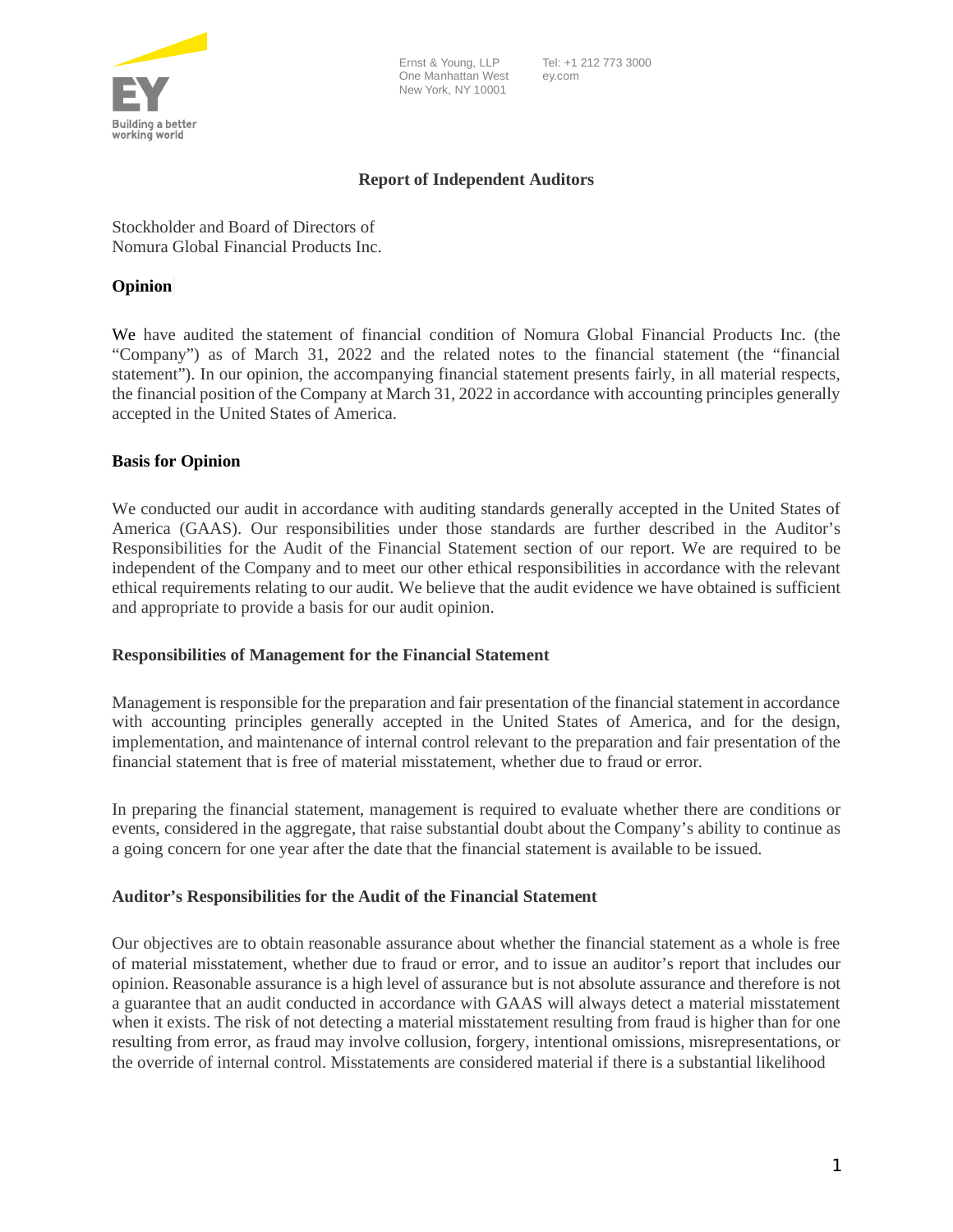

that, individually or in the aggregate, they would influence the judgment made by a reasonable user based on the financial statement.

In performing an audit in accordance with GAAS, we:

- Exercise professional judgment and maintain professional skepticism throughout the audit.
- Identify and assess the risks of material misstatement of the financial statement, whether due to fraud or error, and design and perform audit procedures responsive to those risks. Such procedures include examining, on a test basis, evidence regarding the amounts and disclosures in the financial statement.
- Obtain an understanding of internal control relevant to the audit in order to design audit procedures that are appropriate in the circumstances, but not for the purpose of expressing an opinion on the effectiveness of the Company's internal control. Accordingly, no such opinion is expressed.
- Evaluate the appropriateness of accounting policies used and the reasonableness of significant accounting estimates made by management, as well as evaluate the overall presentation of the financial statement.
- Conclude whether, in our judgment, there are conditions or events, considered in the aggregate, that raise substantial doubt about the Company's ability to continue as a going concern for a reasonable period of time.

We are required to communicate with those charged with governance regarding, among other matters, the planned scope and timing of the audit, significant audit findings, and certain internal control-related matters that we identified during the audit.

Ernet + Young LLP

May 27, 2022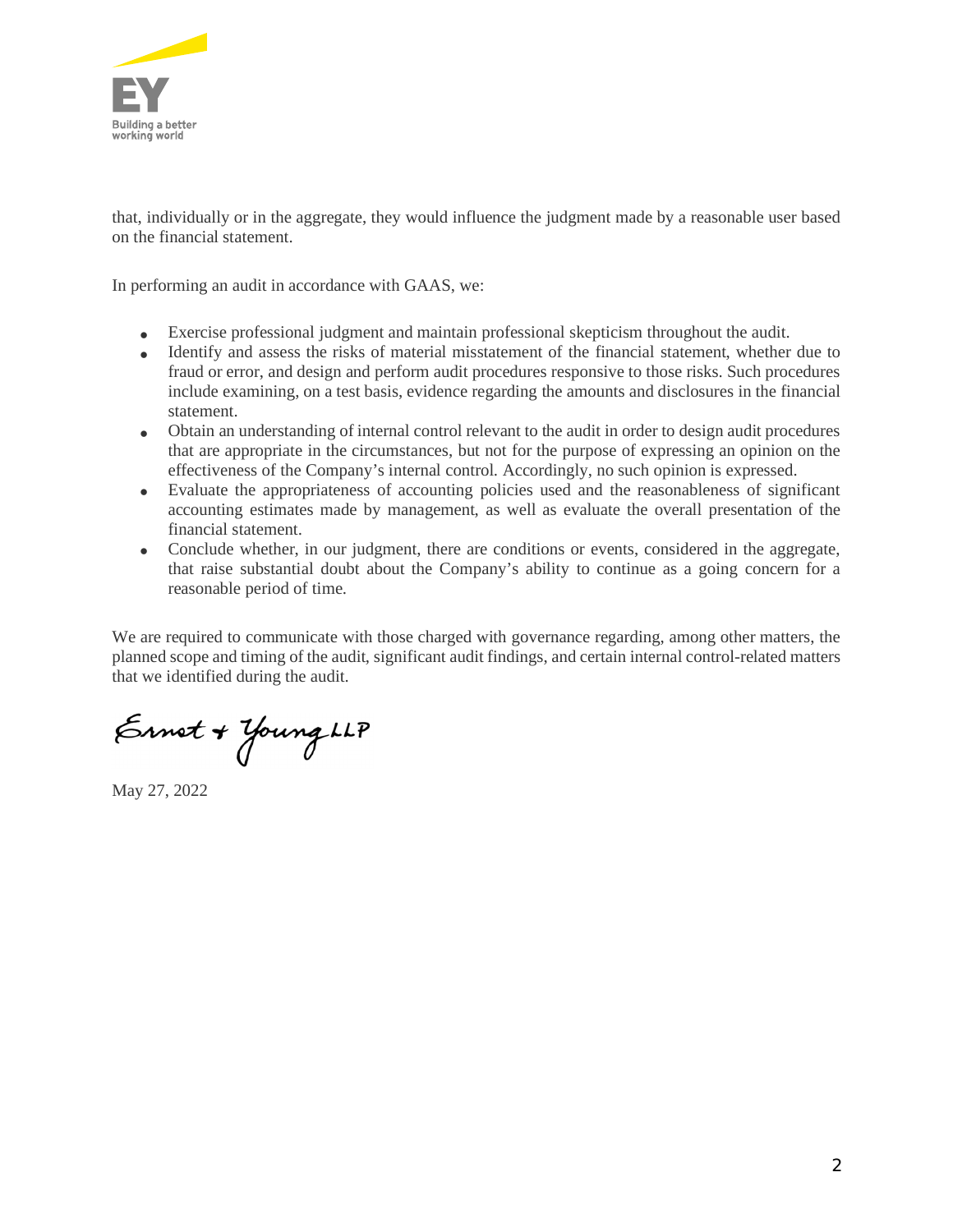## Nomura Global Financial Products Inc. Statement of Financial Condition March 31, 2022 *(United States Dollars in Thousands)*

| Assets                                                                            |                      |            |                  |
|-----------------------------------------------------------------------------------|----------------------|------------|------------------|
| Cash                                                                              |                      | \$         | 31,917<br>26,628 |
| Deposit with clearing organization<br>Trading assets:                             |                      |            |                  |
| Financial instruments owned (including assets pledged of \$9,991,475)             | \$<br>12,914,581     |            |                  |
| Derivative financial instruments - customers                                      | 2,668,969            |            |                  |
| Derivative financial instruments - affiliates                                     | 22,676               |            |                  |
|                                                                                   |                      |            | 15,606,226       |
| Collateralized financing agreements:                                              |                      |            |                  |
| Securities borrowed                                                               | 8,810,398            |            |                  |
| Securities purchased under agreements to resell (includes \$47,833 at fair value) | 10, 169, 186         |            |                  |
|                                                                                   |                      |            | 18,979,584       |
| Receivables:                                                                      |                      |            |                  |
| Brokers, dealers and clearing organizations                                       | 894,251              |            |                  |
| Customers (includes \$84,852 at fair value)                                       | 702,768              |            |                  |
| Loans receivable from customers at fair value                                     | 52,547               |            |                  |
| Accrued interest                                                                  | 17,622               |            |                  |
|                                                                                   |                      |            | 1,667,188        |
| Other assets                                                                      |                      |            | 22,806           |
| Total assets                                                                      |                      | \$         | 36,334,349       |
| Liabilities and stockholder's equity                                              |                      |            |                  |
| Liabilities:                                                                      |                      |            |                  |
| Trading liabilities:                                                              |                      |            |                  |
| Financial instruments sold, not yet purchased                                     | \$<br>9,761,390      |            |                  |
| Derivative financial instruments - customers                                      | 5,574,041            |            |                  |
| Derivative financial instruments - affiliates                                     | 89,480               |            |                  |
|                                                                                   |                      | \$         | 15,424,911       |
| Collateralized financing agreements:<br>Securities loaned                         |                      |            |                  |
| Securities sold under agreements to repurchase                                    | 9,692,424<br>106,597 |            |                  |
|                                                                                   |                      |            | 9,799,021        |
| Borrowings from Parent                                                            |                      |            | 3,957,184        |
| Payables:                                                                         |                      |            |                  |
| Customers                                                                         | 2,494,533            |            |                  |
| Brokers, dealers and clearing organizations                                       | 337,234              |            |                  |
| Other payables to affiliates                                                      | 64,462               |            |                  |
| Accrued interest                                                                  | 8,475                |            |                  |
| Compensation and benefits                                                         | 1,903                |            |                  |
|                                                                                   |                      |            | 2,906,607        |
| Other liabilities                                                                 |                      |            | 32,737           |
| Subordinated borrowing                                                            |                      |            | 2,000,000        |
| Borrowings at fair value                                                          |                      |            | 340,043          |
| <b>Total</b> liabilities                                                          |                      |            | 34,460,503       |
| Contingent liabilities and guarantees (see Note 11)                               |                      |            |                  |
| Stockholder's equity                                                              |                      |            | 1,873,846        |
| Total liabilities and stockholder's equity                                        |                      | $\sqrt{3}$ | 36,334,349       |
|                                                                                   |                      |            |                  |

*See accompanying notes to Statement of Financial Condition.*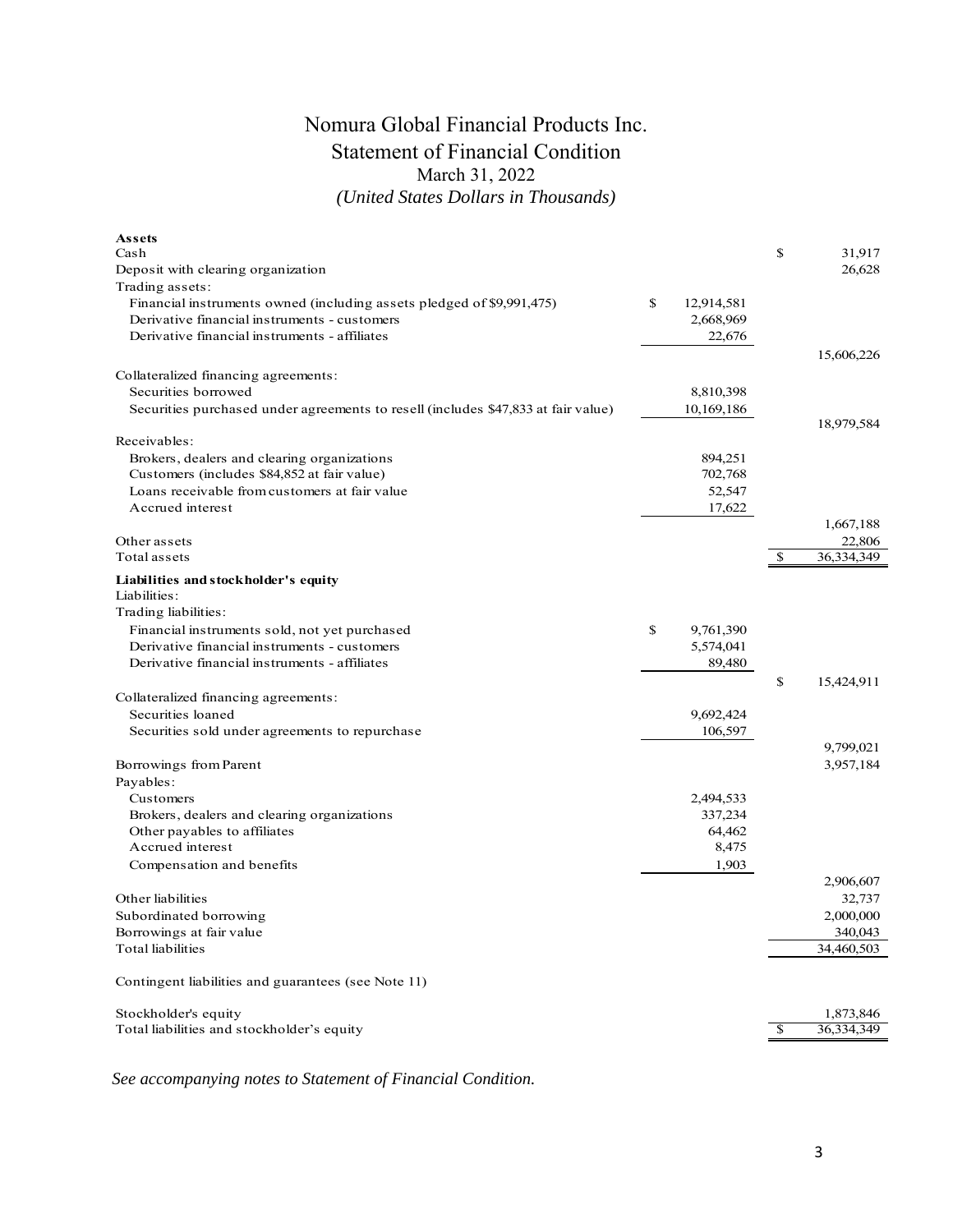## Nomura Global Financial Products Inc. Notes to Statement of Financial Condition March 31, 2022

### **1. Organization**

Nomura Global Financial Products Inc. (the "Company" or "NGFP") is a wholly owned subsidiary of Nomura Holding America Inc. ("NHA" or the "Parent"), which itself is wholly owned by Nomura Holdings, Inc. ("NHI" or "Nomura"), a Japanese corporation.

The Company is a Securities and Exchange Commission ("SEC") registered OTC Derivatives Dealer (a special category of broker-dealer engaged in an OTC derivatives business) under section 15(b) of the Securities Exchange Act of 1934 (the "Act"). The Company is provisionally registered as a Swap Dealer ("SD") with the Commodity Futures Trading Commission ("CFTC"). On November 1, 2021, the Company registered as a Security-Based Swap Dealer ("SBSD") with the SEC.

The Company purchases and sells over-the-counter ("OTC") derivatives to assist institutional investors in implementing their trading or hedging strategies. The Company also purchases and sells cash securities and exchange traded derivative positions to hedge its trading positions and enters into principal transactions for its own account.

The Company's most significant activity is acting as one of Nomura's predominant client-facing entities for OTC interest rate swaps globally. In certain cases, the Company may hedge the market risk of client facing transactions by entering into offsetting derivative trades with affiliates, including Nomura Securities Co., Ltd. ("NSC") and Nomura Financial Products & Services, Inc. ("NFPS"). The Company also assumes market risk by entering into equity, foreign exchange, and credit derivative transactions, often by entering into derivative trades with affiliates such as Nomura International PLC ("NIP") and NFPS, which often act as the client-facing entities.

The Company manages, analyzes and reports on its business on the basis of one operating segment.

#### **2. Significant Accounting Policies**

#### **Use of Estimates**

The Statement of Financial Condition is are presented in conformity with accounting principles generally accepted in the United States, which require management to make estimates and assumptions that affect the amounts reported in the Statement of Financial Condition and accompanying notes. Management believes that the estimates utilized in preparing its Statement of Financial Condition are reasonable and prudent. Actual results could differ from those estimates.

During times of financial crisis and dislocated markets, such as during the current COVID-19 pandemic, additional use of estimates may be required or existing estimates may be increasingly judgmental.

#### **Foreign Currency**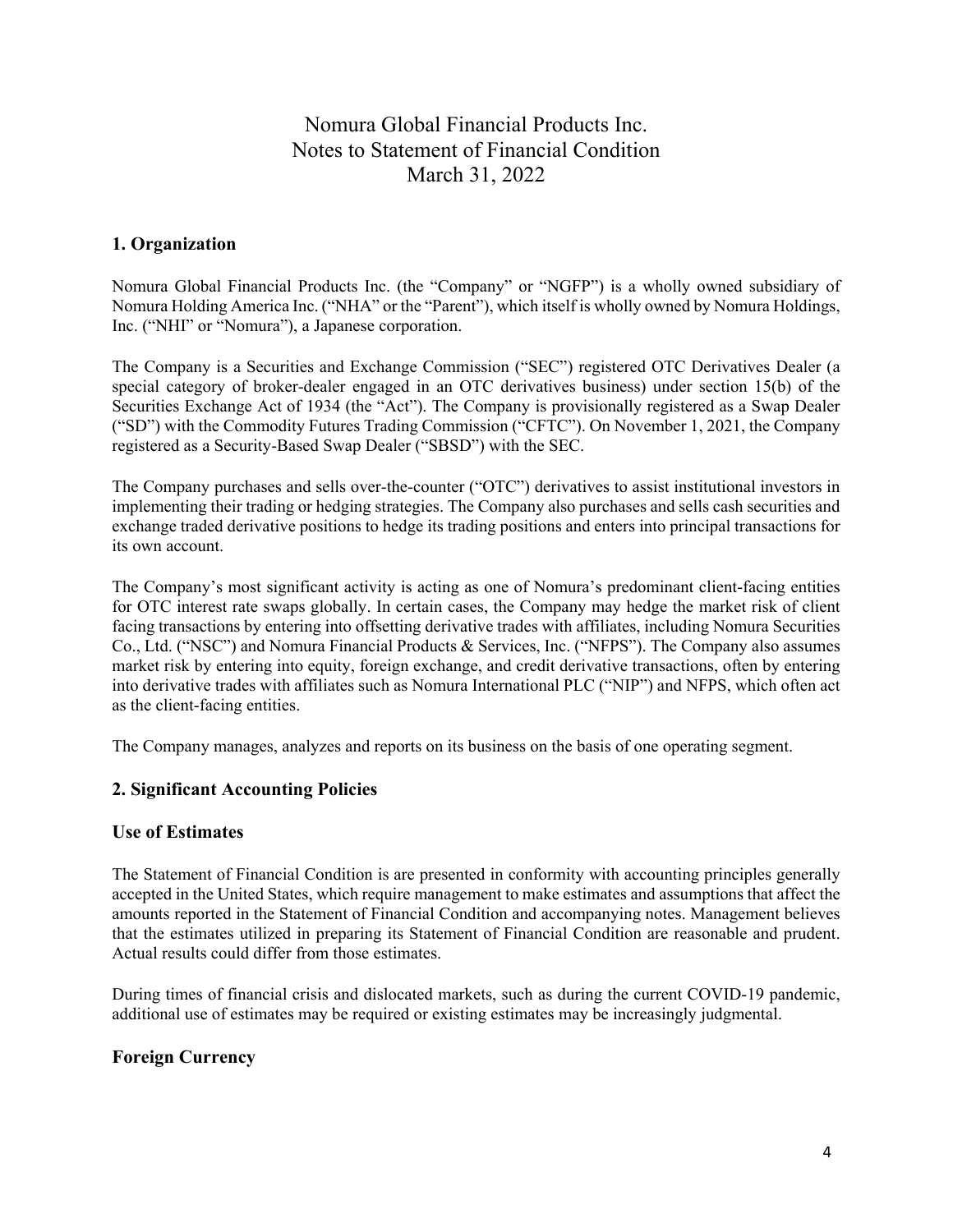Assets and liabilities denominated in non-United States dollar currencies are remeasured into United States dollar equivalents at spot foreign exchange rates prevailing on the date of the Statement of Financial Condition, while revenue and expense accounts are remeasured at the actual foreign exchange rate on the date the transaction occurred.

Gains and losses resulting from non-United States dollar currency transactions are included in income.

#### **Cash**

At times, cash balances will exceed federally insured levels, however the Company does not believe there is significant credit risk with respect to these balances.

The Company defines cash equivalents to be highly liquid investments with original maturities of three months or less, other than those held for trading purposes. At March 31, 2022, the Company did not have cash equivalents.

#### **Fair Value Measurements**

A significant amount of the assets and liabilities of the Company are carried at fair value on a recurring basis with changes in fair value recognized in income under various accounting literature, principally applicable industry guidance, such as Accounting Standards Codification ("ASC") 940, *Financial Services – Brokers and Dealers* ("ASC 940"), but also, ASC 815, *Derivatives and Hedging* ("ASC 815") and by the fair value option election in accordance with ASC 825, *Financial Instruments* ("ASC 825"). If the Company elects the fair value option for an eligible item, changes in that item's fair value in subsequent reporting periods must be recognized in current earnings. The Company applies the fair value option to loans receivable from customers, borrowings, and certain securities purchased under agreements to resell and certain receivables from customers.

ASC 820, *Fair Value Measurements and Disclosures* ("ASC 820") defines fair value, establishes a framework for measuring fair value, establishes a fair value hierarchy based on the quality of inputs used to measure fair value and determines disclosures associated with the use of fair value requirements (see Note 5).

Assets and liabilities recorded at fair value on the Statement of Financial Condition are categorized for disclosure purposes, based upon the level of judgment associated with the inputs used to measure their fair value. Hierarchical levels are defined by ASC 820 and are directly related to the amount of subjectivity associated with the inputs to fair valuation of these assets and liabilities (see Note 5).

*Trading assets* and *Trading liabilities*, including long and short securities positions and contractual commitments arising pursuant to derivatives contracts, are recorded on the Statement of Financial Condition on a trade date basis at fair value, with realized and unrealized gains and losses reflected in income.

Derivative financial instruments are presented on a net-by-counterparty basis where evidence that an enforceable legal right of setoff exists, in accordance with ASC 210-20, *Balance Sheet – Offsetting* ("ASC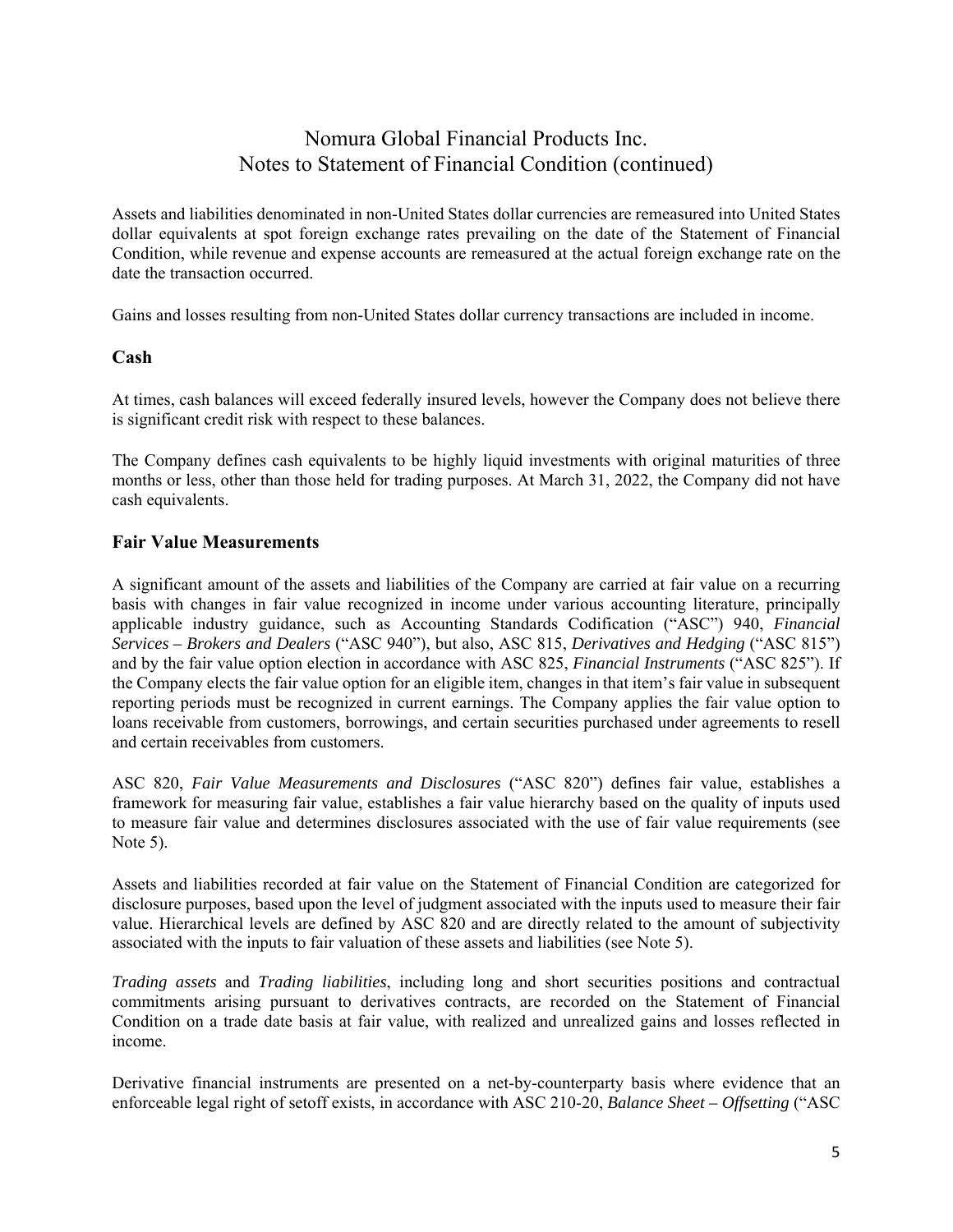210-20") and ASC 815-10-45, *Derivatives and Hedging – Overall – Other Presentation Matters* ("ASC 815-10-45"). The fair value is netted across products where allowable in the associated master netting agreements. Also, the Company generally offsets fair value amounts recognized for the right to reclaim cash collateral (a receivable) or the obligation to return cash collateral (a payable) against fair value amounts recognized for derivative instruments that are eligible for offset under the same master netting agreements.

### **Transfers of Financial Assets**

The Company accounts for the transfer of a financial asset as a sale when it relinquishes control over the asset by meeting the following conditions outlined in ASC 860, *Transfers and Servicing* ("ASC 860"), (a) the asset has been isolated from the transferor (even in bankruptcy or other receivership), (b) the transferee has the right to pledge or exchange the asset received, or if the transferee is an entity whose sole purpose is to engage in securitization or asset-backed financing activities, if the holders of its beneficial interests have the right to pledge or exchange the beneficial interests held and (c) the transferor has not maintained effective control over the transferred asset.

### **Borrowings at Fair Value**

*Borrowings at fair value* represents structured financing transactions documented as derivatives which failed the ASC 815 definition of a derivative due to the significance of the upfront payment required under the contract.

#### **Collateralized Financing Agreements**

*Securities purchased under agreements to resell* ("resale agreements") and *Securities sold under agreements to repurchase* ("repurchase agreements") are treated as financing transactions and are carried at the amounts at which the securities will be subsequently resold or reacquired plus accrued interest, except for certain resale agreements for which the Company has elected the fair value option.

Repurchase and resale agreements are presented on a net-by-counterparty basis on the Statement of Financial Condition where net presentation is permitted by ASC 210-20. It is the Company's policy to take possession of securities collateralizing resale agreements. Similarly, counterparties take possession of the securities pledged by the Company to collateralize repurchase agreements. Substantially all of these transactions are collateralized by United States government and other sovereign government securities. The Company monitors the market value of the underlying securities as compared to the related receivables or payables, including accrued interest, and typically requests or returns additional collateral when deemed appropriate.

*Securities borrowed* and *Securities loaned* are included on the Statement of Financial Condition at the amount of cash collateral advanced or received plus accrued interest*. Securities borrowed* transactions require the Company to deposit cash, letters of credit or other securities with the lender. With respect to *Securities loaned*, the Company receives collateral in the form of cash or other securities. When securities are pledged as collateral for securities borrowed, such transactions are not recorded on the Statement of Financial Condition. The Company monitors the market value of the securities borrowed or loaned against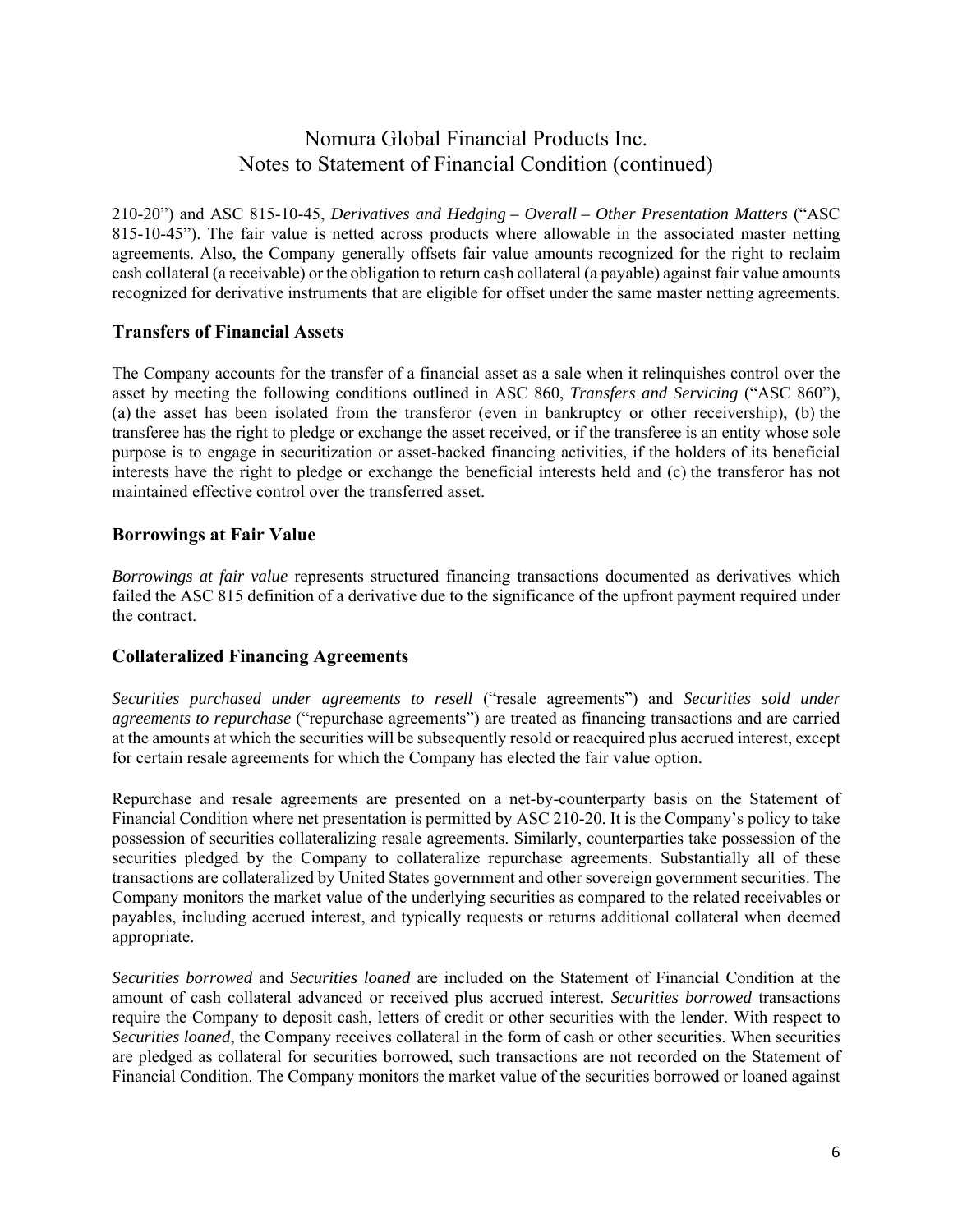the collateral on a daily basis and additional cash or securities are obtained or refunded as necessary, to ensure that such transactions are adequately collateralized for the Company's risk management purposes.

#### **Receivables from and Payables to Customers**

*Receivables from and Payables to customers* include the portion of cash collateral posted to and received from counterparties for derivative transactions, which is not eligible for netting under ASC 815-10-45 or where the cash collateral delivered/received exceeds the related derivative payable/receivable as of the date of the Statement of Financial Condition. *Receivable from Customers* also includes a synthetic prime brokerage ("SPB") claim receivable for which the fair value option was elected (see Note 2: Revenue Recognition).

#### **Loans receivable from customers**

*Loans receivable from customers at fair value* represents transactions with an affiliate which are documented as derivatives, but failed the ASC 815 definition of a derivative due to the upfront payments received on the contracts.

#### **Allowance for credit loss**

The CECL model requires the measurement of expected credit losses for financial assets measured at amortized cost, using relevant information about past events, including historical credit loss experience on financial assets with similar risk characteristics, current conditions, and reasonable and supportable forecasts that affect the collectability of the remaining cash flows over the contractual term of the financial assets. The overall estimate of the allowance for credit losses is based on both quantitative and qualitative considerations.

The majority of financial assets subject to CECL are resale agreements, securities borrowed and margin receivables. The Company applied the collateralized maintenance method to resale agreements and determined a CECL provision was not required. Qualitative methods are applied to securities borrowed and margin receivable and the other remaining assets where there is no history of significant credit losses and reasonable expectation of minimal future credit losses with any potential measurement of credit losses being immaterial. The Company has elected to exclude accrued interest receivable from the amortized cost basis of financial instruments used to measure expected credit losses. Accrued interest receivable balances are charged off against interest income when the related financial instrument is placed on nonaccrual status.

#### **Receivables from and Payables to Brokers, Dealers and Clearing Organizations**

*Receivables from and Payables to brokers, dealers and clearing organizations*, including affiliates, consist of securities failed-to-deliver/receive, margin with clearing broker-dealers related to exchange traded derivatives and pending trades. Securities failed-to-deliver and receive represent the contract value of securities which have not been delivered or received by the Company on settlement date. Pending trades represent the net amount on unsettled securities transactions.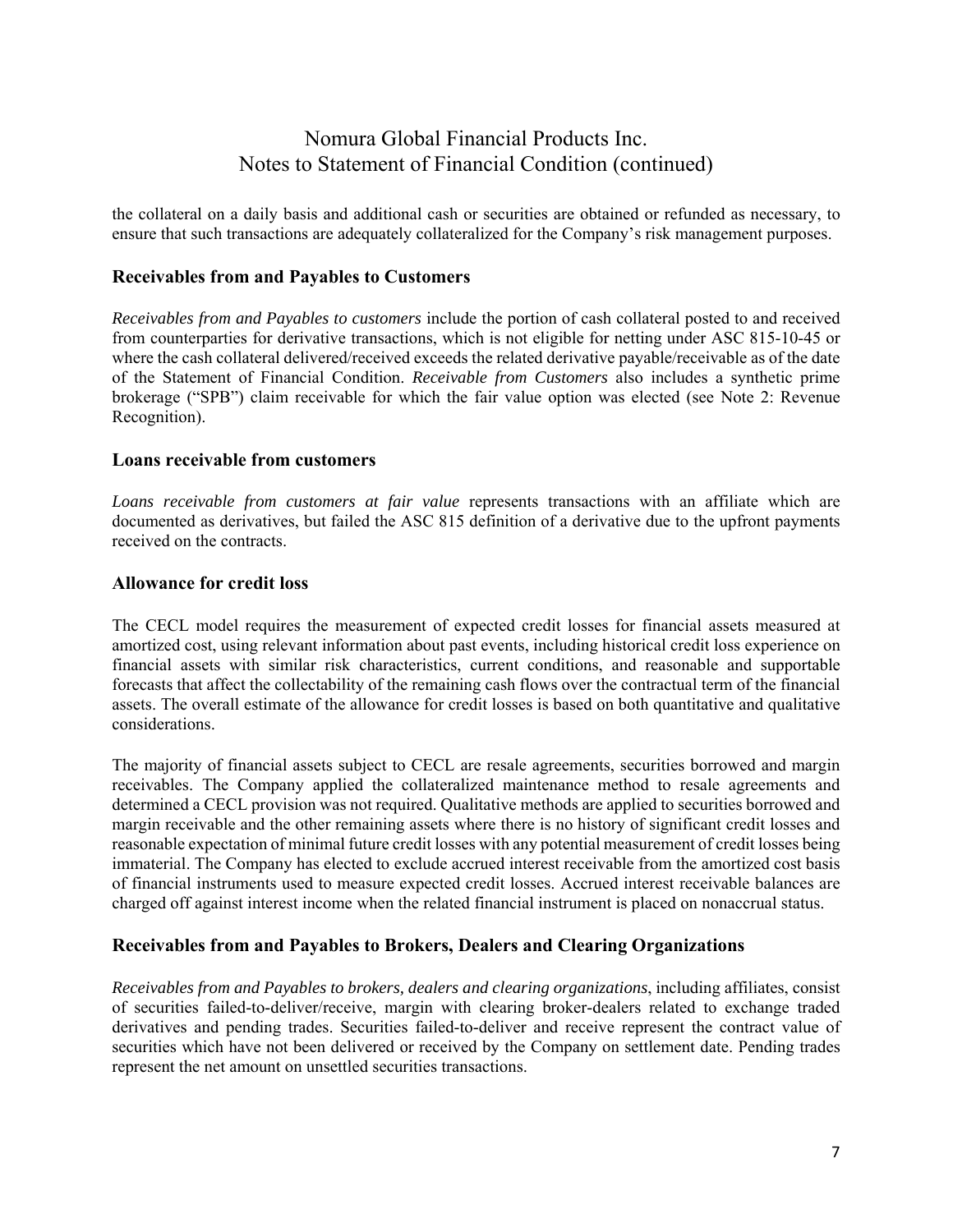### **Revenue Recognition**

Principal transactions revenues consist of revenues related to realized and unrealized gains and losses on securities and derivative financial instruments. Also included in principal transactions are model reserves and counterparty and own credit risk adjustments on derivative transactions, and changes in fair value of *Borrowings at fair value*, *Loans receivable from customers at fair value a*nd certain resale agreements and certain *Receivables from customers.* 

In March 2021, the Company incurred significant losses when a client defaulted on margin calls against SPB transactions which triggered the Company to close out the related agreements and terminate the SPB transactions. The SPB transactions were a liability to the client; however, losses arose primarily through liquidation of the hedges held against the synthetic transactions. The Company continued to liquidate hedges and close out the relevant transactions from the time the default occurred. The total loss recognized during the year ended March 31, 2021 was \$1.9 billion. For the period April 1, 2021 through May 13, 2021, the Company completed the unwinding of all its positions related to the margin call default and recognized additional losses of \$455 million. In January 2022, the Company received a distribution of excess operating funds of \$23.6 million from the client. In March 2022, the Company recognized a gain of \$84.9 million based on management's revised estimate of the fair value of the SPB claim. The gain is recorded in income and the fair value of the SPB claim receivable is recorded in *Receivables from customers* on the Statement of Financial Condition. At March 31, 2022, the total claim receivable amount was \$2.4 billion.

Interest and dividends income is earned primarily from *Financial instruments owned, Loans receivable from customers at fair value, Securities borrowed, Securities purchased under agreements to resell*, and cash collateral pledged (see Note 6) and is accounted for on an accrual basis.

Transfer pricing includes amounts paid and received from affiliate companies under transfer pricing agreements (see Note 4). Additionally, the Company earns fees for certain operational and administrative services provided to related parties; these fees are determined under a service level agreement. Revenues are recognized as earned and are accounted for on an accrual basis (see Note 4).

### **Expenses**

Interest and dividends expense is incurred primarily on *Securities loaned*, *Borrowings from Parent, Securities sold under agreements to repurchase*, *Borrowings at fair value* and cash collateral received (see Note 6) and is accounted for on an accrual basis.

Service fees with related parties primarily includes sales credits paid to affiliate companies that essentially represent internal commissions to an entity involved in sales efforts. Service fees with related parties also includes costs, for operational and administrative functions outsourced to affiliate companies, primarily NHA and Nomura Securities International, Inc. ("NSI"), reduced by reimbursements received from these parties. These fees are determined either under service agreements or an allocation method approved by management (see *Operational and administrative arrangements* in Note 4).

Commissions and brokers fees include clearance, execution, transaction and commission fees to affiliates and non-affiliates as incurred and are accounted for on an accrual basis.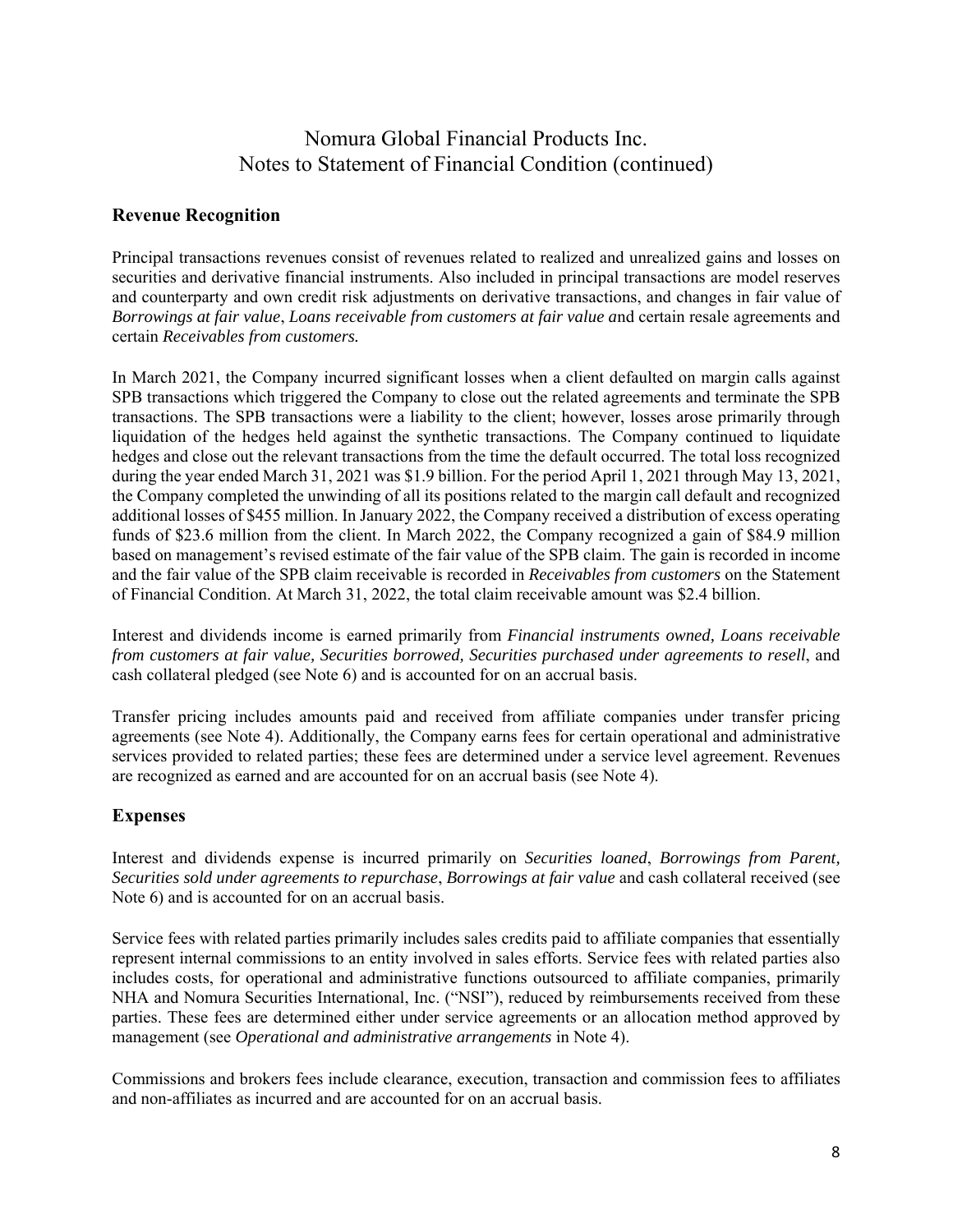#### **Income Taxes**

Certain income and expense items are accounted for in different periods for income tax purposes as compared to financial reporting purposes. Provisions for deferred taxes are made in recognition of these temporary differences in accordance with the provisions of ASC 740, *Income Taxes* ("ASC 740").

ASC 740 also provides guidance and prescribes a recognition threshold and measurement attribute for financial statement recognition and measurement of uncertain tax positions (see Note 12).

The Company's policy is to treat interest and/or penalties related to income tax matters and uncertain tax positions as part of pre-tax income.

#### **New Accounting Pronouncements**

No new accounting pronouncements relevant to the Company were adopted during the year ended March 31, 2022.

#### **3. Deposit with Clearing Organization**

*Deposit with clearing organization ("restricted cash")* is presented separate from *Cash* in the Statement of Financial Condition, but presented together in the Statement of Cash Flows. It consists entirely of a guarantee deposit with a derivatives clearing organization. This amount is determined by such clearing organization and is subject to change.

#### **4. Transactions with Related Parties**

The Company's transactions with affiliates include derivative transactions, purchase of various services and financing activities in the form of loans to affiliate customers, borrowings from Parent and secured financing transactions such as securities borrowed, resale agreements, securities loaned, repurchase agreements and borrowings at fair value. Generally, the Company's derivative positions with affiliates are offset by positions with third parties. As mentioned in Note 1, the Company enters into a significant number of OTC derivatives as a result of acting as an intermediary between its Nomura affiliates, including NSC, NIP, NFPS and non-Nomura parties. The Company also clears most of its exchange traded derivative activity and some of its OTC derivative activity subject to central clearing ("OTC Centrally Cleared Derivatives") through affiliates such as NIP and NSI.

#### *Transaction Execution Services Agreement*

The Company is a party to a Transaction Execution Services Agreement ("TESA") involving certain other Nomura affiliates ("TESA Affiliates") where the parties to the TESA provide trade execution services ("Services") for certain products to one or more of the other TESA Affiliates in accordance with US transfer pricing regulations and Organization for Economic Co-operation and Development transfer pricing guidelines. The Company pays and receives amounts related to profits on positions as well as interest revenue, less certain deductions for direct and indirect costs related to the revenues ("TESA Revenues").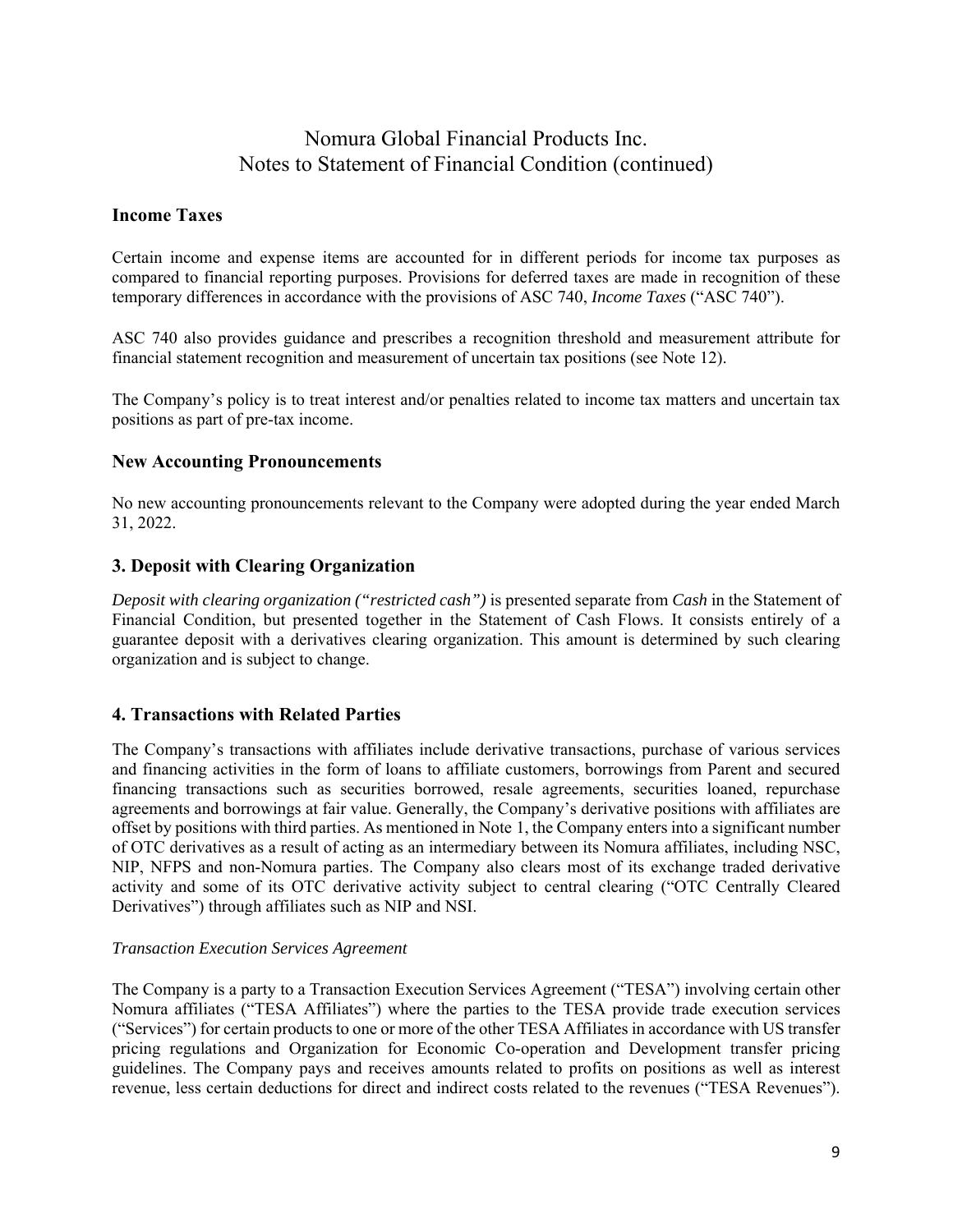TESA revenues are determined on a fiscal year to date basis. The Company records these payments and receipts within income.

#### *Sales Credits*

The Company pays to other Nomura entities sales credits essentially representing an internal commission to an entity involved in sales efforts. Payments are recorded in income.

#### *Operational and Administrative Arrangements*

The Company reimburses affiliates for the expenses incurred in providing office space and other equipment used by the Company. Additionally, the Company reimburses affiliates for expenses and certain other costs, which the affiliates pay on behalf of the Company and receives reimbursements from affiliates for certain expenses incurred by the Company on the affiliates' behalf. These reimbursements are reflected net, in income.

At March 31, 2022, balances with related parties are included in the accompanying Statement of Financial Condition captions (in thousands):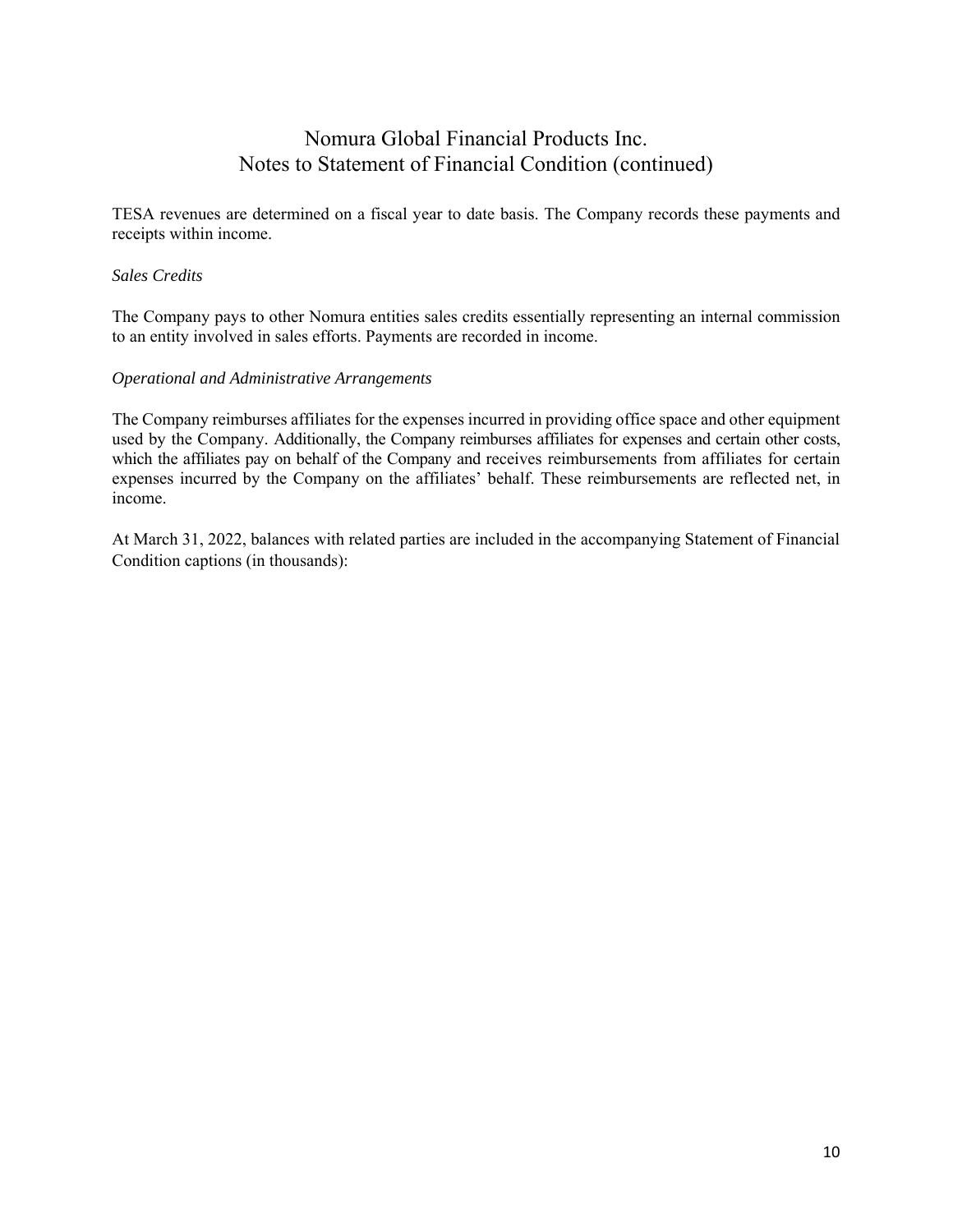| Derivative financial instruments - affiliates <sup>(1)</sup>             | $\mathbb{S}$<br>22,676           |
|--------------------------------------------------------------------------|----------------------------------|
| Securities borrowed                                                      | 8,810,398                        |
| Securities purchased under agreement to resell $^{(1)}$<br>Receivables:  | 10,169,186                       |
| Brokers, dealers and clearing organizations<br>Customers                 | 890,607<br>436,795               |
| Loans receivable from customers at fair value                            | 52,547                           |
| Accrued interest                                                         | 1,750                            |
| Other assets                                                             | 16,580                           |
| <b>Liabilities</b>                                                       |                                  |
| Derivative financial instruments - affiliates $(1)$<br>Securities loaned | 89,480<br>9,692,424              |
| Securities sold under agreements to repurchase <sup>(1)</sup>            | 106,597                          |
| Borrowings from Parent<br>Payables:                                      | 3,957,184                        |
| Customers                                                                | 392,860                          |
| Brokers, dealers and clearing organizations                              | 29,301                           |
| Accrued interest                                                         | 4,873                            |
| $\sim$ 1 $\sim$ 0.01 $\sim$                                              | $\epsilon$ $\epsilon$ $\epsilon$ |

**Assets**

Other payables to affiliates 64,462 Subordinated borrowing 2,000,000 Borrowings at fair value 340,043

(1) Represents amounts after counterparty netting in accordance with ASC 210-20.

*Borrowings from Parent* represents one overnight loan totaling \$1.8 billion and three term loans totaling \$2.2 billion payable to NHA. The original maturities of the term loans ranged from May 2022 to June 2022. In May, the loans maturing in May were extended with a new maturity of August 2022. At March 31, 2022, the interest rate payable on these loans ranged from 0.63% to 1.42%. Different interest rates charged reflect the relevant currencies involved.

*Receivables from brokers, dealers and clearing organizations* is primarily comprised of receivables of \$617.0 million from affiliates in relation to cash collateral posted to affiliates in their capacity as clearing broker for the Company on exchange traded derivatives and receivables of \$265.4 million related to trading activities with NSI.

*Payables to brokers, dealers and clearing organizations* is primarily comprised of amounts payable to NSI in relation to securities loaned/borrowed activity and acting in its capacity as clearing broker for the Company.

*Receivables from/Payable to customers* is primarily comprised of excess cash collateral posted to/received from affiliates in relation to derivatives activities.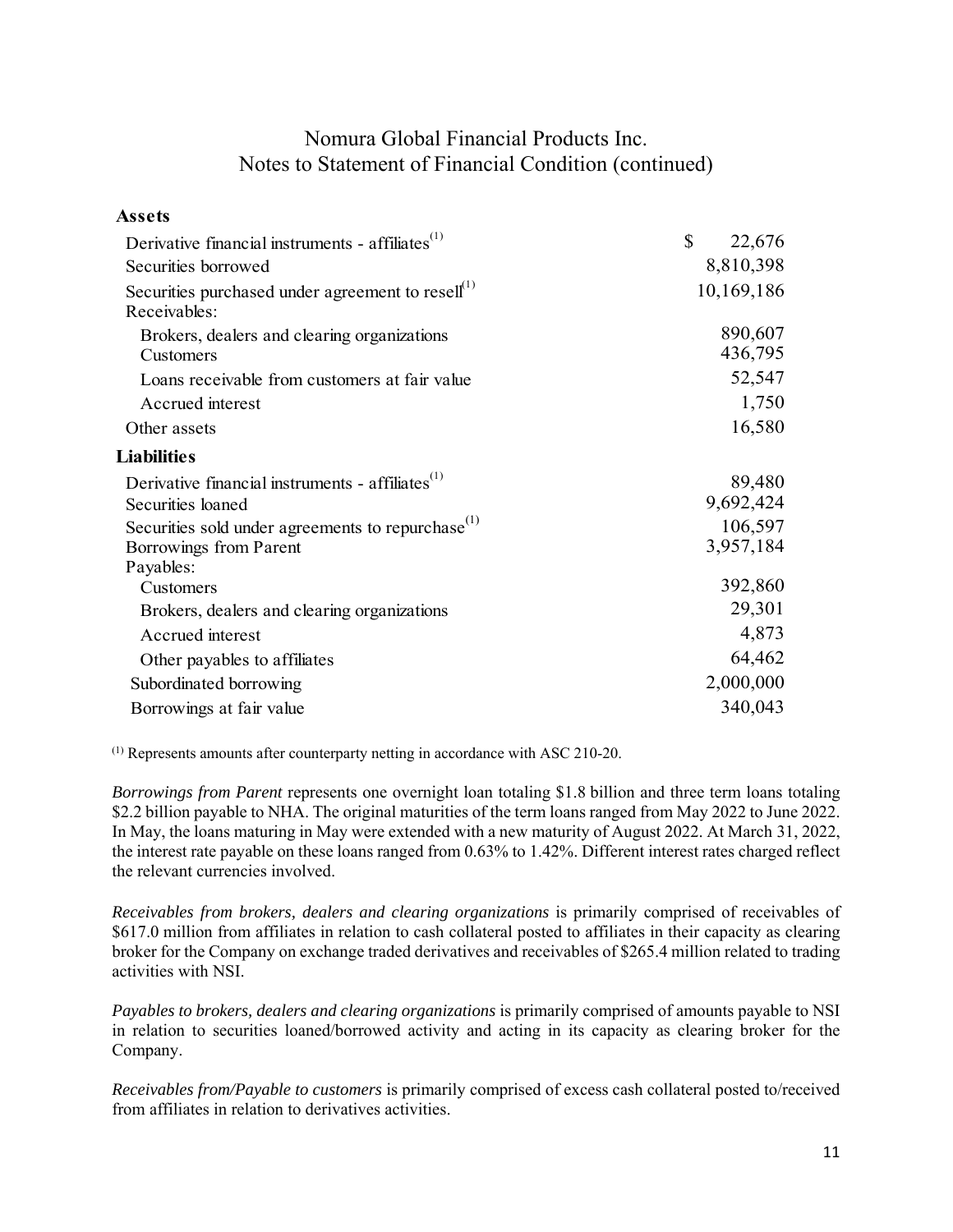*Loans receivable from customers at fair value* is comprised of transactions with an affiliate which are documented as derivatives, but failed the ASC 815 definition of a derivative due to the upfront payments received on the contracts.

*Borrowings at fair value* is comprised of structured financing transactions with an affiliate documented as a derivative, which failed the ASC 815 definition of a derivative due to the significance of the upfront payment required under the contract.

*Other payables to affiliates* is primarily comprised of amounts payable to NIP and NSI in relation to transfer pricing and other miscellaneous payables related to operational and administrative arrangements discussed above.

### **5. Fair Value Measurements**

### **The Fair Value of Financial Instruments**

A significant amount of the Company's financial instruments are carried at fair value. Financial instruments that are carried at fair value on a recurring basis include *Trading assets* and *Trading liabilities*. Additionally, the Company applies the fair value option to *Loans receivable from customers at fair value* and *Borrowings at fair value* and certain resale agreements *and certain Receivables from customers.* 

In all cases, fair value is determined in accordance with ASC 820, which defines fair value as the amount that would be exchanged to sell a financial asset or transfer a financial liability in an orderly transaction between market participants at the measurement date. It assumes the transaction occurs in the Company's principal market, or in the absence of the principal market, the most advantageous market for the relevant financial asset or liability.

### **Valuation Methodology for Financial Instruments Carried at Fair Value on a Recurring Basis**

The fair value of financial instruments is based on quoted market prices including market indices, broker or dealer quotations or an estimation by management of the expected exit price under current market conditions. Certain OTC contracts have bid and offer prices that are observable in the market. These are measured at the point within the bid-offer range which best represents the Company's estimate of fair value. Where quoted market prices or broker or dealer quotations are not available, prices for similar instruments or valuation pricing models are considered in the determination of fair value. Where quoted prices are available in active markets, no valuation adjustments are taken to modify the fair value of assets or liabilities that are marked using such prices.

Certain instruments may be measured using valuation techniques, such as valuation pricing models incorporating observable parameters, unobservable parameters or a combination of both. Valuation pricing models use parameters which would be considered by market participants in valuing similar financial instruments.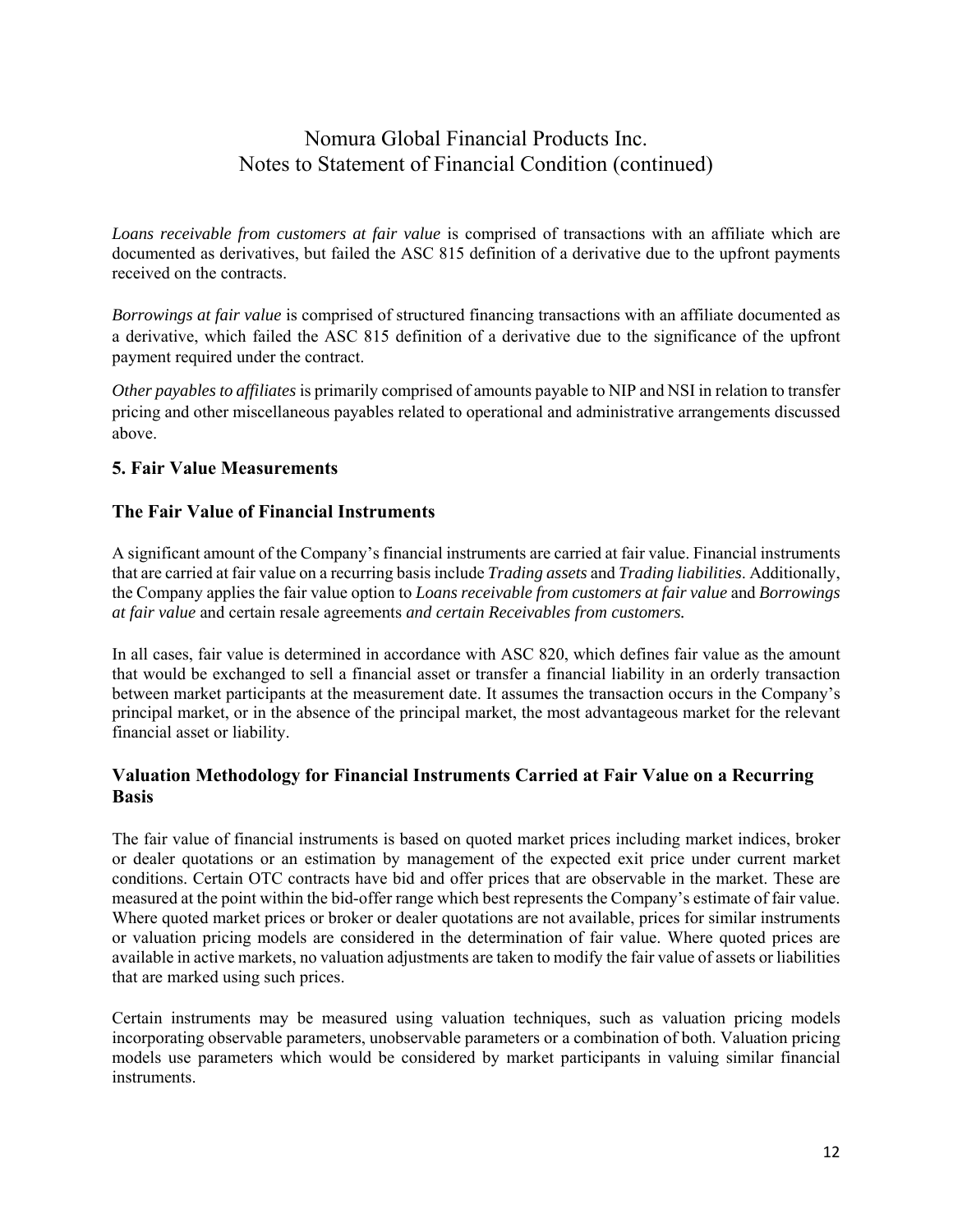Valuation pricing models and their underlying assumptions impact the amount of unrealized gains and losses recognized. The use of different valuation pricing models or underlying assumptions could produce different financial results. Valuation uncertainty results from a variety of factors, including the valuation technique or model selected, the quantitative assumptions used within the valuation model, the inputs into the model, as well as other factors. Valuation adjustments are used to reflect the assessment of this uncertainty. Common valuation adjustments may include model reserves, credit adjustments, close-out adjustments, and other appropriate instrument-specific adjustments, such as those to reflect transfer or sale restrictions.

The degree of adjustments is largely judgmental and is based on an assessment of the factors that management believes other market participants would use in determining the fair value of similar financial instruments. The type of adjustments taken, the methodology for the calculation of these adjustments and the inputs for these calculations are reassessed periodically to reflect current market practice and the availability of new information.

For example, the fair value of certain financial instruments includes adjustments for credit risk; both with regards to counterparty credit risk on positions held and the Company's own creditworthiness on positions issued. Credit risk on financial assets is significantly mitigated by credit enhancements such as collateral and netting arrangements. Any net credit exposure is measured using available and applicable inputs for the relevant counterparty. The same approach is used to measure the credit exposure on the Company's financial liabilities as is used to measure counterparty credit risk on the Company's financial assets.

Valuation pricing models are calibrated to the market on a regular basis by comparison to observable market pricing, comparison with alternative model and analysis of risk profiles and inputs used are adjusted for current market conditions and risk. The Model Validation Group ("MVG") within the Risk Management Division reviews pricing models and assesses model appropriateness and consistency independently of the front office. The model reviews consider a number of factors about a model's suitability for valuation and sensitivity of the models used for a particular product.

#### **Fair Value Hierarchy**

All financial instruments measured at fair value, including those carried at fair value using the fair value option, have been categorized into a three-level hierarchy (the "fair value hierarchy") based on the transparency of valuation inputs used by the Company to estimate fair value. A financial instrument is classified in the fair value hierarchy based on the lowest level of input that is significant to the fair value measurement of the financial instrument. A financial instrument valued using a combination of Level 1, 2 and 3 inputs would be classified as a Level 3 financial asset or liability where the Level 3 inputs are significant to its measurement. The three levels of the fair value hierarchy are defined as follows, with Level 1 representing the most transparent inputs and Level 3 representing the least transparent inputs:

*Level 1 –* Unadjusted quoted prices for identical financial instruments in active markets accessible by the Company at the measurement date.

*Level 2 –* Inputs other than quoted prices included within Level 1 that are observable either directly or indirectly for substantially the full term (contractual life) of the asset or liability.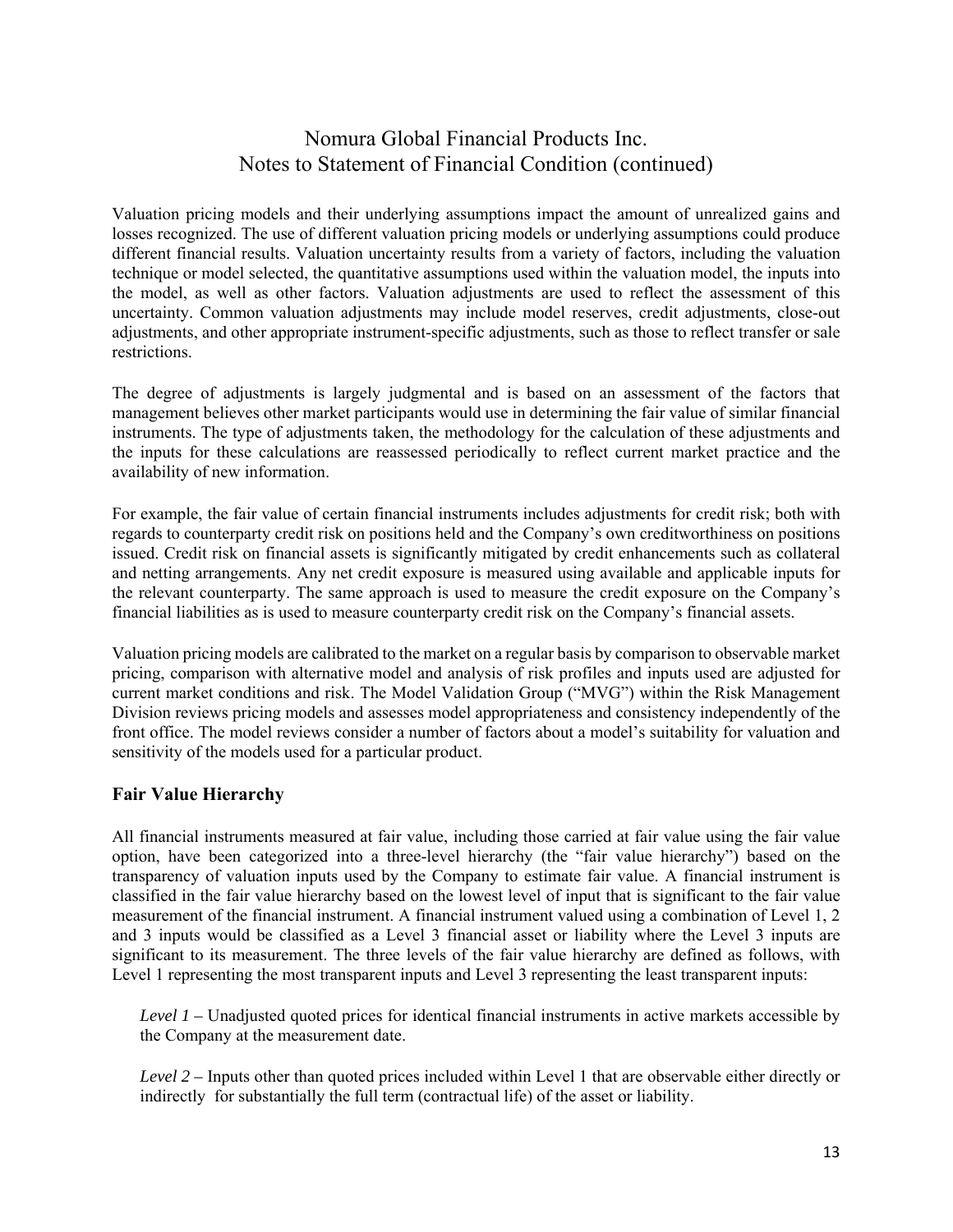*Level 3 –* One or more inputs to the valuation methodology are unobservable and significant to the fair value measurement.

The following table presents information about the Company's financial assets and financial liabilities measured at fair value on a recurring basis, as of March 31, 2022, within the fair value hierarchy (dollars in thousands):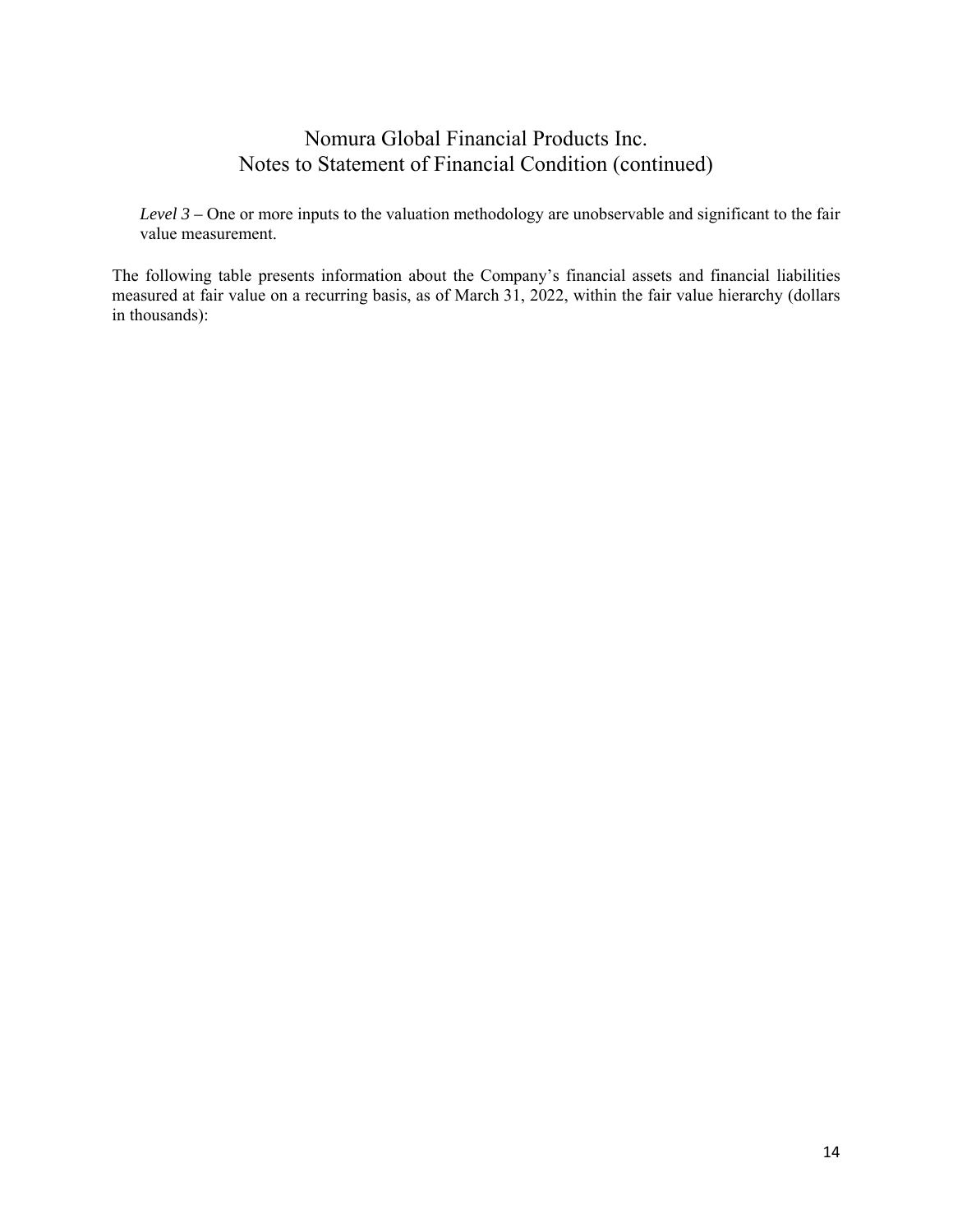|                                                   |                  |                   |     | <b>Counterparty and</b><br><b>Cash Collateral</b> |               |                     |              |                 |  |  |  |  |  |
|---------------------------------------------------|------------------|-------------------|-----|---------------------------------------------------|---------------|---------------------|--------------|-----------------|--|--|--|--|--|
|                                                   | Level 1          | Level 2           |     | Level 3                                           |               | $N$ etting $^{(1)}$ |              | <b>Total</b>    |  |  |  |  |  |
| <b>Assets</b>                                     |                  |                   |     |                                                   |               |                     |              |                 |  |  |  |  |  |
| Derivatives:                                      |                  |                   |     |                                                   |               |                     |              |                 |  |  |  |  |  |
| Interest rate contracts                           | \$               | \$<br>111,479,671 | S   | 417,220                                           | $\mathcal{S}$ |                     | \$           | 111,896,891     |  |  |  |  |  |
| Foreign exchange contracts                        |                  | 16,532,023        |     | 6,554                                             |               |                     |              | 16,538,577      |  |  |  |  |  |
| Equity contracts                                  |                  | 5,498,835         |     | 652,314                                           |               |                     |              | 6,151,149       |  |  |  |  |  |
| Credit contracts                                  |                  | 778,899           |     | 701                                               |               |                     |              | 779,600         |  |  |  |  |  |
| Netting                                           |                  |                   |     |                                                   |               | (132, 674, 572)     |              | (132, 674, 572) |  |  |  |  |  |
| Total derivatives                                 |                  | 134,289,428       |     | 1,076,789                                         |               | (132, 674, 572)     |              | 2,691,645       |  |  |  |  |  |
| Equity securities<br>Bank and corporate debt      | 9,674,027        | 1,820,781         |     | 187                                               |               |                     |              | 11,494,995      |  |  |  |  |  |
| securities<br>U.S. and foreign government,        |                  | 228,901           |     |                                                   |               |                     |              | 228,901         |  |  |  |  |  |
| agency and municipal securities                   | 1,083,613        | 107,072           |     |                                                   |               |                     |              | 1,190,685       |  |  |  |  |  |
| <b>Total trading assets</b>                       | \$<br>10,757,640 | \$<br>136,446,182 |     | \$1,076,976                                       | \$            | (132, 674, 572)     | -S           | 15,606,226      |  |  |  |  |  |
| Securities purchased under                        |                  |                   |     |                                                   |               |                     |              |                 |  |  |  |  |  |
| agreements to resell $^{(2)}$                     | \$               | \$<br>47,833      | \$  |                                                   | \$            |                     | \$           | 47,833          |  |  |  |  |  |
| Receivable from customer <sup>(2)</sup>           | \$               | \$                | \$  | 84,852                                            | \$            |                     | \$           | 84,852          |  |  |  |  |  |
| Loans receivable from                             |                  |                   |     |                                                   |               |                     |              |                 |  |  |  |  |  |
| $\text{customer}^{(2)}$                           | \$               | \$<br>23,746      | S   | 28,801                                            | \$            |                     | \$           | 52,547          |  |  |  |  |  |
| <b>Liabilities</b>                                |                  |                   |     |                                                   |               |                     |              |                 |  |  |  |  |  |
| Derivatives:                                      |                  |                   |     |                                                   |               |                     |              |                 |  |  |  |  |  |
| Interest rate contracts                           | \$               | \$<br>110,718,889 | \$. | 416,931                                           | <sup>\$</sup> |                     |              | 111,135,820     |  |  |  |  |  |
| Foreign exchange contracts                        |                  | 15,949,134        |     | 9,167                                             |               |                     |              | 15,958,301      |  |  |  |  |  |
| Equity contracts                                  |                  | 7,687,156         |     | 707,704                                           |               |                     |              | 8,394,860       |  |  |  |  |  |
| Credit contracts                                  |                  | 787,949           |     | 665                                               |               |                     |              | 788,614         |  |  |  |  |  |
| Netting                                           |                  |                   |     |                                                   |               | (130, 614, 074)     |              | (130,614,074)   |  |  |  |  |  |
| Total derivatives                                 |                  | 135, 143, 128     |     | 1,134,467                                         |               | (130, 614, 074)     |              | 5,663,521       |  |  |  |  |  |
| Equity securities<br>U.S. and foreign government, | 9,268,892        | 130,552           |     | 1,937                                             |               |                     |              | 9,401,381       |  |  |  |  |  |
| agency and municipal securities                   | 304,246          | 55,763            |     |                                                   |               |                     |              | 360,009         |  |  |  |  |  |
| <b>Total trading liabilities</b>                  | \$<br>9,573,138  | \$<br>135,329,443 |     | \$1,136,404                                       | \$            | (130, 614, 074)     | $\mathbf{s}$ | 15,424,911      |  |  |  |  |  |
| Borrowings at fair value <sup>(2)</sup>           | \$               | \$<br>340,043     | \$  | $\overline{\phantom{0}}$                          | \$            |                     | \$           | 340,043         |  |  |  |  |  |

(1) The amount offset under counterparty netting of derivative assets and liabilities and cash collateral netting against derivatives.

 $(2)$  Items for which the Company elected the Fair value option under ASC 825.

Valuation Methodology by Major Class of Financial Asset and Liability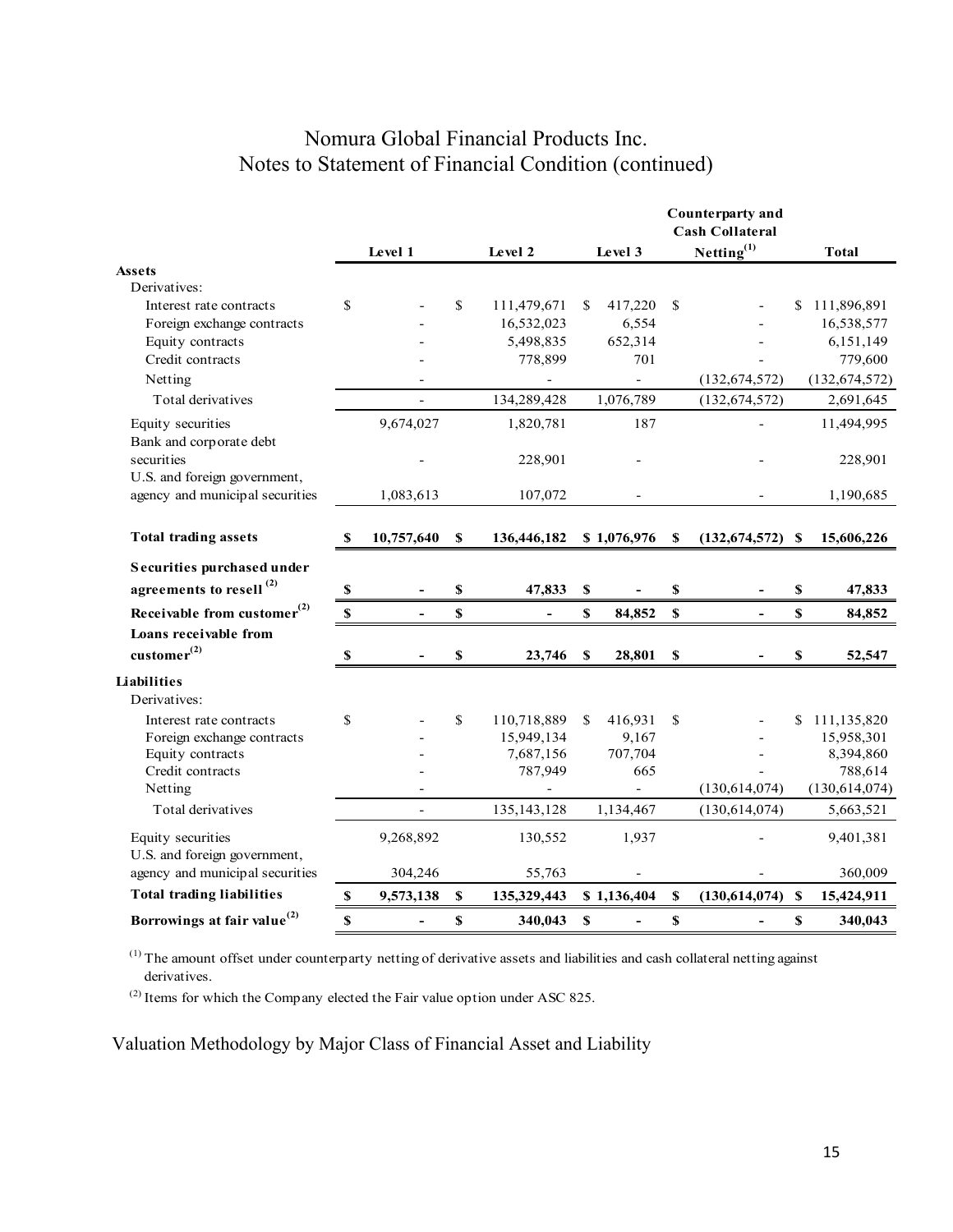The following table describes the valuation methodology used by the Company to estimate fair value for major classes of financial assets and financial liabilities, together with the significant inputs which determine classification in the fair value hierarchy:

| <b>Product/Instrument</b>       | Valuation methodology, inputs and assumptions                             | <b>Valuation Hierarchy Classification</b> |
|---------------------------------|---------------------------------------------------------------------------|-------------------------------------------|
| U.S. and foreign government     | Valued using quoted market prices, broker or dealer                       | Level 1 when traded in active             |
| and municipal securities        | quotations, or alternative pricing sources.                               | markets                                   |
|                                 |                                                                           | Level 2 when traded in less active        |
|                                 |                                                                           | markets                                   |
| Bank and corporate debt         | Valued using DCF, quoted market prices and/or recent market               | Level <sub>2</sub>                        |
| securities                      | transactions of identical or similar debt securities, if available.       |                                           |
|                                 | Significant inputs may include:                                           |                                           |
|                                 | • Yield curves<br>• Recovery rates                                        |                                           |
|                                 | • Credit spreads of the issuer<br>• Asset swap spreads                    |                                           |
| Equity securities               | Listed securities:                                                        | Level 1 or 2                              |
|                                 | Valued using quoted prices for identical securities where                 |                                           |
|                                 | available. Listed equities traded in inactive markets are valued          |                                           |
|                                 | using the exchange price as adjusted to reflect liquidity and             |                                           |
|                                 | bid/offer spreads.                                                        |                                           |
|                                 | Delisted securities:                                                      | Level 3                                   |
|                                 | Valued using market approach.                                             |                                           |
|                                 | Significant inputs include:                                               |                                           |
|                                 | • Market price                                                            |                                           |
| Securities purchased under      | Valuations are based on DCF.                                              | Level <sub>2</sub>                        |
| agreements to resell            | Significant inputs may include:                                           |                                           |
|                                 | • Credit Spreads                                                          |                                           |
| Receivable from customer        | Valuation is based on management's estimate of recoverabilitiy of         | Level 3                                   |
|                                 | claim receivable.                                                         |                                           |
|                                 | Significant input:                                                        |                                           |
|                                 | • Uncertainty discount                                                    |                                           |
| Loans receivable from customers | Transactions documented as derivatives that failed the ASC 815            | Level $2$ or $3$                          |
|                                 | definition of a derivative are valued in the same manner as interest rate |                                           |
|                                 | and credit contracts.                                                     |                                           |
|                                 |                                                                           |                                           |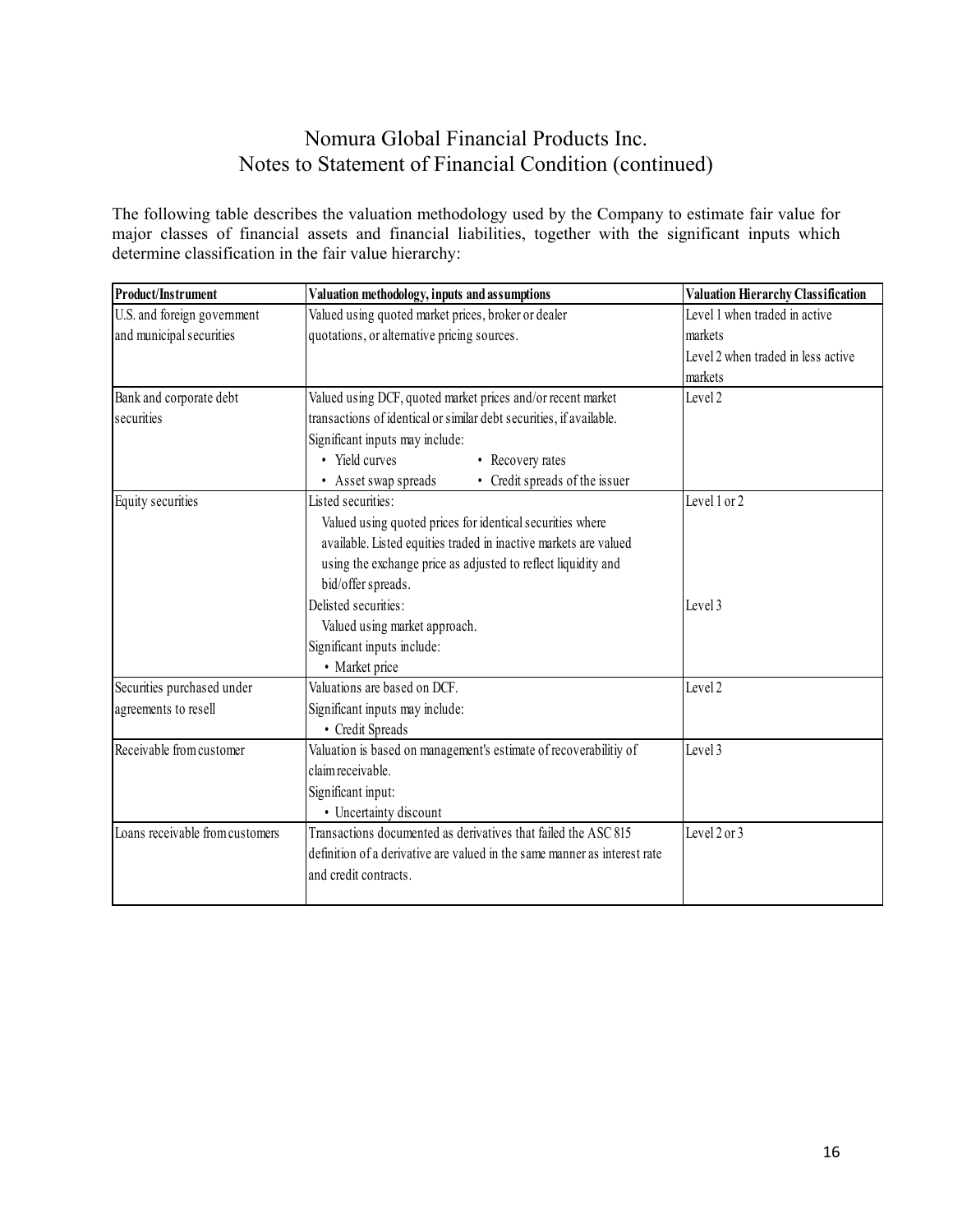| <b>Product/Instrument</b> | Valuation methodology, inputs and assumptions                    |                                                                            | <b>Valuation Hierarchy Classification</b> |
|---------------------------|------------------------------------------------------------------|----------------------------------------------------------------------------|-------------------------------------------|
| Derivatives               | Exchange-traded derivatives (excluding equity contracts).        |                                                                            | Level 2 when valued using models          |
|                           |                                                                  |                                                                            |                                           |
|                           |                                                                  | Exchange-traded equity derivatives are valued using option models. Use     | Level 2                                   |
|                           |                                                                  | of a model valuation is more representative of fair value than exchange    |                                           |
|                           |                                                                  | price because of the higher volume and frequency of trading in the         |                                           |
|                           | underlying equity instruments compared to the derivative.        |                                                                            |                                           |
|                           |                                                                  | OTC derivative transactions are valued using DCF techniques as well        | Level $2$ or $3$                          |
|                           |                                                                  | as options models such as Black-Scholes and Monte Carlo simulation.        |                                           |
|                           |                                                                  | Valuation adjustments are also made to model valuations in order           |                                           |
|                           | to reflect counterparty credit risk on derivative assets and the |                                                                            |                                           |
|                           | Company's own creditworthiness on derivative liabilities.        |                                                                            |                                           |
|                           | Equity contracts significant inputs may include:                 |                                                                            |                                           |
|                           | • Equity prices                                                  |                                                                            |                                           |
|                           | • Dividend yields                                                | • Correlations                                                             |                                           |
|                           | Interest rate contracts significant inputs may include:          |                                                                            |                                           |
|                           | • Interest rates                                                 | • Volatilities                                                             |                                           |
|                           | • Forward foreign                                                | • Correlations                                                             |                                           |
|                           | exchange ("FX") rates                                            |                                                                            |                                           |
|                           | Credit contracts significant inputs may include:                 |                                                                            |                                           |
|                           | • Interest rates                                                 | • Default probabilities                                                    |                                           |
|                           | • Credit spreads                                                 | • Volatilities                                                             |                                           |
|                           | • Recovery rates                                                 | • Correlations                                                             |                                           |
|                           | • Loss severities                                                |                                                                            |                                           |
|                           | FX contracts significant inputs may include:                     |                                                                            |                                           |
|                           | • Interest rates                                                 | • Volatilities                                                             |                                           |
|                           | • Forward FX rates                                               | • Correlations                                                             |                                           |
|                           | • Spot FX rates                                                  |                                                                            |                                           |
| Borrowings at fair value  |                                                                  | Value driven by the fair value of the underlying referenced securities for | Level 2                                   |
|                           |                                                                  | transactions documented as derivatives that failed the ASC 815 definition  |                                           |
|                           | of a derivative.                                                 |                                                                            |                                           |
|                           |                                                                  |                                                                            |                                           |

### **Valuation Processes**

In order to ensure the appropriateness of any fair value measurement of a financial instrument used within this Statement of Financial Condition, including those classified as Level 3 within the fair value hierarchy, the Company operates a governance framework which mandates determination or validation of a fair value measurement by control and support functions independent of the trading businesses assuming the risk of the financial instrument. Such functions within the Company with direct responsibility for either defining, implementing or maintaining valuation policies and procedures are as follows:

• The Product Control Valuations Group ("PCVG") has primary responsibility for determining and implementing valuation policies and procedures in connection with the determination of fair value measurements. While it is the responsibility of front office traders in the Company's trading businesses to price its financial instruments, the PCVG is responsible for independently verifying or validating these prices. In the event of a difference in opinion or where the estimate of fair value requires judgment, the valuation used within this Statement of Financial Condition is made by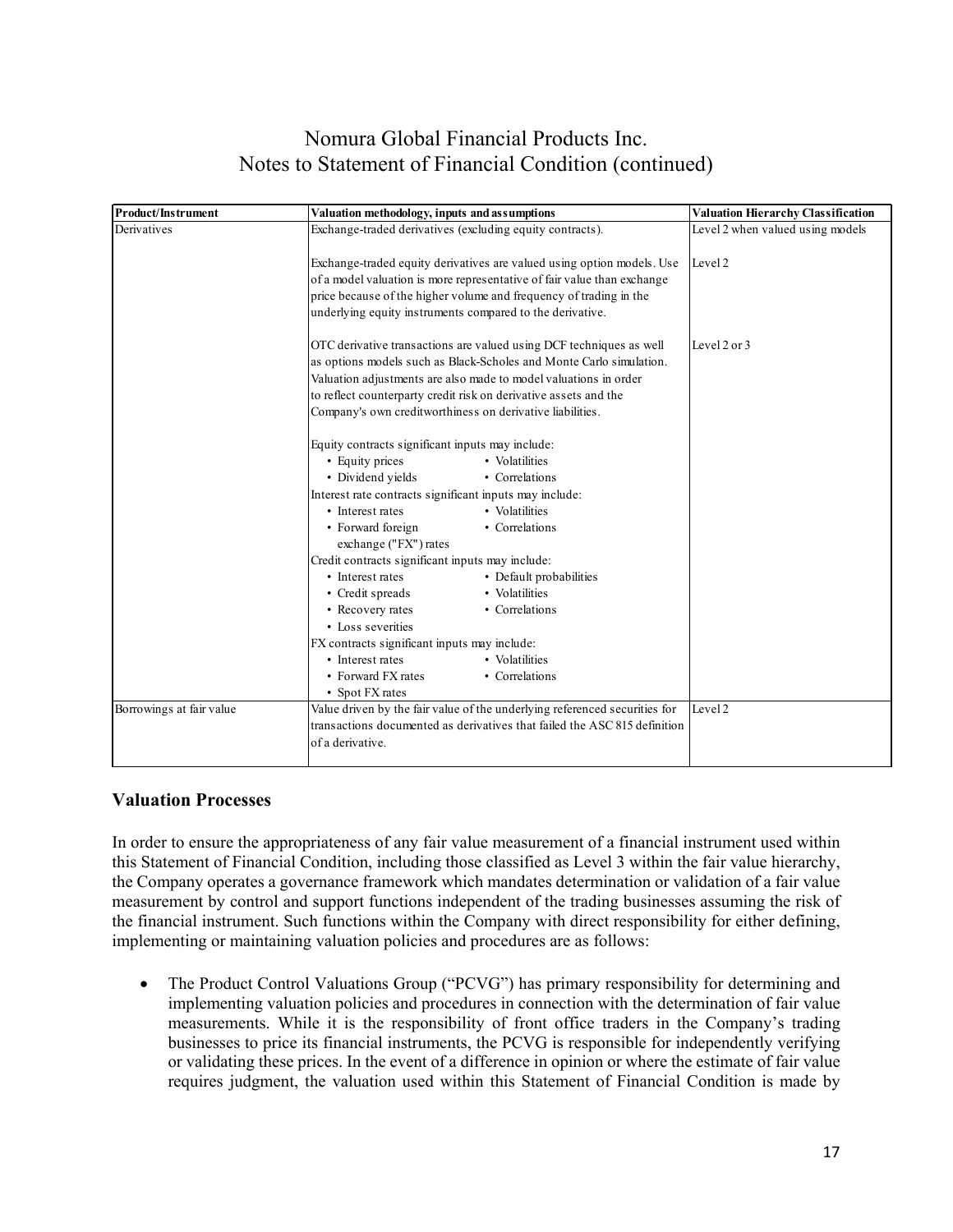senior management independent of the trading businesses. The PCVG reports to the Head of Product Control and ultimately to the NHA Chief Financial Officer;

- The Accounting Policy Group defines the Company's accounting policies and procedures in accordance with US GAAP, including those associated with determination of fair value. This group reports to the NHA Chief Financial Officer;
- The MVG within the Risk Management Division validates the appropriateness and consistency of pricing models used to determine fair value measurements independently of those who design and build the models. This group reports to the NHA Chief Risk Officer.

The fundamental components of this governance framework over valuation processes within the Company, particularly around Level 3 financial instruments, are the procedures in place around independent price verification, pricing model validation and revenue substantiation.

The valuation of financial instruments and determination of the provision for credit losses are more difficult when severe economic and market shocks occur. Dislocations between asset prices, higher volatility, reduced price transparency and deterioration in the credit worthiness of borrowers requires greater use of judgment.

#### *Independent Price Verification Processes*

The key objective of the independent price verification processes within the Company is to verify the appropriateness of fair value measurements applied to all financial instruments within the Company. In applying these control processes, observable inputs are used whenever possible and when unobservable inputs are necessary, the processes seek to ensure the valuation methodology and inputs are appropriate, reasonable and consistently applied.

The independent price verification processes aim to verify the fair value of all positions to external sources on a regular basis. The process involves obtaining independent data such as trades, marks and prices from external sources and examining the impact of marking the positions at the independent prices.

Where third-party pricing information sourced from brokers, dealers and consensus pricing services is used as part of the price verification process, consideration is given as to whether that information reflects actual recent market transactions or prices at which transactions involving identical or similar financial instruments are currently executable. If such transactions or prices are not available, the financial instrument will generally be classified as Level 3.

Where there is a lack of observable market information around the inputs used in a fair value measurement, the PCVG and the MVG will assess the inputs used for reasonableness considering available information including comparable products, volatility surfaces, curves and past trades.

Additional valuation adjustments may be taken for the uncertainty in the inputs used, such as correlation and where appropriate, trading desks may be asked to execute trades to evidence market levels.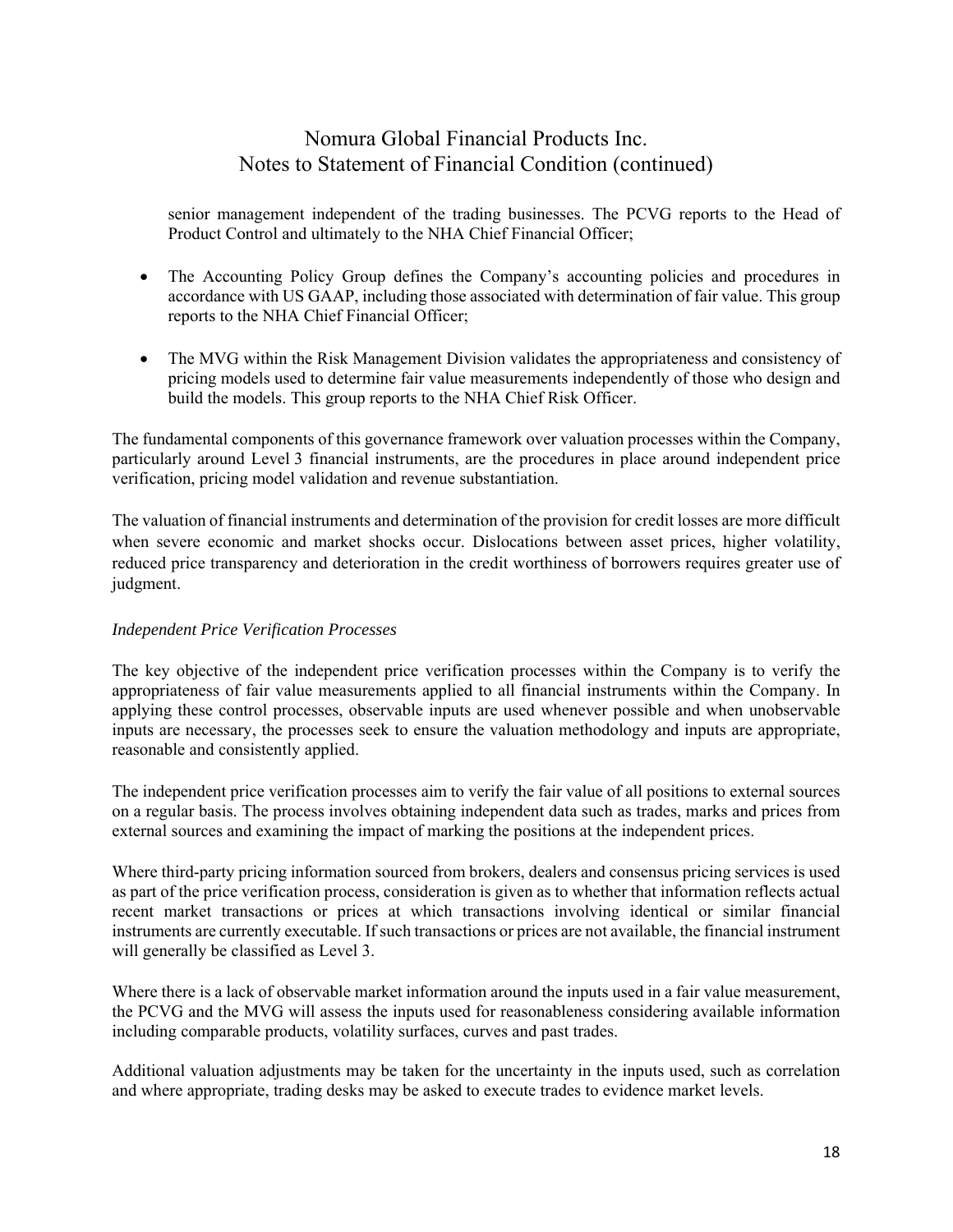#### *Model Review and Validation*

For more complex and illiquid financial instruments, pricing models are used to determine fair value measurements. Before models are put into official use, the MVG is responsible for validating their integrity and comprehensiveness independently from those who design and build them. As part of this validation process, the MVG analyzes a number of factors to assess a model's suitability and to quantify model risk by applying model reserves and capital adjustments. Valuation models are developed and maintained by the front-office and risk models by the Risk Methodology Group within the Risk Management Division. Some models may also be developed by third party providers. The Risk Methodology Group has primary responsibility for the ongoing refinement and improvement of risk models and methodologies. All models are also subject to an annual re-approval process by MVG to ensure they remain suitable.

#### *Revenue Substantiation*

PCVG also ensures adherence to the Company's valuation policies through daily and periodic analytical review of net revenues. This process involves substantiating revenue amounts through explanations and attribution of revenue sources based on the underlying factors such as interest rates, credit spreads, volatility, FX rates etc. In combination with the independent price verification processes, this daily, weekly, monthly and quarterly review substantiates the revenues made while helping to identify and resolve potential booking, pricing or risk quantification issues.

#### *Quantitative Information Regarding Significant Unobservable Inputs and Assumptions*

The following table presents quantitative information about the significant unobservable inputs and assumptions used by the Company for certain Level 3 financial instruments as of March 31, 2022 (dollars in thousands):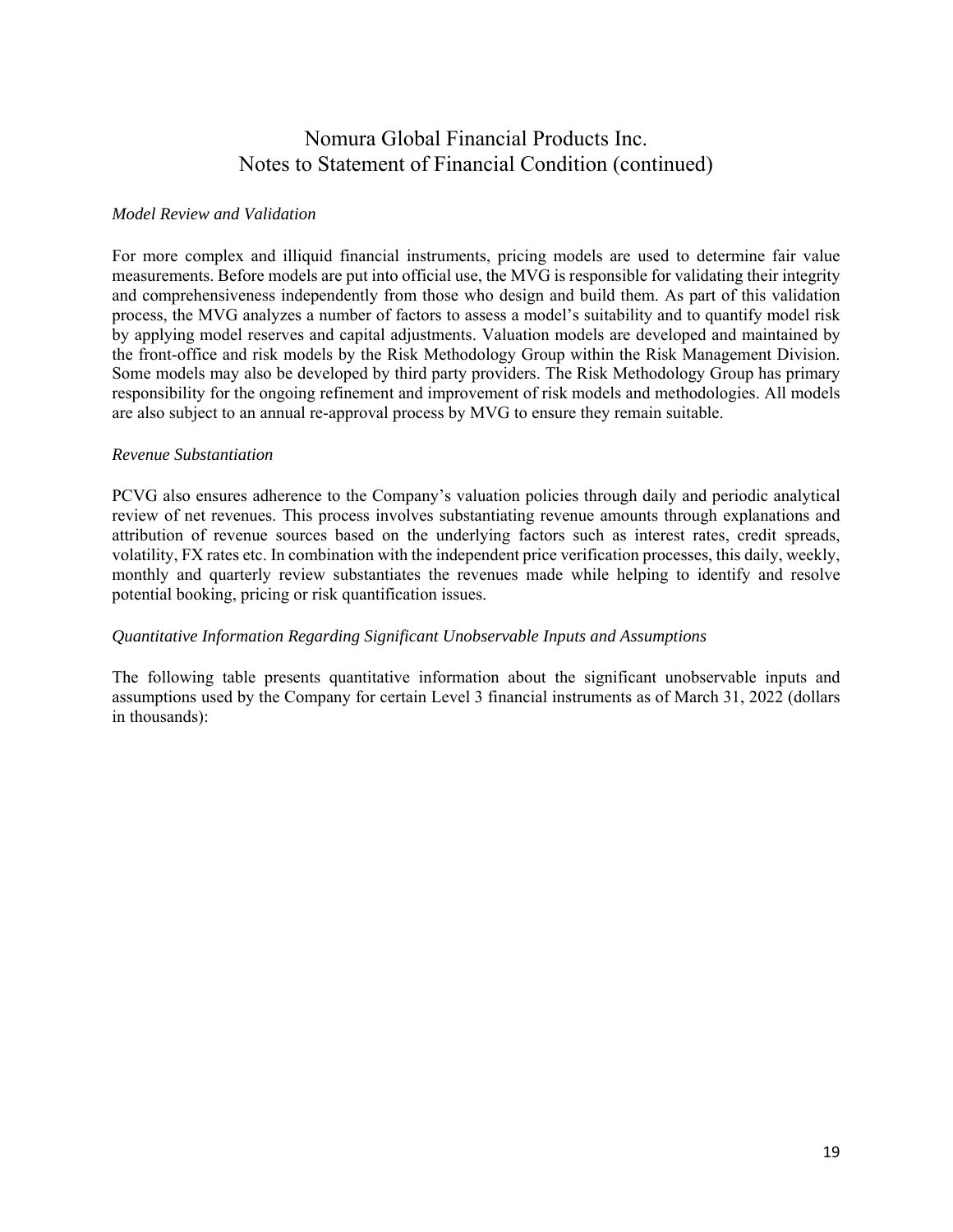| Class of financial instrument                    |    | Fair value | Valuation<br>technique(s)                                                              | Unobservable<br>inputs                         |     | Level 3 Input or<br><b>Range of Inputs</b>     |
|--------------------------------------------------|----|------------|----------------------------------------------------------------------------------------|------------------------------------------------|-----|------------------------------------------------|
| Derivatives, net:                                |    |            |                                                                                        |                                                |     |                                                |
| Interest rate contracts                          | \$ | 289        | Discounted cash flow                                                                   | Interest rates<br>Volatilities<br>Correlations |     | $0.95\% - 2.93\%$<br>48.99% - 111.06%<br>(1.0) |
| Foreign exchange contracts                       | \$ | (2,613)    | Option models                                                                          | Interest rates                                 |     | $1.17\% - 2.89\%$                              |
|                                                  |    |            |                                                                                        | Volatilities                                   |     | $9.2\% - 13.93\%$                              |
|                                                  |    |            |                                                                                        | Correlations                                   |     | $0.12 - 0.74$                                  |
| Equity contracts                                 | \$ | (55,390)   | Option models                                                                          | Dividend yield                                 |     | $0.0\% - 10.23\%$                              |
|                                                  |    |            |                                                                                        | Volatilities                                   | (1) | 4.84% - 109.74%                                |
|                                                  |    |            |                                                                                        | Correlations                                   | (2) | $(0.73) - 0.97$                                |
| Credit contracts                                 | \$ | 36         | Discounted cash flow                                                                   | Credit spreads                                 |     | $0.04\% - 14.95\%$                             |
|                                                  |    |            |                                                                                        | Recovery rates                                 |     | $20\% - 90\%$                                  |
| <b>Equity securities (Assets)</b>                | \$ | 187        | Market approach                                                                        | Market price                                   |     | \$0.26                                         |
| <b>Equity securities (Liabilities)</b>           | \$ | (1,937)    | Market approach                                                                        | Market price                                   |     | \$2.47                                         |
| Receivable from customer <sup>(3)</sup>          | \$ | 84,852     | Management's estimate<br>of recoverability of claim Uncertainty discount<br>receivable |                                                |     | 50%                                            |
| Loans receivable from<br>customer <sup>(3)</sup> | \$ | 28,801     | Discounted cash flow                                                                   | Credit spreads                                 |     | 2.4%                                           |

(1) The majority of the inputs are centered around the middle of the range.<br>(2) The range of correlations moves from positive to negative because the m

- The range of correlations moves from positive to negative because the movement of some pairs is very closely related in the same direction causing highly positive correlations while others generally move in opposite directions causing highly negative correlations.
- (3) Items for which the Company elected Fair value option under ASC 825.

#### *Sensitivity of Fair Value to Changes in Unobservable Inputs*

For each class of financial instrument described in the above table, changes in each of the significant unobservable inputs and assumptions used by the Company will impact the determination of a fair value measurement for the financial instrument. The sensitivity of these Level 3 fair value measurements to changes in unobservable inputs and interrelationships between those inputs as described below impact the determination of a fair value measurement for the financial instrument.

Where the Company is long the underlying risk of a derivative, significant increases (decreases) in the underlying of the derivative, such as interest rates or dividend yield in isolation, would result in a significantly higher (lower) fair value measurement. Where the Company is short the underlying risk of a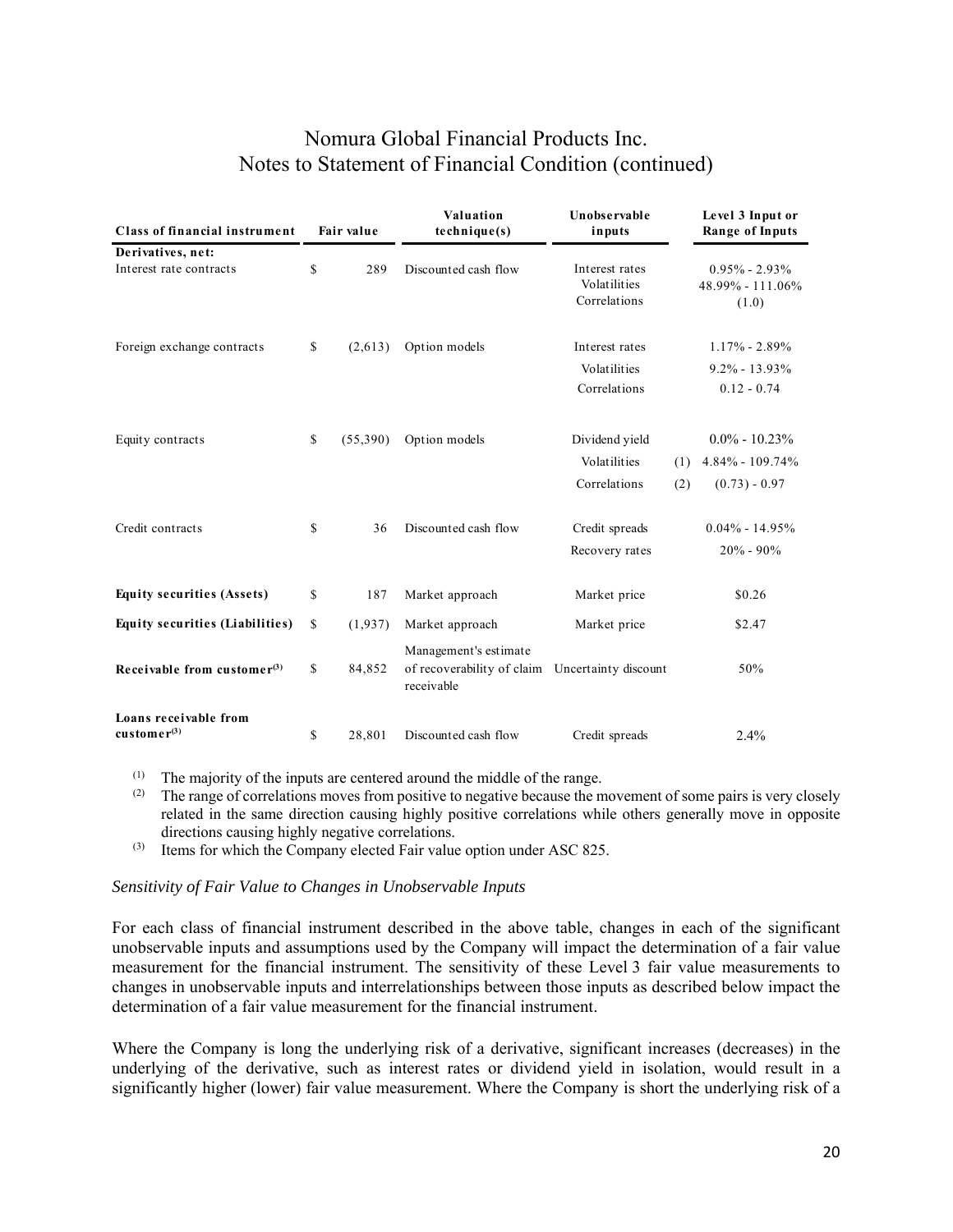derivative, the impact of these changes would have a converse effect on the fair value measurements reported by the Company.

Where the Company is long optionality, or correlation, significant increases (decreases) in volatility or correlation will result in a significantly higher (lower) fair value measurement. Where the Company is short optionality, or correlation, the impact of these changes would have a converse effect on the fair value measurements.

*Equity securities –* Significant increases (decreases) in the market price used in a market approach valuation technique would result in a significantly higher (lower) fair value measurement.

*Loans receivable from customers* – Significant increases (decreases) in credit spreads used in DCF valuation technique would result in a significantly lower (higher) fair value measurement.

*Receivable from customer* – Significant increases (decreases) in the uncertainty discount used in management's estimate of recoverability of claim receivable would result in a significantly lower (higher) fair value measurement.

The following table explains increases and decreases, including gains and losses, of Level 3 financial assets and financial liabilities measured at fair value on a recurring basis for the year ended March 31, 2022. Financial instruments classified as Level 3 are derivatives, equity securities, receivable from customer and loans receivable from customer valued using significant unobservable parameters. These financial instruments are often economically hedged with instruments within Level 1 or Level 2 of the fair value hierarchy and the gains or losses below do not reflect the offsetting gains or losses for these hedging instruments. Level 3 instruments are at times measured using both observable and unobservable inputs. Fair value changes presented below, therefore, reflect realized and unrealized gains and losses resulting from movements in both observable and unobservable parameters.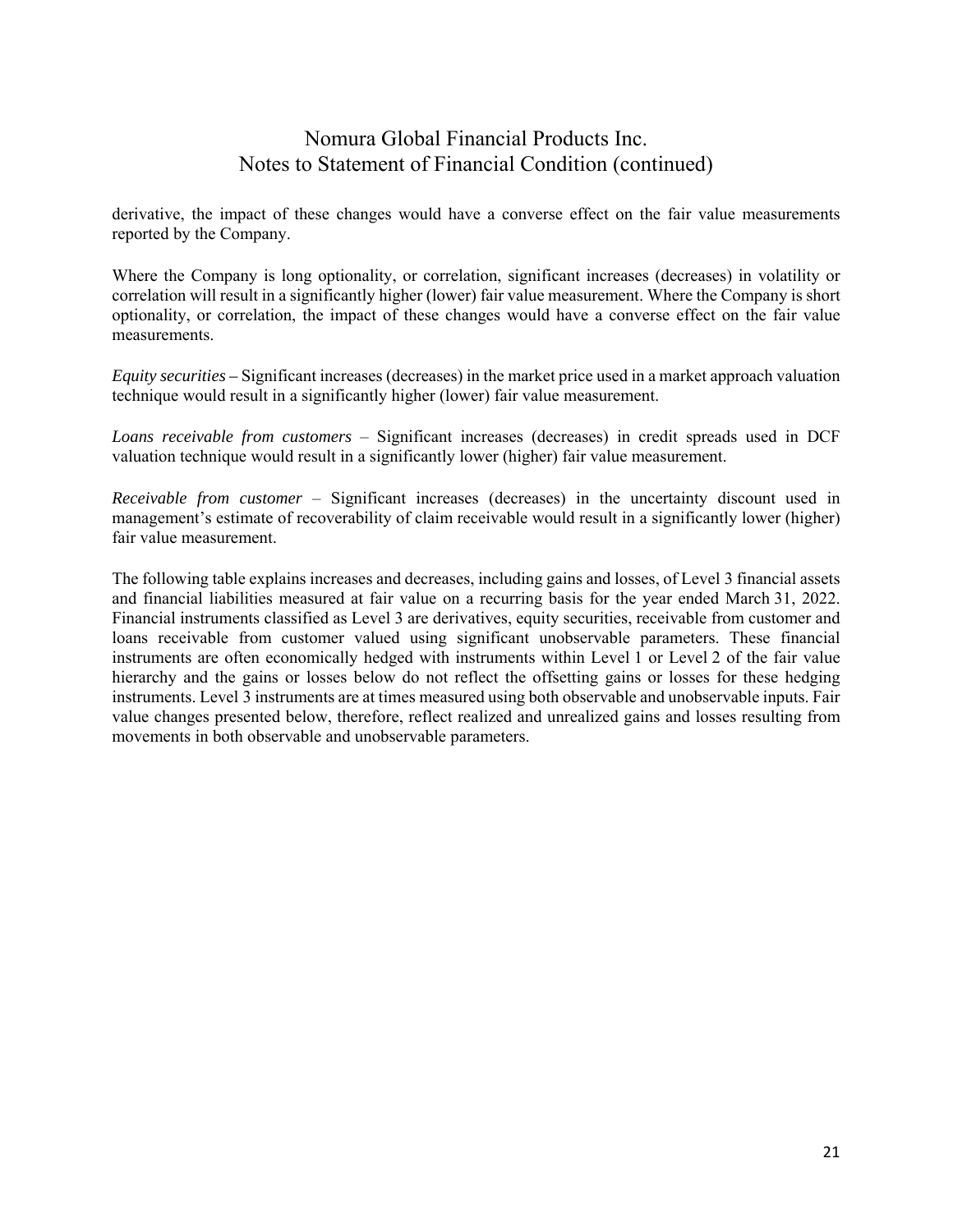|                                                |             | Opening<br>balance<br>as of April 1,<br>2021 |    | Purchases Issuances |    |                          |    | $S$ a le s/<br>Re de mption |    | Settlements <sup>(1)</sup> |    | Total<br>unre a lize d<br>and<br>re a liz e d<br>$g \sin s$<br>$(\log s e s)$ |   | Transfers Transfers<br>in to<br>Level 3 |   | out of<br>Level 3 |    | <b>Balance</b><br>as of<br>March 31,<br>2022 |
|------------------------------------------------|-------------|----------------------------------------------|----|---------------------|----|--------------------------|----|-----------------------------|----|----------------------------|----|-------------------------------------------------------------------------------|---|-----------------------------------------|---|-------------------|----|----------------------------------------------|
|                                                |             |                                              |    |                     |    |                          |    |                             |    | (Dollars in thousands)     |    |                                                                               |   |                                         |   |                   |    |                                              |
| De riva tive s:                                |             |                                              |    |                     |    |                          |    |                             |    |                            |    |                                                                               |   |                                         |   |                   |    |                                              |
| Interest rate contracts, net                   | S           | $(5, 541)$ \$                                |    | $\blacksquare$      | S  |                          | S  | $\blacksquare$              | S  | $11,351$ \$                |    | $(10, 450)$ \$                                                                |   | $9,014$ \$                              |   | $(4,085)$ \$      |    | 289                                          |
| Foreign exchange contracts, net                |             | 1,182                                        |    |                     |    |                          |    |                             |    | 2,593                      |    | (14, 519)                                                                     |   | 61                                      |   | 8,070             |    | (2, 613)                                     |
| Equity contracts, net                          |             | (316,888)                                    |    | $\blacksquare$      |    |                          |    |                             |    | 58,888                     |    | 247,397                                                                       |   | (94, 531)                               |   | 49,744            |    | (55,390)                                     |
| Credit contracts, net                          |             | (3, 738)                                     |    | $\overline{a}$      |    |                          |    |                             |    | (4, 641)                   |    | 6,227                                                                         |   | 1,059                                   |   | 1,129             |    | 36                                           |
| Total de rivative s                            |             | $(324, 985)$ \$                              |    |                     |    |                          | \$ |                             | S  | 68,191 \$                  |    | 228,655                                                                       |   | \$ (84,397) \$                          |   | 54,858            | -S | (57,678)                                     |
| Equity securities (Assets)                     |             | 185                                          | -S | $\overline{2}$      | -S |                          | \$ |                             | S  |                            | \$ | ٠                                                                             | S |                                         |   |                   |    | 187                                          |
| Equity securities (Liabilities)                | S           | $(1,937)$ \$                                 |    |                     | S  |                          | \$ |                             | \$ |                            | S  |                                                                               | S |                                         |   |                   | S. | (1, 937)                                     |
| Receivable from customer <sup>(2)</sup>        | \$          | $\overline{\phantom{a}}$                     | s  |                     | S  | $\overline{\phantom{a}}$ | S  |                             | \$ | $(23,577)$ \$              |    | $108,429$ \$                                                                  |   |                                         | S |                   | \$ | 84,852                                       |
| Loans receivable from customers <sup>(2)</sup> | $\mathbf S$ | 28,794 \$                                    |    |                     | S  |                          | \$ | $(755)$ \$                  |    | $\overline{\phantom{a}}$   | \$ | 762 \$                                                                        |   |                                         | s |                   | \$ | 28,801                                       |

 $<sup>(1)</sup>$  All cash payments or receipts on derivatives and receivable from customer are included within Settlements.</sup>

(2) Items for which the Company elected Fair value option under ASC 825.

### **Transfers Between Levels of the Fair Value Hierarchy**

*Transfers From Level 2 to Level 3:* 

- Approximately \$9.0 million of net interest rate contract assets were transferred from Level 2 to Level 3 as inputs (volatilities and correlations) became unobservable.
- Approximately \$1.1 million of net credit contract assets were transferred from Level 2 to Level 3 as inputs (credit spreads and recovery rates) became unobservable.
- Approximately \$94.5 million of net equity contract liabilities were transferred from Level 2 to Level 3 as inputs (volatilities and correlations) became unobservable.

#### *Transfer from Level 3 to Level 2:*

- Approximately \$8.0 million of net FX contract assets were transferred from Level 3 to Level 2 as inputs (volatilities) became observable.
- Approximately \$49.7 million of net equity contract liabilities were transferred from Level 3 to Level 2 as inputs (volatilities and correlations) became observable.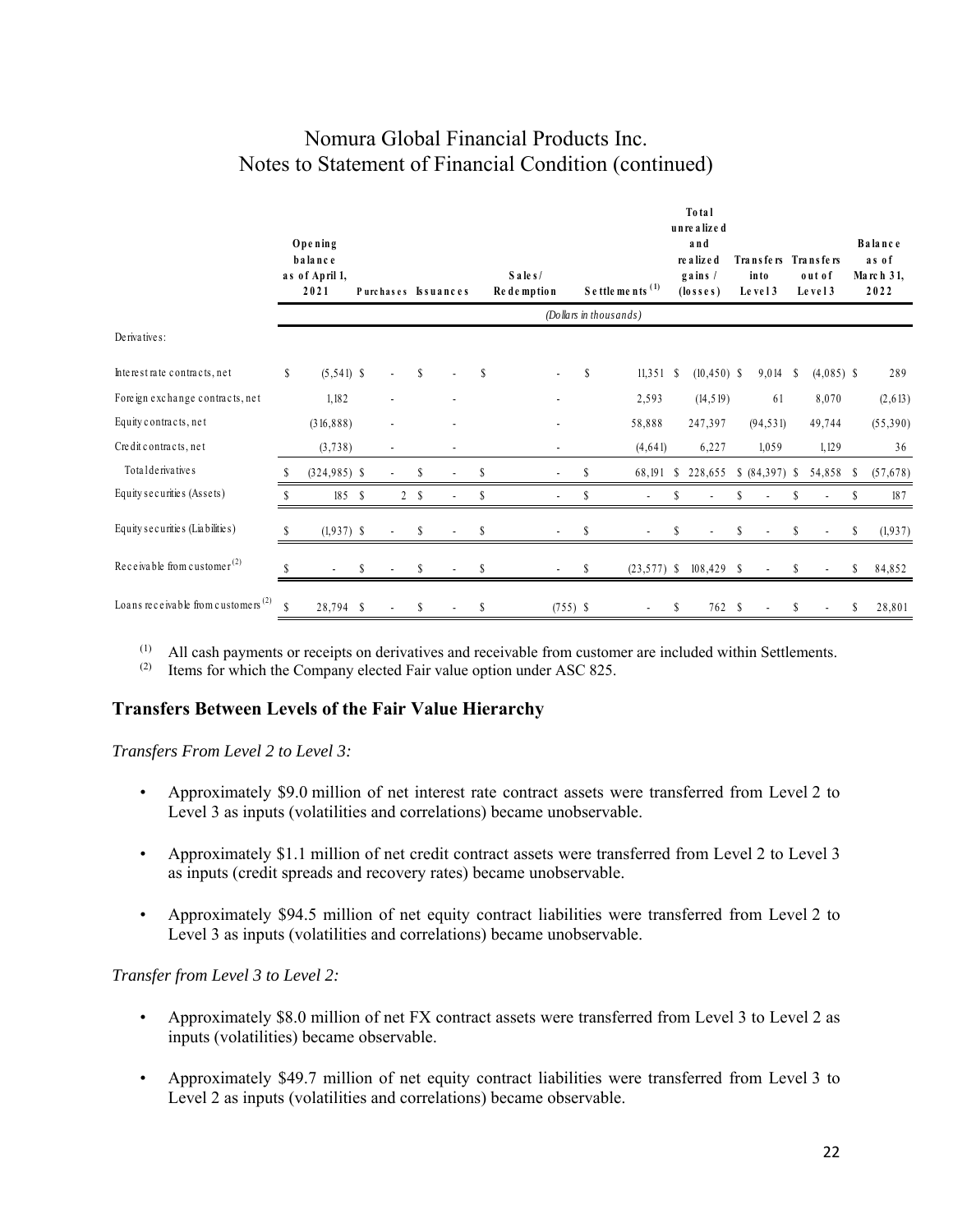- Approximately \$1.1 million of net credit contract assets were transferred from Level 3 to Level 2 as inputs (credit spreads and recovery rates) became observable.
- Approximately \$4.1 million of net interest rate contract liabilities were transferred from Level 3 to Level 2 as inputs (volatilities and correlations) became observable.

### **Fair Value Option for Financial Assets and Liabilities**

The Company carries certain eligible financial assets and liabilities at fair value through the election of the fair value option permitted by ASC 815 and ASC 825. When the Company elects the fair value option for an eligible item, changes in that item's fair value are recognized within income. Election of the fair value option is irrevocable unless an event that gives rise to a new basis of accounting for that instrument occurs. Interest and dividend income and expense arising from financial instruments for which the fair value option has been elected are recognized within income.

The financial assets elected for the fair value option by the Company, the reasons for the election, and related gains and losses recognized during the year ended March 31, 2022 are as follows:

- *Resale agreements* The Company elected the fair value option for certain of these agreements to mitigate volatility in income caused by the difference in measurement basis that otherwise would have arisen between these agreements and the derivatives used to risk manage these instruments.
- *Loans receivable from customers at fair value* The fair value option was elected for transactions documented as derivatives that failed the ASC 815 definition of a derivative. These transactions were recorded as financing transactions with embedded derivatives and are managed within a fair valued derivative portfolio. These positions are valued in the same manner as the underlying derivatives in the transactions. The Company elected the fair value option for these loans because they are risk managed on a fair value basis.
- *Borrowings at fair value –* The fair value option was elected for transactions documented as derivatives that failed the ASC 815 definition of a derivative. These transactions were recorded as financing transactions with embedded derivatives which reflect the performance of the referenced investments. The fair value option was elected for these transactions as the Company risk manages the positions on a fair value basis.

Related to the margin call default by an SPB client in March 2021, the Company established a regular-way receivable for the claim of the losses on the related hedges. The fair value option was elected for the receivable, which was recognized at a fair value of zero at March 31, 2021. The Company elected the fair value option for the receivable because it is risk managed on a fair value basis. Based on management's assessment of future recoverability, the fair value of the SPB receivable, which is included in *Receivables from customers* on the Statement of Financial Condition, was \$84.9 million at March 31, 2022. At March 31, 2022, the unpaid principal balance of the receivable was \$2.4 billion.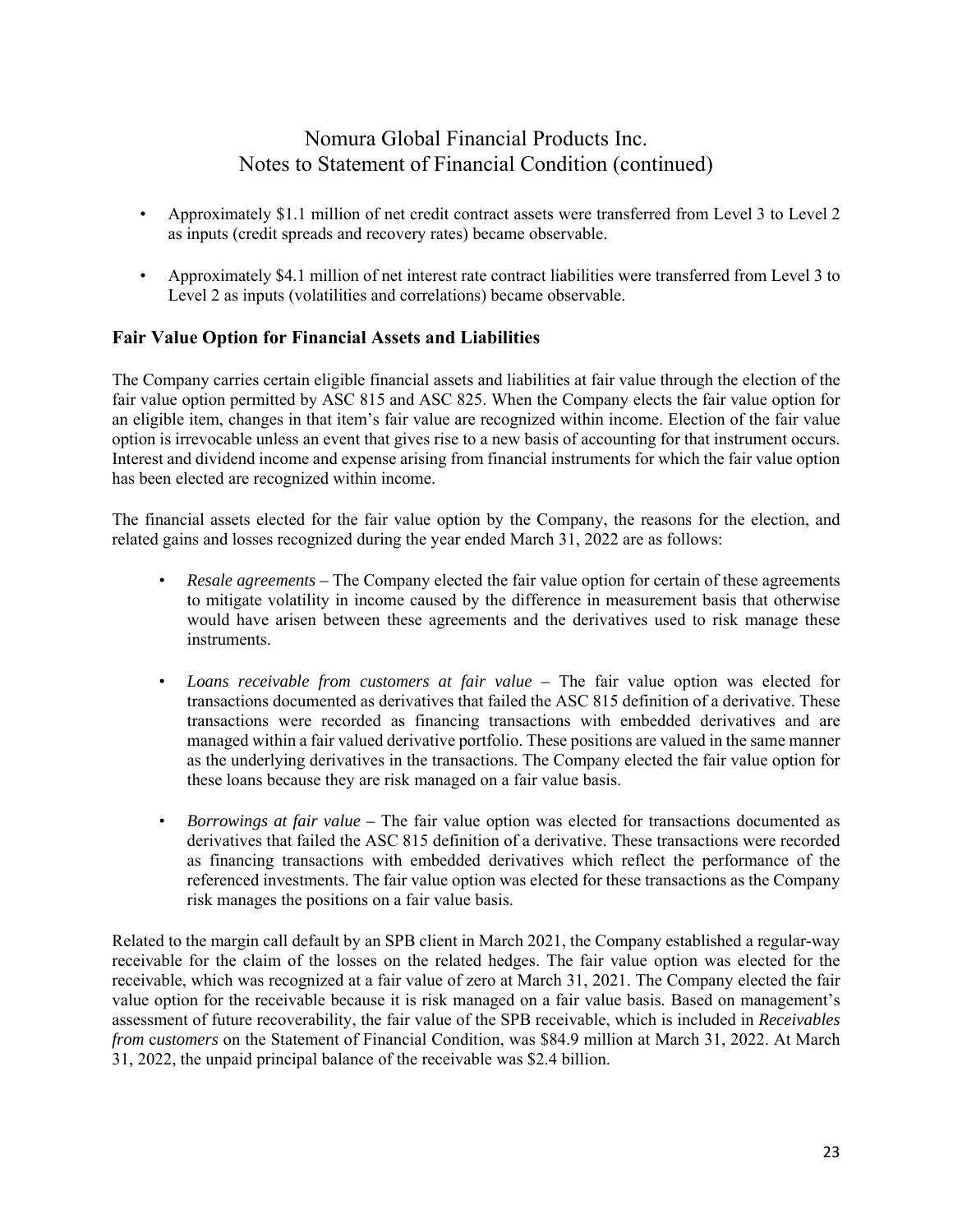### **Estimated Fair Value of Financial Instruments not Carried at Fair Value**

Certain financial instruments are not carried at fair value on a recurring basis on the Statement of Financial Condition since they are neither held for trading purposes nor elected for the fair value option. These are typically carried at contractual amounts due or amortized cost.

The carrying value of the majority of the following financial instruments will approximate fair value since they are liquid, short-term in nature and/or contain minimal credit risk. These include *Cash, Deposit with clearing organization, Securities purchased under agreements to resell, Securities borrowed, Borrowings from Parent, Securities sold under agreements to repurchase* and *Securities loaned.* 

However, the fair value of other financial instruments may be different than carrying value if they are longer term in nature or contain more than minimal credit risk. All of these financial assets and financial liabilities would be generally classified as Level 2 or Level 3 within the fair value hierarchy. As of March 31, 2022, the only longer dated instrument with a material difference between fair value and carrying value was *Subordinated borrowings*.

The following table presents carrying values, estimated fair values and classification within the fair value hierarchy of those fair values for financial instruments which are carried on a basis other than fair value within our Statement of Financial Condition as of March 31, 2022.

Financial instruments carried at fair value on a recurring basis are separately reported in the tables above.

|                                                                |                       |              |    |            |                        |              | Fair value by Level |    |         |
|----------------------------------------------------------------|-----------------------|--------------|----|------------|------------------------|--------------|---------------------|----|---------|
|                                                                | <b>Carrying value</b> |              |    | Fair value | Level 1                | Level 2      |                     |    | Level 3 |
|                                                                |                       |              |    |            | (Dollars in thousands) |              |                     |    |         |
| Assets:                                                        |                       |              |    |            |                        |              |                     |    |         |
| Cash                                                           | \$                    | 31,917       | \$ | 31,917     | \$<br>31,917           | <sup>S</sup> |                     | \$ |         |
| Deposit with clearing                                          |                       |              |    |            |                        |              |                     |    |         |
| organization                                                   |                       | 26,628       |    | 26,628     | 26,628                 |              |                     |    |         |
| Securities borrowed                                            |                       | 8,810,398    |    | 8,810,398  |                        |              | 8,810,398           |    |         |
| Securities purchased under                                     |                       |              |    |            |                        |              |                     |    |         |
| agreements to resell $^{(1)(2)}$                               |                       | 10, 121, 353 |    | 10,121,353 |                        |              | 10,121,353          |    |         |
| Receivables from customers, brokers,                           |                       |              |    |            |                        |              |                     |    |         |
| dealers and clearing organizations <sup><math>(2)</math></sup> |                       | 1,512,167    |    | 1,512,167  |                        |              | 1,512,167           |    |         |
| Liabilities:                                                   |                       |              |    |            |                        |              |                     |    |         |
| Securities loaned                                              |                       | 9,692,424    |    | 9,692,424  |                        |              | 9,692,424           |    |         |
| Securities sold under                                          |                       |              |    |            |                        |              |                     |    |         |
| agreements to repurchase <sup>(1)</sup>                        |                       | 106,597      |    | 106,597    |                        |              | 53,784              |    | 52,813  |
| Payables to customers, brokers,                                |                       |              |    |            |                        |              |                     |    |         |
| dealers and clearing organizations                             |                       | 2,831,767    |    | 2,831,767  |                        |              | 2,831,767           |    |         |
| Borrowings from Parent                                         |                       | 3,957,184    |    | 3,957,184  |                        |              | 3,957,184           |    |         |
| Subordinated borrowing                                         |                       | 2,000,000    |    | 1,959,075  |                        |              | 1,670,277           |    | 288,798 |

(1) Represents amounts after counterparty netting in accordance with ASC 210-20.

 $(2)$  Excludes balances carried at fair value under a fair value option election.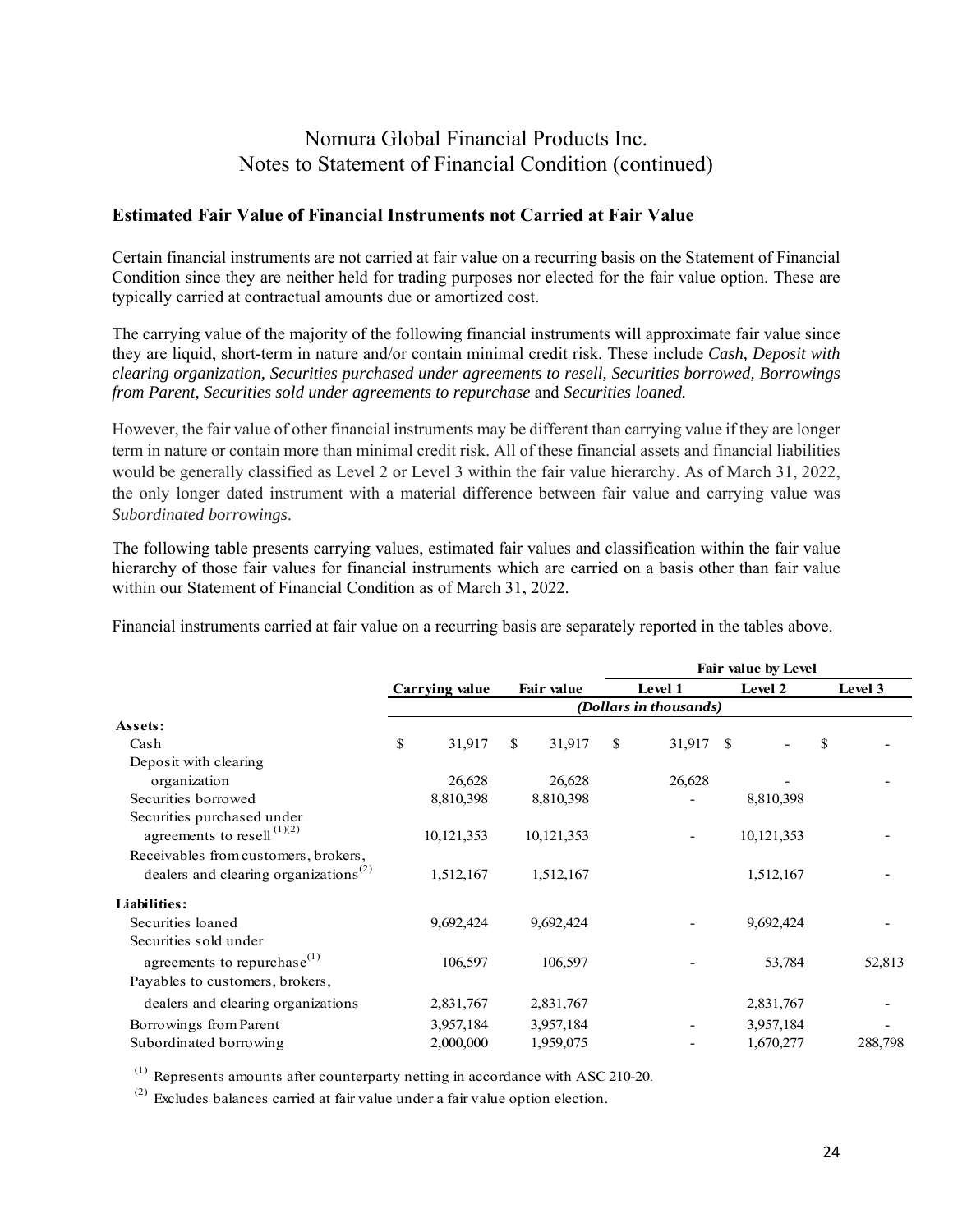### **Assets and Liabilities Measured at Fair Value on a Nonrecurring Basis**

In addition to the financial instruments carried at fair value on a recurring basis, the Company also carries other financial instruments at fair value on a nonrecurring basis, where the primary measurement basis is not fair value. Examples of such financial instruments include *Receivables from brokers, dealers and clearing organizations* and *Receivables from customers*. Fair value is only used in specific circumstances after initial recognition such as to measure allowance for credit loss. The Company did not record an allowance for credit loss during the year ended March 31, 2022.

### **6. Derivative Instruments and Hedging Activities**

In the normal course of business, the Company enters into transactions in derivative instruments in order to meet the financing and hedging needs of its customers, to reduce its own exposure to market, credit and liquidity risks, and in connection with its proprietary trading activities. These financial instruments may include interest rate and credit default swaps, exchange traded and OTC options, futures, forwards, and FX contracts.

Risks arise from unfavorable changes in interest rates, foreign currency exchange rates or the market values of the securities underlying the instruments, as well as the possible inability of counterparties to meet the terms of their contracts. The credit risk associated with these contracts is typically limited to the cost of replacing all contracts on which the Company has recorded an unrealized gain.

The Company enters into OTC derivatives, which are negotiated and settled bi-laterally with the derivative counterparty. In addition, the Company enters into certain exchange traded derivatives such as futures and options, and cleared OTC derivative contracts with central counterparties ("CCP"). Exchange traded contracts are generally standardized contracts traded on an exchange and cleared by the CCP. OTC centrally cleared contracts are those contracts which are traded bi-laterally and then novated to a CCP for clearing.

The fair value of all derivatives and associated cash collateral is recorded on a net-by-counterparty basis on the Statement of Financial Condition where the Company believes a legal right of offset exists under an enforceable master netting arrangement.

The following table quantifies the volume of the Company's derivative activity recorded within *Trading asset*s and *Trading liabilities* on the Statement of Financial Condition as of March 31, 2022, through a disclosure of notional amounts, in comparison with the fair value of those derivatives. All notional and fair value amounts are disclosed on a gross basis, prior to counterparty and cash collateral netting (in thousands):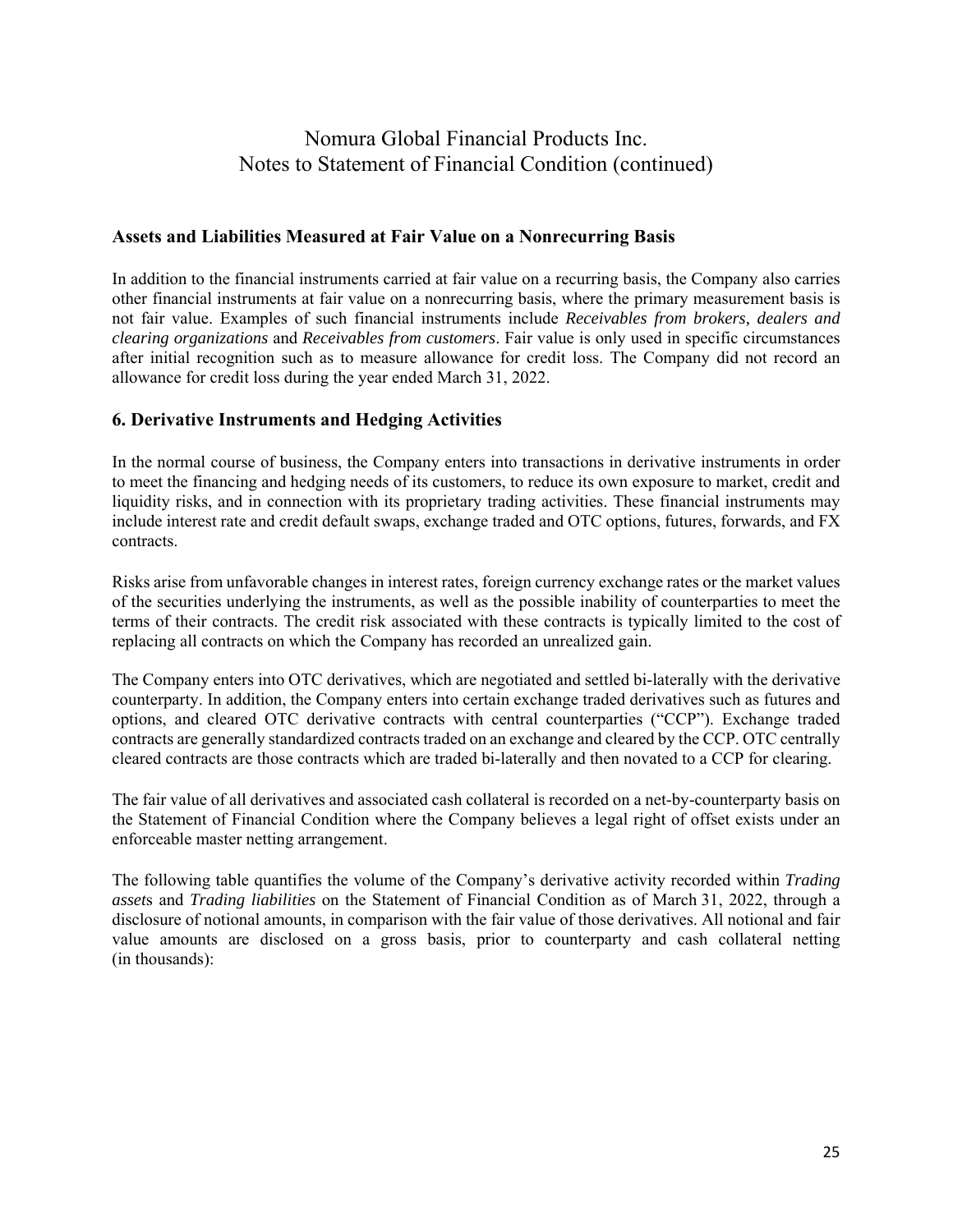|                                                          |                                    |                |  | <b>Derivative Assets</b> | Derivative Liabilities |
|----------------------------------------------------------|------------------------------------|----------------|--|--------------------------|------------------------|
|                                                          | Contract / Notional <sup>(1)</sup> |                |  | Fair Value               | Fair Value             |
| Interest rate contracts                                  |                                    | 17,450,076,722 |  | 111,896,891              | \$<br>111,135,820      |
| Foreign exchange contracts                               |                                    | 614,158,434    |  | 16,538,577               | 15,958,301             |
| Equity contracts                                         |                                    | 206,835,717    |  | 6,151,149                | 8,394,860              |
| Credit contracts                                         |                                    | 81,463,955     |  | 779,600                  | 788,614                |
| Gross derivative instruments <sup><math>(2)</math></sup> |                                    | 18,352,534,828 |  | 135,366,217              | \$<br>136,277,595      |

(1) Represents the total contract/notional amount of the derivative assets and liabilities outstanding.

(2) Notional amounts include notionals related to futures contracts of approximately \$167.1 billion. The unsettled variation margin on these futures contracts (excluded from the table above) is included in *Receivables from brokers, dealers and clearing organizations* and *Payables to brokers, dealers and clearing organizations,* on the Statement of Financial Condition.

### **Offsetting of Derivatives**

The Company enters into master netting agreements with substantially all of its derivative counterparties. Where legally enforceable, these master netting agreements give the Company, in the event of default by the counterparty, the right to liquidate securities held as collateral and to offset receivables and payables with the same counterparty. For purposes of the Statement of Financial Condition, the Company offsets derivative assets and liabilities and cash collateral held with the same counterparty where it has such a legally enforceable master netting agreement.

The following table presents information about offsetting of derivative instruments and related collateral amounts in the Statement of Financial Condition as of March 31, 2022, by type of derivative contract, together with the extent to which master netting agreements entered into with counterparties, central clearing counterparties or exchanges permit additional offsetting of derivatives and collateral in the event of counterparty default. Amounts below exclude futures contracts, which are settled daily. The unsettled variation margin on futures contracts is included in *Receivables from brokers, dealers and clearing organizations* and *Payables to brokers, dealers and clearing organizations*, respectively, on the Statement of Financial Condition. Derivative transactions which are not documented under a master netting agreement or are documented under a master netting agreement for which the Company does not have sufficient evidence of enforceability are not offset in the following table.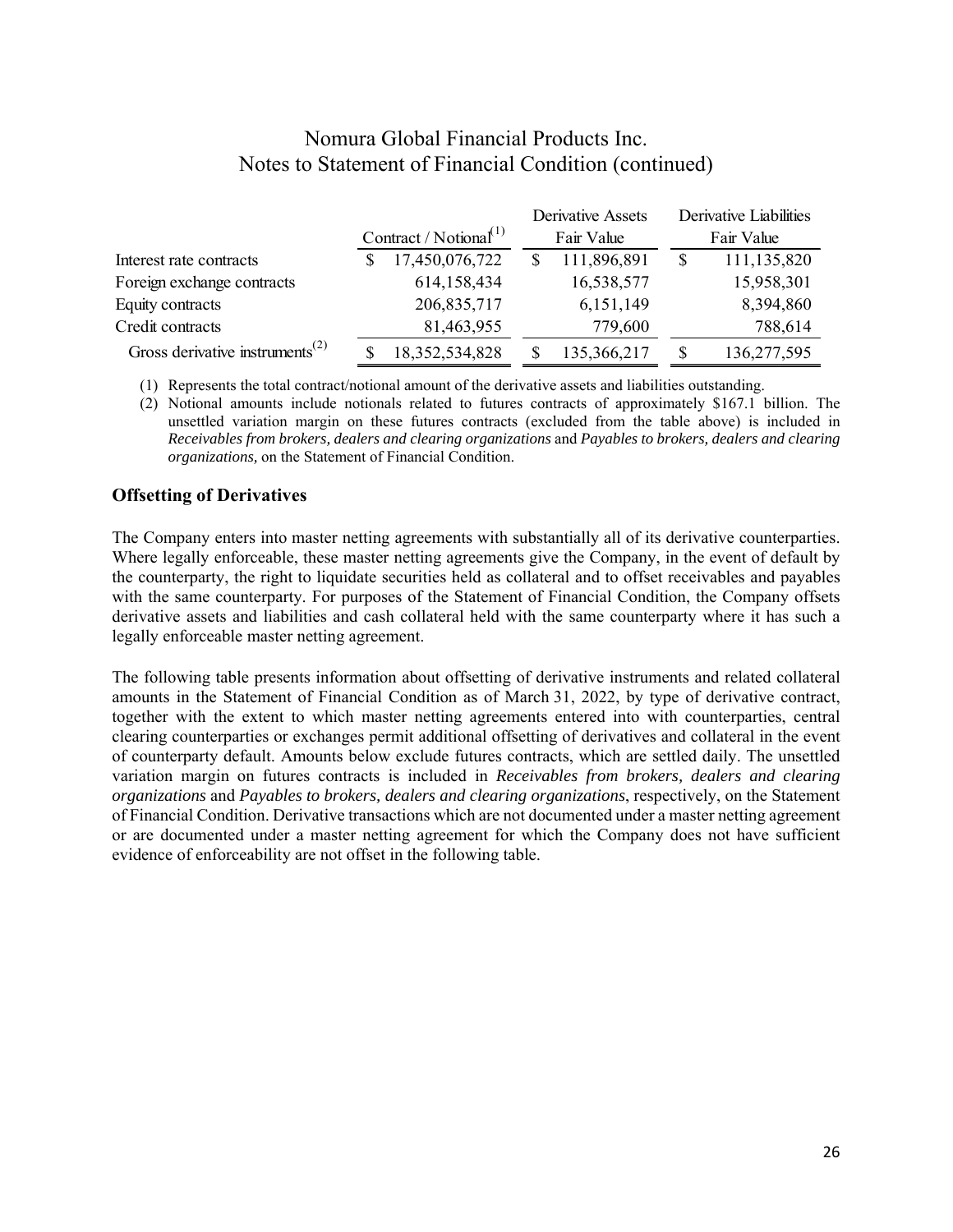|                                                                                               | <b>Derivative Assets</b> |                 |    | <b>Derivative</b><br><b>Liabilities</b> |
|-----------------------------------------------------------------------------------------------|--------------------------|-----------------|----|-----------------------------------------|
|                                                                                               | (dollars in thousands)   |                 |    |                                         |
| Interest rate contracts                                                                       |                          |                 |    |                                         |
| OTC settled bilaterally                                                                       | \$                       | 111,830,000     | S. | 111,135,820                             |
| OTC centrally cleared                                                                         |                          | 66,891          |    |                                         |
| Exchange-traded                                                                               |                          |                 |    |                                         |
| Foreign exchange contracts                                                                    |                          |                 |    |                                         |
| OTC settled bilaterally                                                                       |                          | 16,538,577      |    | 15,958,301                              |
| OTC centrally cleared                                                                         |                          |                 |    |                                         |
| Exchange-traded                                                                               |                          |                 |    |                                         |
| Equity contracts                                                                              |                          |                 |    |                                         |
| OTC settled bilaterally                                                                       |                          | 5,373,092       |    | 7,214,440                               |
| OTC centrally cleared                                                                         |                          |                 |    |                                         |
| Exchange-traded                                                                               |                          | 778,057         |    | 1,180,420                               |
| Credit contracts                                                                              |                          |                 |    |                                         |
| OTC settled bilaterally                                                                       |                          | 697,718         |    | 714,725                                 |
| OTC centrally cleared                                                                         |                          | 81,882          |    | 73,889                                  |
| Exchange-traded                                                                               |                          |                 |    |                                         |
| Total gross derivatives balances <sup>(1)</sup>                                               |                          | 135,366,217     |    | 136,277,595                             |
| Less: Amounts offset in the statement of financial condition <sup>(2)</sup>                   |                          | (132, 674, 572) |    | (130, 614, 074)                         |
| Total net amounts reported on the face of the statement of financial condition <sup>(3)</sup> |                          | 2,691,645       |    | 5,663,521                               |
| Less: Additional amounts not offset in the statement of financial condition                   |                          |                 |    |                                         |
| Financial instruments and non-cash collateral <sup>(4)</sup>                                  |                          | (67, 438)       |    | (32, 625)                               |
| Net amount                                                                                    | \$                       | 2,624,207       | \$ | 5,630,896                               |

- (1) Includes all gross derivative asset and liability balances irrespective of whether they are transacted under legally enforceable master netting agreement or whether the Company has obtained sufficient evidence of enforceability of the master netting agreement. As of March 31, 2022, the gross balance of derivative assets and derivative liabilities which are not documented under master netting agreements or are documented under master netting agreements for which the Company has not yet obtained sufficient evidence of enforceability was \$1,248 million and \$2,532 million, respectively, of which \$778 million and \$1,180 million respectively were exchange-traded.
- <sup>(2)</sup> Represents amounts offset through counterparty netting of derivative assets and liabilities as well as cash collateral netting against net derivatives under legally enforceable master netting and similar agreements in accordance with ASC 815. As of March 31, 2022, the Company offset a total of \$7,539 million of cash collateral receivables against net derivative liabilities and \$9,599 million of cash collateral payables against net derivative assets.
- (3) Net derivative assets and net derivative liabilities are generally reported within *Trading assets* and *Trading liabilities*, respectively on the Statement of Financial Condition.
- (4) Represents securities collateral which is not permitted to be offset on the face of the Statement of Financial Condition in accordance with ASC 210-20 and ASC 815 but which provide the Company with a legally enforceable right of offset in the event of counterparty default. Amounts relating to derivative and collateral agreements where the Company does not have the legal right of offset or has not yet obtained sufficient evidence of enforceability of such offsetting rights are excluded.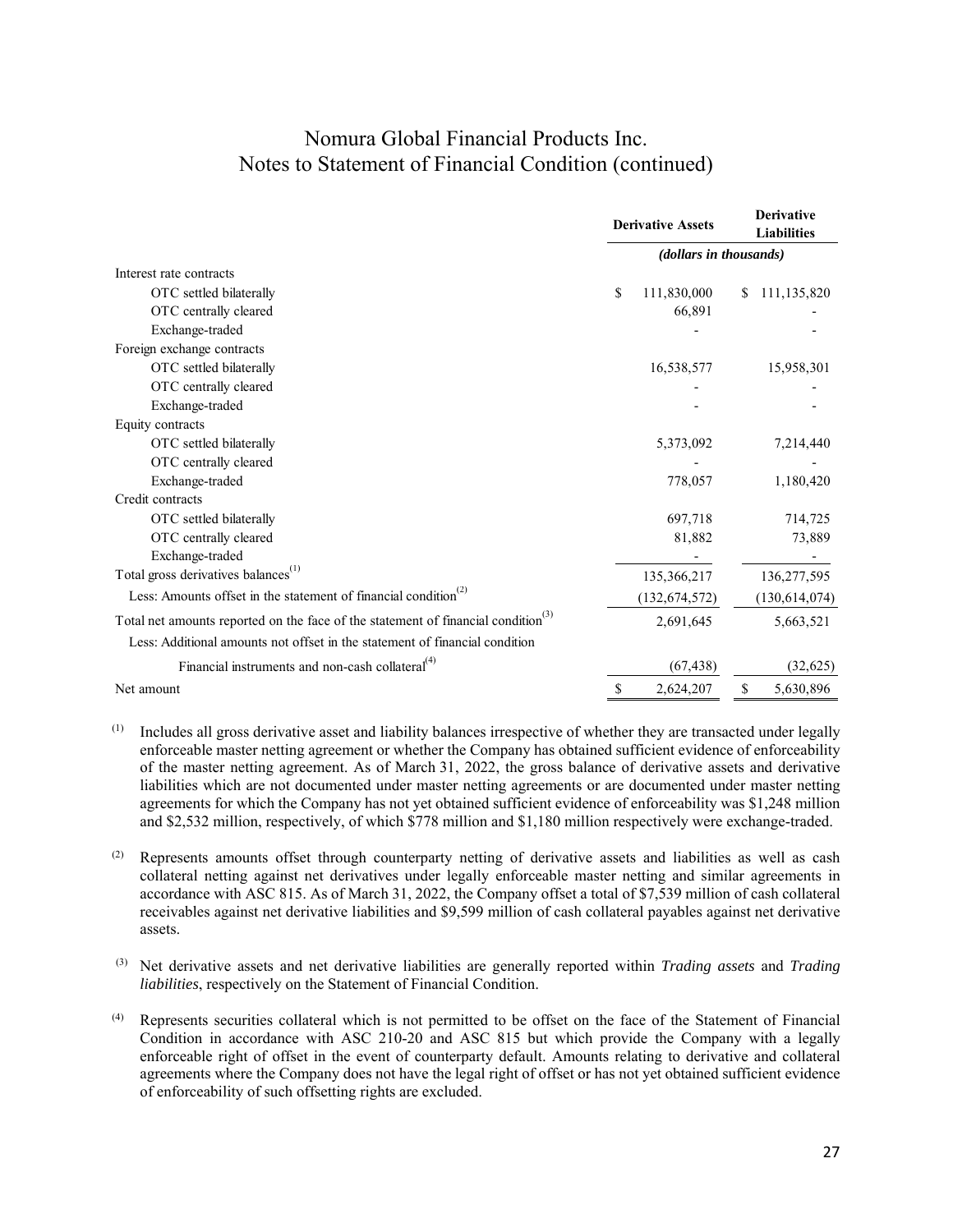As of March 31, 2022, a total of \$618 million of cash collateral receivables and \$2,495 million of cash collateral payables have not been offset against net derivatives. Of this amount, \$385 million of cash collateral receivables and \$1,843 million of cash collateral payables were not offset because they represent collateral amounts in excess of the related counterparty exposure. The remaining amounts were not eligible to be offset, because they related to agreements for which the Company lacked evidence of enforceability. Cash collateral receivables and cash collateral payables are reported within *Receivables from customers* and *Payables to customers*, respectively on the Statement of Financial Condition.

#### **Derivatives entered into in contemplation of sales of financial assets**

At the balance sheet date, the Company did not have any outstanding transactions that comprise a transfer of a financial asset recorded as a sale with an agreement (for example, a total return swap or similar derivative) entered into with the transferee in contemplation of the initial transfer, whereby the Company retains substantially all of the exposure to the economic return on the transferred financial asset throughout the term of the transaction.

### **7. Collateralized Financing Agreements**

The Company enters into collateralized transactions including resale agreements, repurchase agreements, securities borrowing and securities lending transactions, mainly to finance trading inventory positions and to obtain securities for settlement.

These transactions are documented under industry-standard master netting agreements which reduce the Company's credit exposure to the affiliates as they permit the close-out and offset of transactions and collateral amounts in the event of default of the affiliate counterparties. In order to support the enforceability of the close-out and offsetting rights within these agreements, the Company has obtained external legal opinions.

In all of these transactions, the Company either receives or provides collateral, including government, agency, and equity securities. In most cases, the Company is permitted to use the securities received to secure repurchase agreements, enter into securities lending transactions or to cover short positions with counterparties. In repurchase and resale transactions, the value of collateral typically exceeds the amount of cash transferred. Collateral is generally in the form of securities. Securities borrowing transactions generally require the Company to provide the affiliate counterparties with collateral in the form of cash or other securities. For securities lending transactions, the Company generally receives collateral in the form of cash or other securities.

The Company monitors the market value of the securities borrowed or loaned and requires additional cash or securities, as necessary, to ensure that such transactions are adequately collateralized for the Company's risk management purposes throughout the life of the transactions.

Resale agreements and repurchase agreements with the same counterparty are offset in the Statement of Financial Condition where the specific criteria defined by ASC 210-20 are met.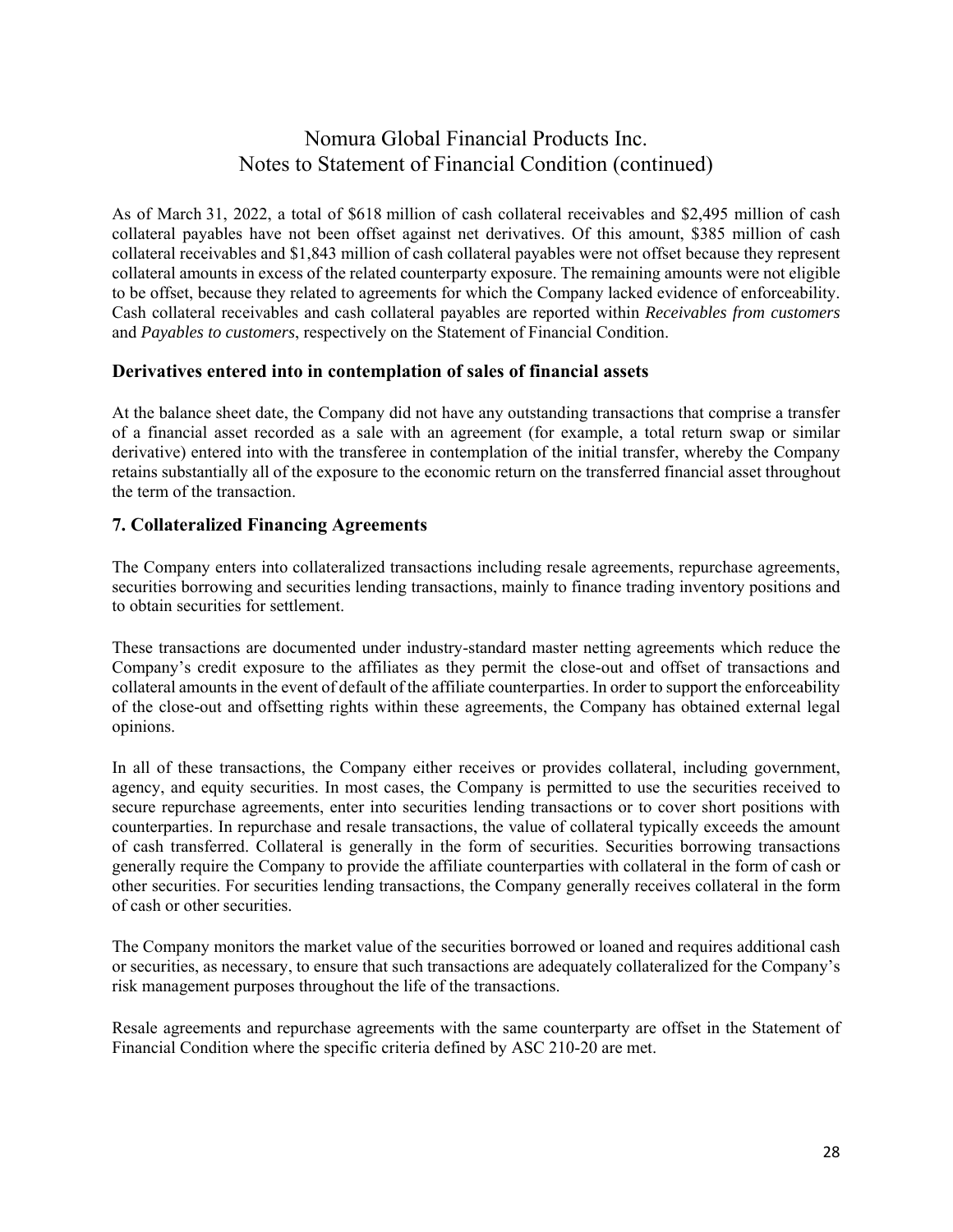The following table presents information about offsetting of these transactions in the Statement of Financial Condition, together with the extent to which master netting agreements entered into with the affiliate counterparties permit additional offsetting in the event of counterparty default (in thousands):

|                                                                                       |                                                                 | <b>Assets</b>   | <b>Liabilities</b>       |                                       |  |  |
|---------------------------------------------------------------------------------------|-----------------------------------------------------------------|-----------------|--------------------------|---------------------------------------|--|--|
|                                                                                       | Securities<br>Resale<br>borrowing<br>transactions<br>agreements |                 | Repurchase<br>agreements | Securities<br>lending<br>transactions |  |  |
| Total gross balance                                                                   | 11,259,538<br>S.                                                | \$<br>8,810,398 | \$<br>1,196,949          | \$<br>9,692,424                       |  |  |
| Less: Amounts offset in the statement                                                 |                                                                 |                 |                          |                                       |  |  |
| of financial condition $(1)$                                                          | (1,090,352)                                                     |                 | (1,090,352)              |                                       |  |  |
| Total net amounts reported on the face of the                                         |                                                                 |                 |                          |                                       |  |  |
| statement of financial condition $(2)$                                                | 10,169,186                                                      | 8,810,398       | 106,597                  | 9,692,424                             |  |  |
| Less: Additional amounts not offset in the<br>statement of financial condition: $(3)$ |                                                                 |                 |                          |                                       |  |  |
| Financial instruments and non-cash collateral                                         | (10, 169, 186)                                                  | (8,810,398)     | (106, 597)               | (9,692,424)                           |  |  |
| Cash collateral                                                                       |                                                                 |                 |                          |                                       |  |  |
| Net amount                                                                            | $\overline{\phantom{a}}$                                        | \$.             | -S                       | \$.                                   |  |  |

(1) Represents amounts offset through counterparty netting of resale agreements and repurchase agreements in accordance with ASC 210-20.

- (2) Resale agreements and securities borrowing transactions are reported within *Collateralized financing agreements* on the Statement of Financial Condition as *Securities purchased under agreements to resell* and *Securities borrowed*, respectively. Repurchase agreements and securities lending transactions are reported within *Collateralized financing agreements* on the Statement of Financial Condition as *Securities sold under agreements to repurchase* and *Securities loaned*, respectively.
- (3) Represents amounts which are not permitted to be offset on the face of the Statement of Financial Condition in accordance with ASC 210-20 but which provide the Company with the right of offset in the event of counterparty default.

### **Maturity analysis of repurchase agreements and securities lending transactions and Securities transferred in repurchase agreements and securities lending transactions**

The following tables present analyses of the total gross balance of liabilities recognized in the Statement of Financial Condition for repurchase agreements and securities lending transactions by remaining contractual maturity of the agreement and class of securities transferred as of March 31, 2022. Amounts reported are shown prior to counterparty netting in accordance with ASC 210-20 (in thousands):

*Maturity analysis*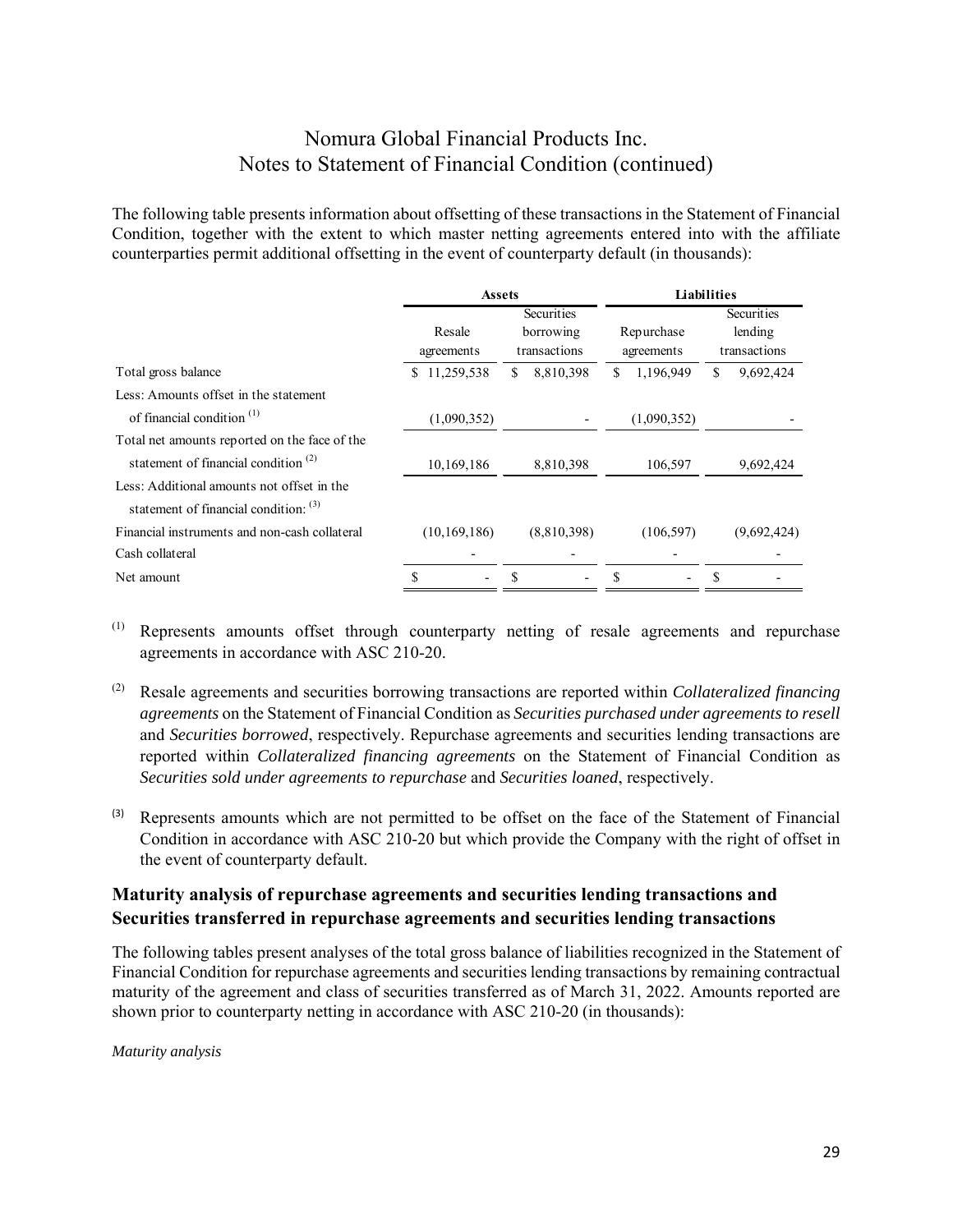|                           |                                 |   |                |   | l vear                   |                                     | vear   |                               | Total                  |
|---------------------------|---------------------------------|---|----------------|---|--------------------------|-------------------------------------|--------|-------------------------------|------------------------|
|                           |                                 |   | $\mathbf{L}$   |   | $\sim$                   |                                     | 52,813 |                               | 1,196,949<br>9,692,424 |
|                           |                                 |   | $\blacksquare$ |   | $\blacksquare$           |                                     |        |                               | 10,889,373             |
| $open^{(1)}$<br>9,692,424 | Overnight and<br>$1,144,136$ \$ | ٠ |                | ۰ | Up to 30 days 30-90 days | 90 days -<br>٠<br>$$10,836,560$ \\$ |        | <b>Greater than</b><br>52,813 |                        |

*Security analysis*

|                                                   | Repurchase<br>agreements     | <b>Securities</b><br>lending<br><b>transactions</b> |    | <b>Total</b> |
|---------------------------------------------------|------------------------------|-----------------------------------------------------|----|--------------|
| Equity securities                                 | $\qquad \qquad \blacksquare$ | 8,002,874                                           | S. | 8,002,874    |
| U.S. and foreign government and agency securities | 1,144,136                    |                                                     |    | 1,144,136    |
| Bank and corporate debt securities                | 52,813                       | 1,689,550                                           |    | 1,742,363    |
| Total gross recognized liabilities $(2)$          | 1,196,949                    | 9,692,424                                           |    | \$10,889,373 |

(1) Open transactions do not have an explicit contractual maturity date and are terminable on demand by the Company or the counterparty.

(2) Repurchase agreements and securities lending transactions are reported within *Collateralized financing agreements* on the Statement of Financial Condition as *Securities sold under agreements to repurchase* and *Securities loaned*, respectively. The total gross recognized liabilities reported for repurchase agreements and securities lending transactions are consistent with the total gross balances reported in the offsetting disclosures above.

### **Collateral received by the Company**

The Company receives collateral in the form of securities in connection with resale agreements, securities borrowed and derivative collateral agreements. When the Company borrows securities, it collateralizes the lender by pledging cash or other securities. At March 31, 2022, the fair value of securities received as collateral where the Company is permitted to sell or repledge the securities was \$21.1 billion and the fair value of the portion that had been sold or repledged was \$14.6 billion.

#### **Collateral pledged by the Company**

The Company pledges firm-owned securities to collateralize repurchase agreements and securities loaned transactions. In addition, the Company pledges firm-owned securities as collateral in connection with derivative transactions. Pledged securities that can be sold or repledged by the secured party are \$10.0 billion at March 31, 2022 and are disclosed in parenthesis as pledged within *Trading assets* on the Statement of Financial Condition. At March 31, 2022 the Company had not pledged any *Trading assets* owned as collateral which the secured party does not have the right to sell or repledge.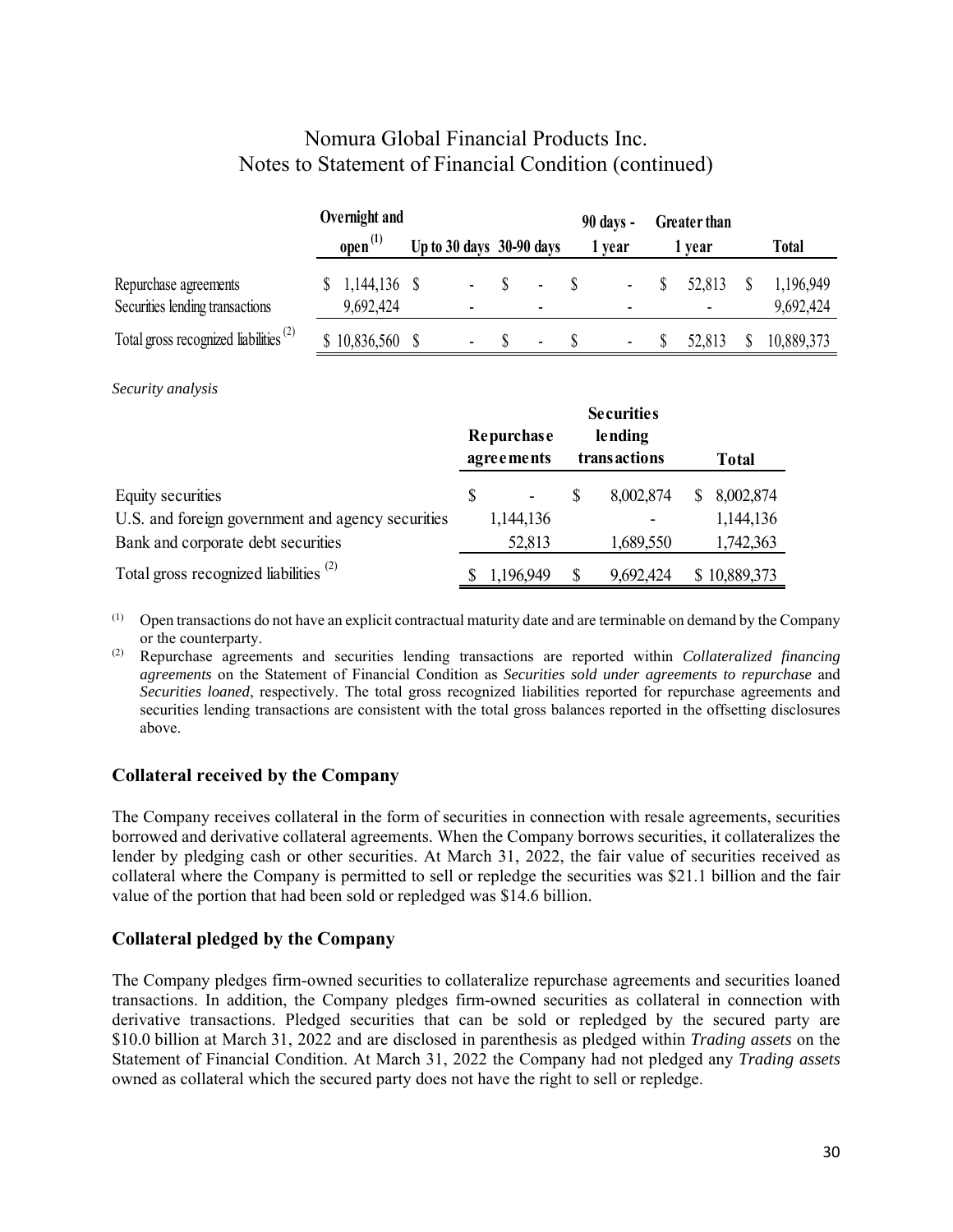### **8. Receivables from and Payables to Brokers, Dealers and Clearing Organizations**

Receivables from and payables to brokers, dealers and clearing organizations consist of the following at March 31, 2022 (in thousands):

|                                         | <b>Receivables</b> | <b>Payables</b> |         |  |
|-----------------------------------------|--------------------|-----------------|---------|--|
|                                         |                    |                 |         |  |
| Pending trades, net                     | \$<br>$\sim 100$   |                 | 304,638 |  |
| Securities failed-to-deliver/receive    |                    |                 | 64      |  |
| Receivables from / payables to brokers, |                    |                 |         |  |
| dealers and clearing organizations      | 894,251            |                 | 32,532  |  |
|                                         | 894,251            |                 | 337,234 |  |

Receivables from/payables to brokers, dealers and clearing organizations primarily include cash collateral deposited with broker-dealer affiliates in their capacity as clearing brokers for the Company's exchange traded derivative trades as well as unsettled variation margin. Pending trades represent the net amount receivable on unsettled regular-way securities transactions. Securities failed-to-deliver and receive represent the contract value of securities which have not been delivered or received by the Company on settlement date.

### **9. Subordinated Borrowings**

The Company's subordinated borrowings are term borrowings with NHA covered by agreements approved by the SEC and are included by the Company in regulatory net capital, as defined, under the SEC Rule 18a-1. The borrowing agreements contains evergreen provisions that automatically extends the maturity by one year unless specified actions are taken prior to maturity date. To the extent that such borrowings are required for the Company's continued compliance with minimum regulatory net capital requirements, repayment is deferred.

Borrowings at March 31, 2022 is as follows (dollars in thousands):

|   |         | <b>Type</b>                     | <b>Maturity Date</b> | <b>Interest</b><br>Rate |
|---|---------|---------------------------------|----------------------|-------------------------|
| S | 700,000 | Term                            | December 16, 2022    | Variable                |
|   | 500,000 | Term                            | March 5, 2023        | Variable                |
|   | 500,000 | Term                            | March 29, 2023       | Variable                |
|   | 300,000 | Term                            | September 30, 2023   | Variable                |
|   |         |                                 |                      |                         |
|   |         | <b>Par Value</b><br>\$2,000,000 |                      |                         |

At March 31, 2022, the interest rate on these borrowings was 1.42%, which is based on SOFR plus a spread. Interest payable was \$2.2 million at March 31, 2022.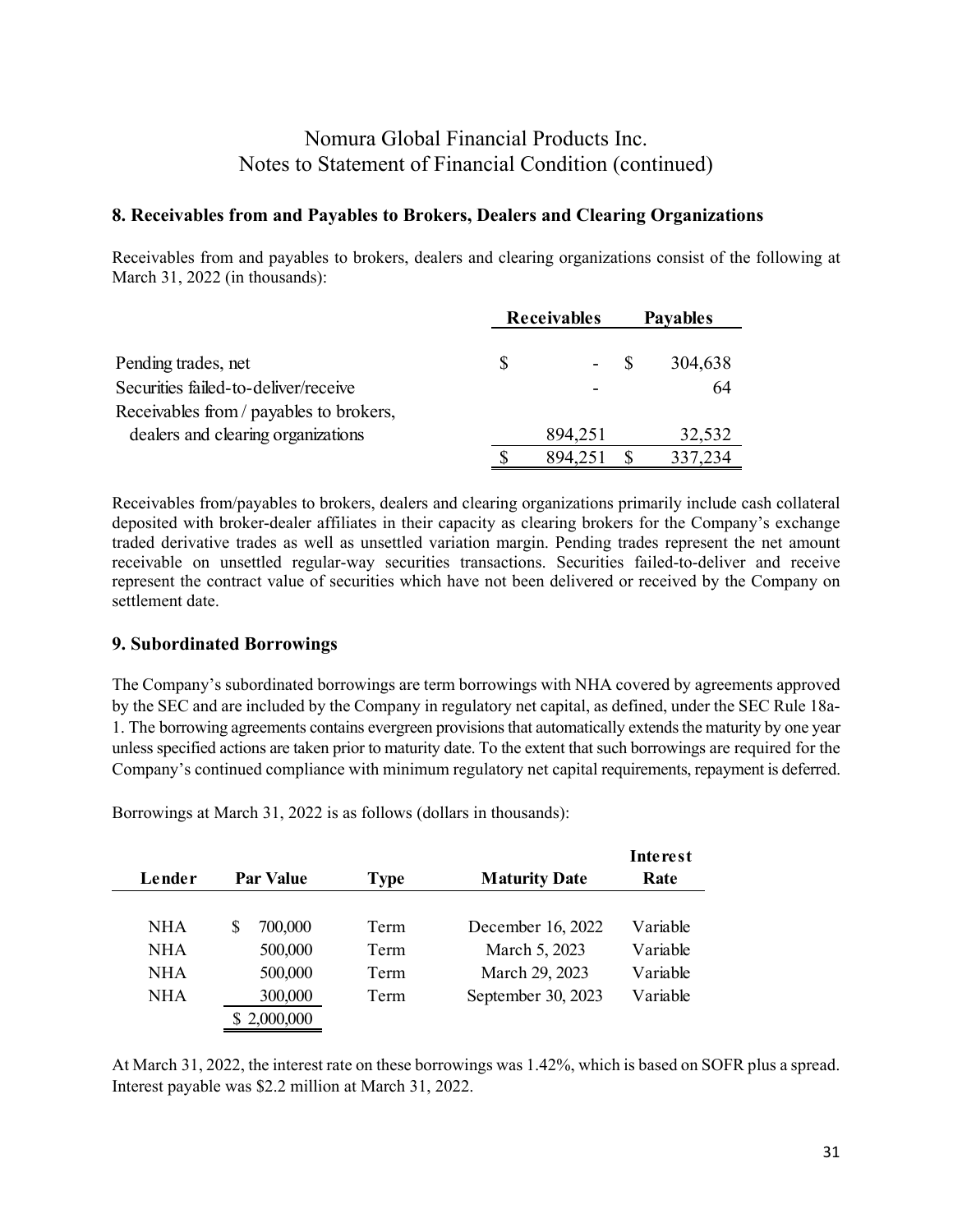### **10. Off-Balance Sheet Risks and Concentration of Credit and Market Risks**

#### **Financial Instruments with Off-Balance Sheet Risk**

The Company has sold securities it does not currently own and will therefore be obligated to purchase such securities at a future date. The Company has recorded this obligation within *Trading liabilities* on the Statement of Financial Condition at March 31, 2022, at the fair value of such securities and will incur a loss if the fair value of the securities increases subsequent to March 31, 2022. Generally, the Company limits this risk by holding offsetting securities, futures or options positions.

#### **Credit Risk**

The Company is engaged in various trading and brokerage activities with counterparties which include domestic financial institutions, multinational corporations, banks, investment funds, security exchanges and clearing organizations. A substantial portion of the Company's securities transactions are collateralized. The Company's exposure to credit risk associated with the nonperformance of these customers and counterparties in fulfilling their contractual obligations may be directly impacted by volatile or illiquid trading markets.

Credit risk arises from a failure of a counterparty to perform according to the terms of the contract. The Company's exposure to credit risk at any point in time is approximated by the fair value of the contracts reported as assets. These amounts are reported on a net-by-counterparty basis consistent with ASC 815-10- 45.

The Credit Risk Management ("CRM") department manages the credit risk exposure that arises from transactions. The CRM department is an independent control function. The Company's process for managing credit risk includes:

- Evaluation of likelihood that a counterparty defaults on its payments and obligations;
- Assignment of internal credit ratings to all active counterparties;
- Approval of extensions of credit and establishment of credit limits;
- Measurement, monitoring and management of the firm's current and potential future credit exposures;
- Setting credit terms in legal documentation including margin terms;
- Use of appropriate credit risk mitigants including netting, collateral and hedging;
- Active communication and co-operation with various stakeholders such as Trading units, Operations, Legal department, Compliance and Finance.

The CRM department has determined there is no direct or material indirect impact to the Company with regards to the ongoing Russia-Ukraine conflict.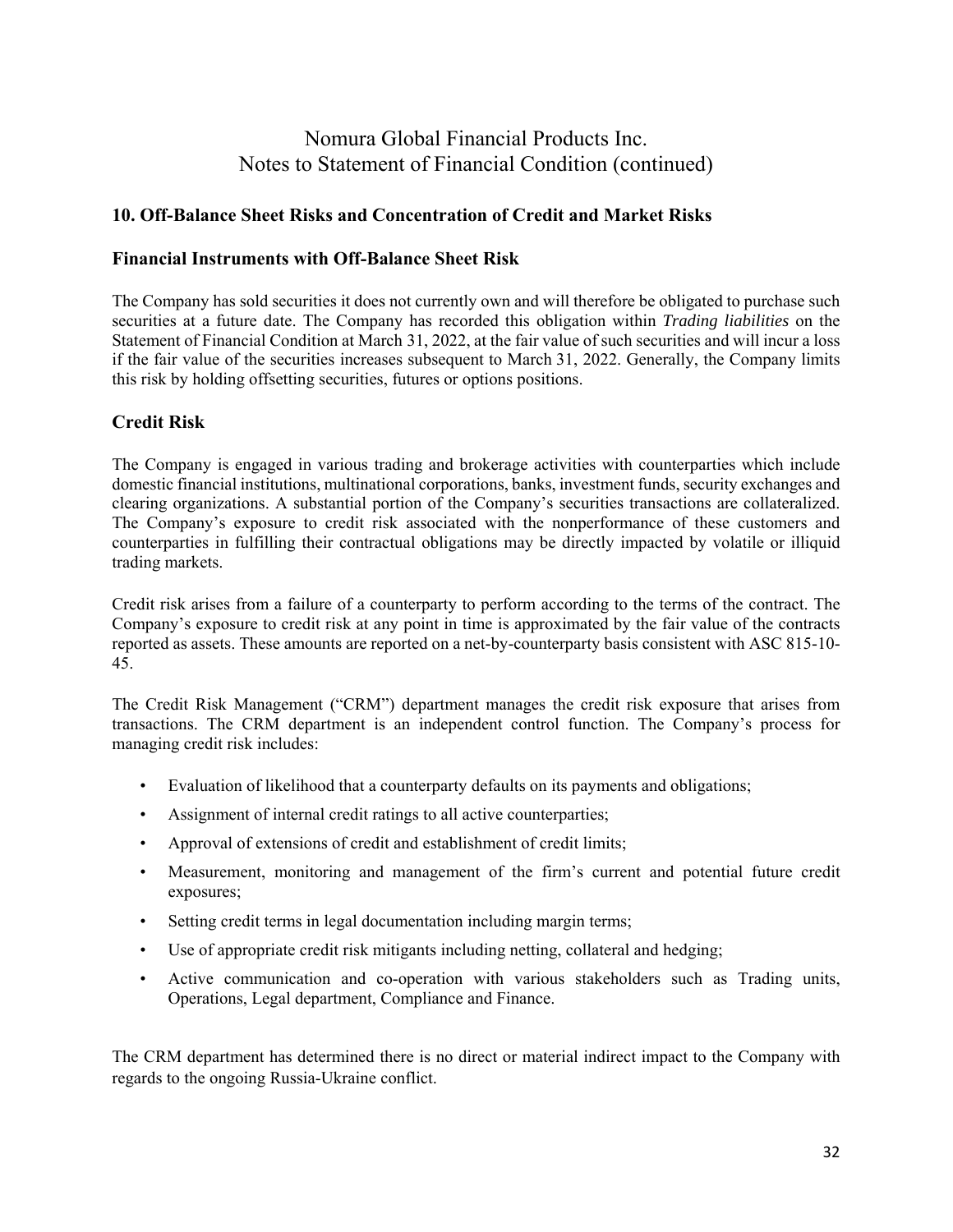The credit quality of the Company's derivatives portfolio is summarized in the table below, according to internally-defined ratings which are comparable to Standards and Poor's ratings. For the purpose of this table, credit exposure is defined as non-affiliate counterparties with which the Company has a positive fair value position, after netting in accordance with ASC 815-10-45.

|                        | Percent of   |
|------------------------|--------------|
| <b>Internal Rating</b> | <b>Total</b> |
| <b>AAA</b>             | $0\%$        |
| AA                     | 8%           |
| A                      | 7%           |
| <b>BBB</b>             | 10%          |
| <b>BB</b>              | 49%          |
| <b>B</b> and lower     | 15%          |
| Unrated                | 11%          |
| Total internal rating  | 100%         |
|                        |              |

The Company's concentration of credit risk arises from its gross exposure to financial institutions. The following table presents the Company's concentration of exposures arising out of OTC derivative transactions. The gross fair value of derivative assets represents the maximum amount of loss due to credit risk that the Company would incur if the counterparties of the Company failed to perform in accordance with the terms of the instruments and if any collateral or other securities the Company held in relation to those instruments proved to be of no value (in millions):

| <b>Impact of Master</b> |  |                   |  |                   |  |                   |  |                     |
|-------------------------|--|-------------------|--|-------------------|--|-------------------|--|---------------------|
| Industry                |  | <b>Gross Fair</b> |  | <b>Netting</b>    |  | <b>Impact of</b>  |  |                     |
| Concentration           |  | Value             |  | <b>Agreements</b> |  | <b>Collateral</b> |  | <b>Net Exposure</b> |
| Financial institutions  |  | 132,174           |  | (122, 227)        |  | (8,798)           |  | 1,149               |

### **Credit Event Contingencies**

The Company enters into certain OTC derivatives where the related collateralization provisions contain credit-risk-related contingent features. These features are clauses that would require the Company to post additional collateral or settle the instrument upon occurrence of a credit event, the most common of which would be a downgrade in the long-term credit rating of NHI or NSC.

The aggregate fair value of all derivative instruments with credit-risk-related contingent features that are in a net liability position on March 31, 2022 was \$3.1 billion with related collateral pledged at that date of \$1.8 billion. In the event of a one-notch downgrade to the long-term credit rating of NHI or NSC, the Company would need to post \$1.0 million of additional collateral.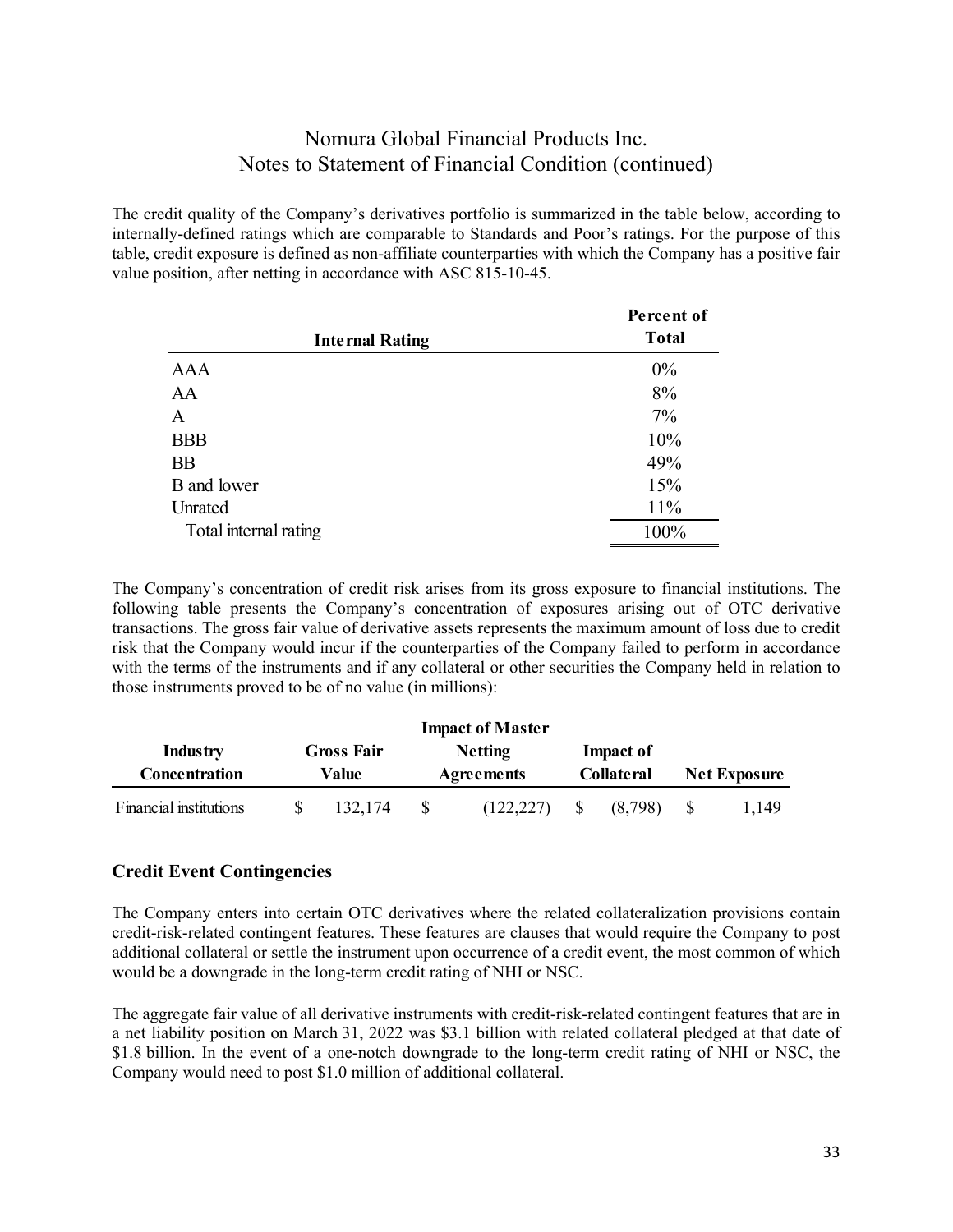### **Use of Credit Derivatives**

In the normal course of business, the Company enters into credit derivatives, primarily with an affiliate company, as part of its trading activities for credit risk mitigation, proprietary trading positions and for client transactions. Credit derivatives are derivative instruments in which one or more of their underlyings are related to the credit risk of a specified entity (or group of entities) or an index based on the credit risk of a group of entities and that expose the seller to potential loss from credit risk related events specified in the contract. The types of credit derivatives used by the Company are those linked to the performance of a credit default index and single-name credit default swaps.

The Company actively monitors and manages its credit derivative exposures. Where credit protection is sold, risks may be mitigated by purchasing credit protection from other third parties either on identical underlying reference assets or on underlying reference assets with the same issuer which would be expected to behave in a correlated fashion.

The Company quantifies the value of these purchased contracts in the following table in the row titled "Protection purchased." These amounts represent purchased credit protection which generally act as a hedge against the Company's written exposures. To the extent the Company is required to pay out under the written credit derivative, a similar amount would generally become due to the Company under the purchased protection.

The following table presents information about the Company's written credit derivatives and the related protection purchased at March 31, 2022 (in millions):

|                      |          |               |  | or Receivable on Protection Purchased |  | <b>Maximum Payout on Protection sold</b><br>(Notionals) |              |           |       |             |
|----------------------|----------|---------------|--|---------------------------------------|--|---------------------------------------------------------|--------------|-----------|-------|-------------|
|                      |          |               |  |                                       |  | <b>Years to Maturity</b>                                |              |           |       |             |
|                      | Carrying |               |  |                                       |  |                                                         |              |           |       | More than 5 |
|                      | Value    |               |  | <b>Total</b><br>$0-3$ vears           |  |                                                         |              | 3-5 years | vears |             |
| Protection sold      | S        | $370^{(1)}$   |  | 38,609                                |  | \$21,289                                                | $\mathbb{S}$ | 13,448    |       | 3,872       |
| Protection purchased | \$       | $(379)^{(1)}$ |  | 38,618                                |  |                                                         |              | 13,390    |       | 3,882       |

<sup>(1)</sup> Carrying values are reported on a gross basis, prior to cash collateral and counterparty netting

Credit derivatives have a stated notional amount which represents the maximum payment the Company may be required to make under the contract. However, this is generally not a true representation of the amount the Company will actually pay as in addition to purchased credit protection, other risk mitigating factors reduce the likelihood of any payment, including the probability of default and the recovery value of the underlying asset. The Company believes that the maximum potential amount of future payments for credit protection sold does not represent the actual loss exposure based on historical experience.

The following table presents information about the Company's written credit derivatives by external credit rating of the underlying asset. Where written credit derivatives have an index as an underlying, the exposure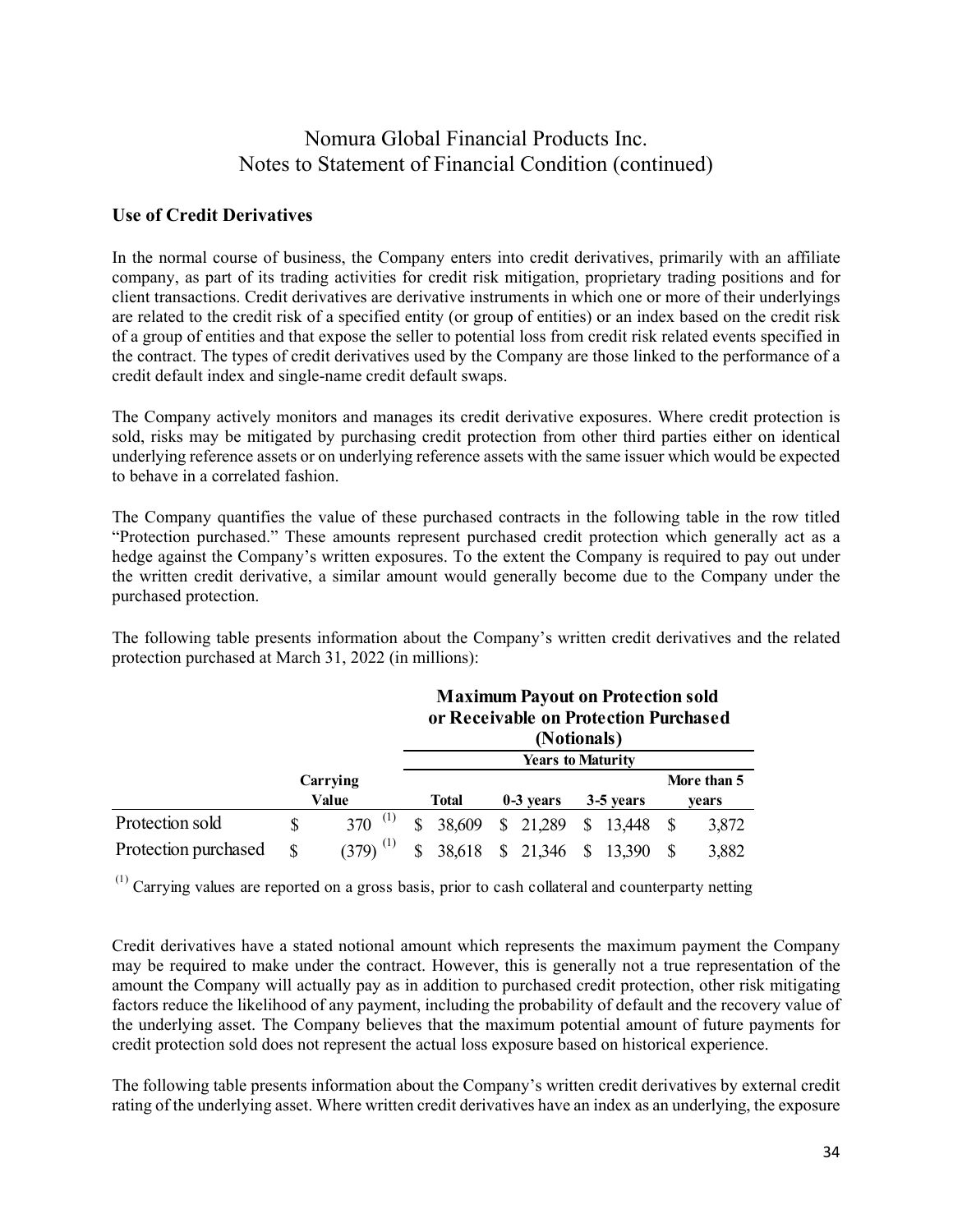detailed below has been decomposed into the ratings categories below based on ratings of securities or derivatives comprising the index. Where multiple external ratings exist from the major rating services, the rating designated below is determined as the middle rating when ratings are available from all three major rating services, or the lower rating when only two ratings are available, consistent with guidelines specified under the Basel Accords.

| <i>(Dollars in Millions)</i>                 |  |  |  |  |  |            |  |           |  |                        |  |       |
|----------------------------------------------|--|--|--|--|--|------------|--|-----------|--|------------------------|--|-------|
| AAA                                          |  |  |  |  |  | <b>BBB</b> |  | <b>BB</b> |  | Other $(1)$            |  | Total |
| $$11,503 \quad $17,541 \quad $5,437 \quad $$ |  |  |  |  |  | 580 \$     |  |           |  | 846 \$ 2,702 \$ 38,609 |  |       |

# **Maximum Payout/Notional on Protection sold**

(1) Other includes credit derivatives where credit rating of the underlying reference asset is below BB, or where no credit rating is available.

### **Market Risk**

The Company is exposed to market risk. Market risk is the risk of loss arising from fluctuations in the value of assets and debts (including off-balance sheet items) due to fluctuations in market risk factors (interest rates, FX rates, prices of securities and others). Market risk primarily impacts the Company's trading activities.

Effective management of market risk requires the ability to analyze a complex and constantly changing global market environment, identify problematic trends and ensure that appropriate action is taken in a timely manner.

The Company uses a variety of complementary tools to measure, model and aggregate market risk. The principal statistical measurement tool used to assess and monitor market risk on an ongoing basis is Value at Risk ("VaR"). Limits on VaR are set in line with the Company's risk appetite as expressed through economic capital. In addition to VaR, the Company uses sensitivity analysis and stress testing to measure and analyze its market risk. Sensitivities are measures used to show the potential changes to a portfolio due to standard moves in market risk factors. They are specific to each asset class and cannot usually be aggregated across risk factors.

Stress testing explores portfolio risks or tail risks, including non-linear behaviors and can be aggregated across risk factors at any level of the group hierarchy. Market risk is monitored against a set of approved limits, with daily reports and other management information provided to the business units and senior management.

VaR is a measure of the potential loss in the value of the Company's trading positions due to adverse movements in markets over a defined time horizon with a specified confidence level. Market risks that are incorporated in the VaR model include equity prices, interest rates, credit, FX rates, and commodities with associated volatilities and correlations.

#### **11. Contingent Liabilities and Guarantees**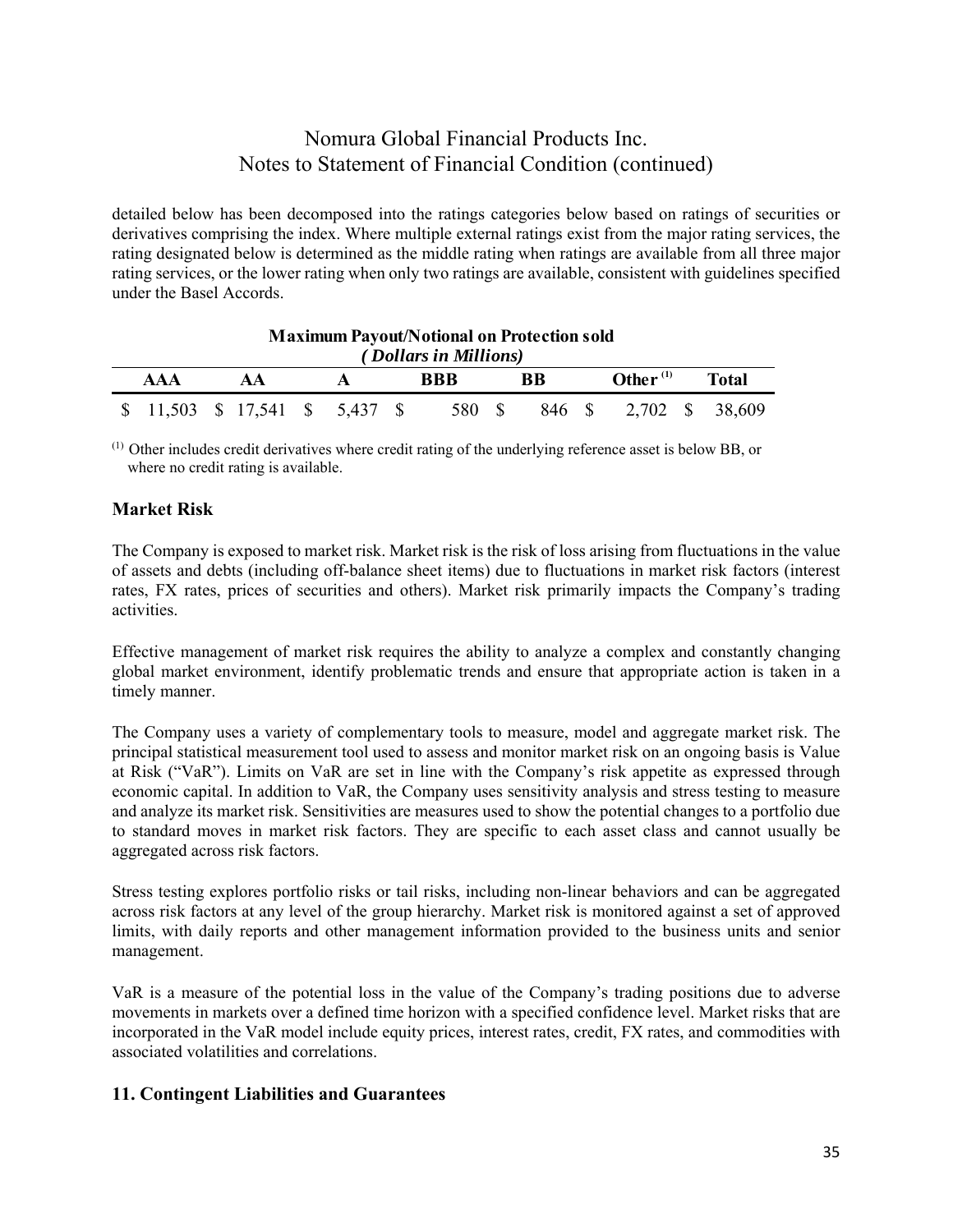#### **Contingencies**

In the normal course of business the Company is involved in investigations, lawsuits and other legal proceedings and, as a result, may suffer loss from any fines, penalties or damages awarded against the Company, any settlements the Company chooses to make to resolve a matter, and legal and other advisory costs incurred to support and formulate a defense.

The ability to predict the outcome of these actions and proceedings is inherently difficult, particularly where claimants are seeking substantial or indeterminate damages, where investigations and legal proceedings are at an early stage or where the matters present novel legal theories or involve a large number of parties.

The Company regularly evaluates each legal proceeding and claim on a case-by-case basis in consultation with legal counsel to assess whether an estimate of possible loss or range of loss can be made, if recognition of a liability is not appropriate. In accordance with ASC 450 "Contingencies" ("ASC 450"), the Company recognizes a liability for this risk of loss arising on each individual matter when a loss is probable and the amount of such loss or range of loss can be reasonably estimated. The amount recognized as a liability is reviewed at least quarterly and is revised when further information becomes available. If these criteria are not met for an individual matter, such as if an estimated loss is only reasonably possible rather than probable, no liability is recognized. However, where a material loss is reasonably possible, the Company will disclose details of the legal proceeding or claim below. Under ASC 450 an event is defined as reasonably possible if the chance of the loss to the Company is more than remote but less than probable.

The Company is responding to requests from governmental authorities in relation to swap trading related to bond issuances, as well as the use of non-Nomura approved messaging platforms for business communications. On February 1, 2021, the U.S. Commodity Futures Trading Commission filed a civil enforcement action against a Nomura employee and charged him with violating the anti-fraud, price manipulation and false statements provisions of the Commodity Exchange Act in relation to a 2015 interest rate swap transaction. The ultimate outcome of this matter cannot be determined at this time and, consequently, it is not possible to assess its impact, if any, on the Company.

At March 31, 2022, there were no matters for which a legal reserve was required and no items where an estimable material loss is reasonably possible.

#### **Guarantees**

The Company applies the provisions of ASC 460, *Guarantees* ("ASC 460"), which provides accounting and disclosure requirements for certain guarantees. ASC 460 defines guarantees as contracts and indemnification agreements that contingently require a guarantor to make payments to the guaranteed party based on changes in an underlying (such as an interest or FX rate, security or commodity price, an index, or the occurrence or nonoccurrence of a specified event) related to an asset, liability or equity security of a guaranteed party. ASC 460 also defines guarantees as contracts that contingently require the guarantor to make payments to the guaranteed party based on another entity's failure to perform under an agreement as well as indirect guarantees of the indebtedness of others.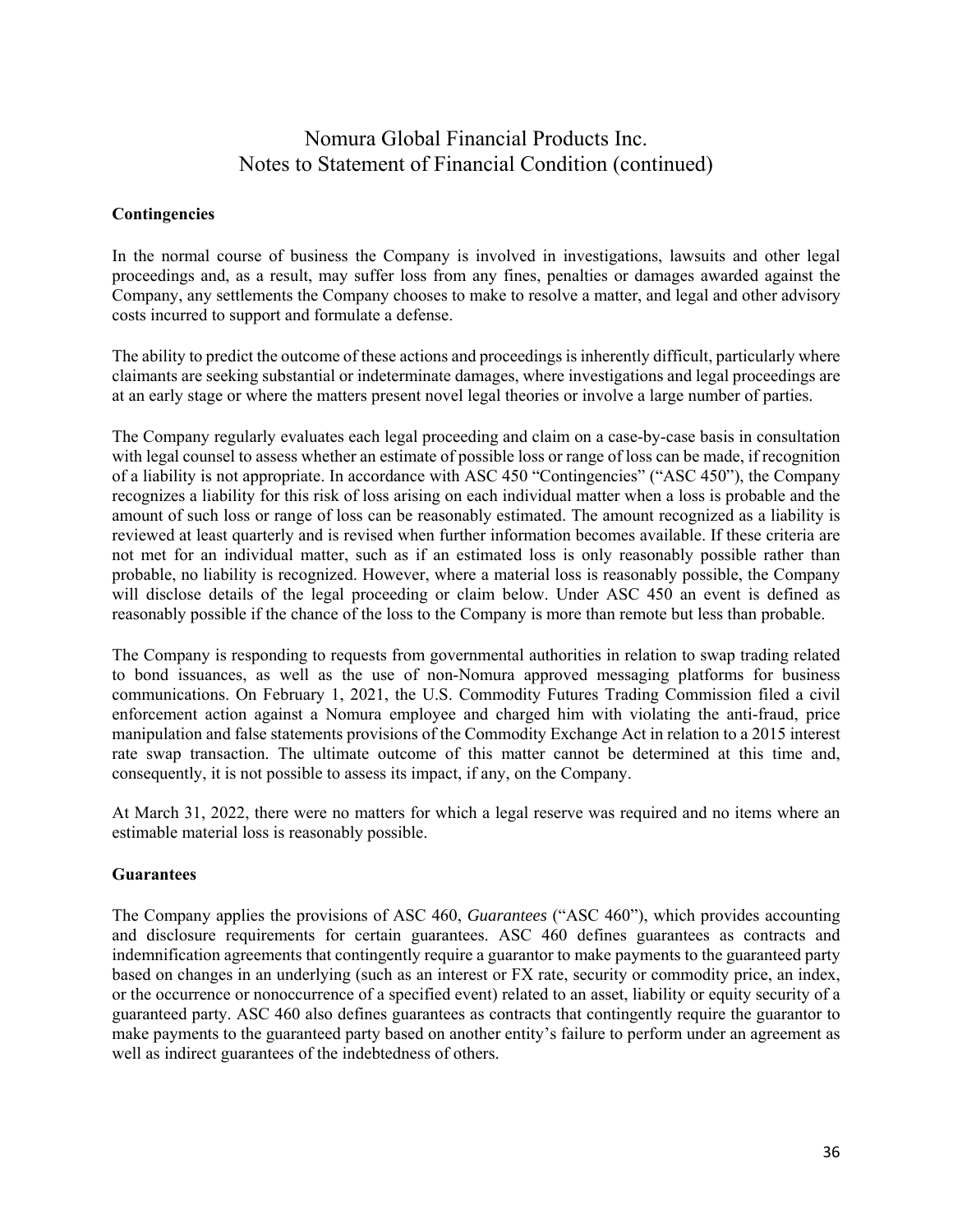The Company has provided a guarantee to a derivatives clearinghouse of which it is a clearing member. This guarantee is required under the standard membership agreement of the clearinghouse such that members are required to guarantee the performance of other members. To mitigate these performance risks, the clearinghouse requires its members to post collateral in the form of a default fund contribution. The Company's liability under this arrangement is not quantifiable and could exceed the cash it has posted as a default fund contribution. However, the potential for the Company to be required to make payments under such guarantees is deemed remote. Accordingly, no contingent liability is recorded on the Statement of Financial Condition.

The Company enters into certain derivative contracts that meet the ASC 460 definition of guarantees. Because the Company does not track whether its clients enter into these derivative contracts for speculative or hedging purposes, the Company has disclosed information about derivative contracts that could meet the ASC 460 definition of guarantees.

For information about the maximum potential amount of future payments that the Company could be required to make under certain derivatives, such as written put options, the notional amount of contracts has been disclosed. However, the maximum potential payout for certain derivative contracts, such as written interest rate caps and written currency options, cannot be estimated, as increases in interest or FX rates in the future could be theoretically unlimited.

The Company records all derivative contracts at fair value on its Statement of Financial Condition. The Company believes the notional amounts generally overstate its risk exposure. Because the derivative contracts are accounted for at fair value, carrying value is considered to be the best indication of payment/performance risks for individual contracts.

The following table sets forth information about the Company's derivative contracts that could meet the definition of a guarantee (other than credit derivatives disclosed as protection sold in Note 10) as of March 31, 2022 (in millions):

|                       | <b>Maximum Payout/Notional By Period of Expiration</b>                 |             |           |           |           |           |         |  |  |  |
|-----------------------|------------------------------------------------------------------------|-------------|-----------|-----------|-----------|-----------|---------|--|--|--|
|                       | <b>Years to Maturity</b>                                               |             |           |           |           |           |         |  |  |  |
| <b>Carrying Value</b> | <b>Maximum</b>                                                         | Less than 1 |           |           |           |           | After 5 |  |  |  |
| of Liability          | <b>Pavout</b>                                                          | vear        | 1-2 years | 2-3 years | 3-4 years | 4-5 vears | vears   |  |  |  |
| 23.864                | \$1,630,151 \$106,150 \$294,814 \$277,302 \$195,218 \$89,605 \$667,062 |             |           |           |           |           |         |  |  |  |

### **12. Income Taxes**

The Company is included in the consolidated federal and certain combined state and local tax returns filed by NHA and Subsidiaries (the "Group"). The Company and the Group have a practice whereby federal and state and local income and capital taxes are determined for financial reporting purposes on a separate company basis. The accrual for unrecognized tax benefits, on the other hand, is accrued on a weighted basis of the Company's share of the Group's unrecognized tax benefits. Federal and certain state and local income and capital taxes are paid to NHA in accordance with this practice. As such, taxes payable of \$591 thousand, primarily payable to NHA for New York State ("NYS"), New York City ("NYC"), and other state and local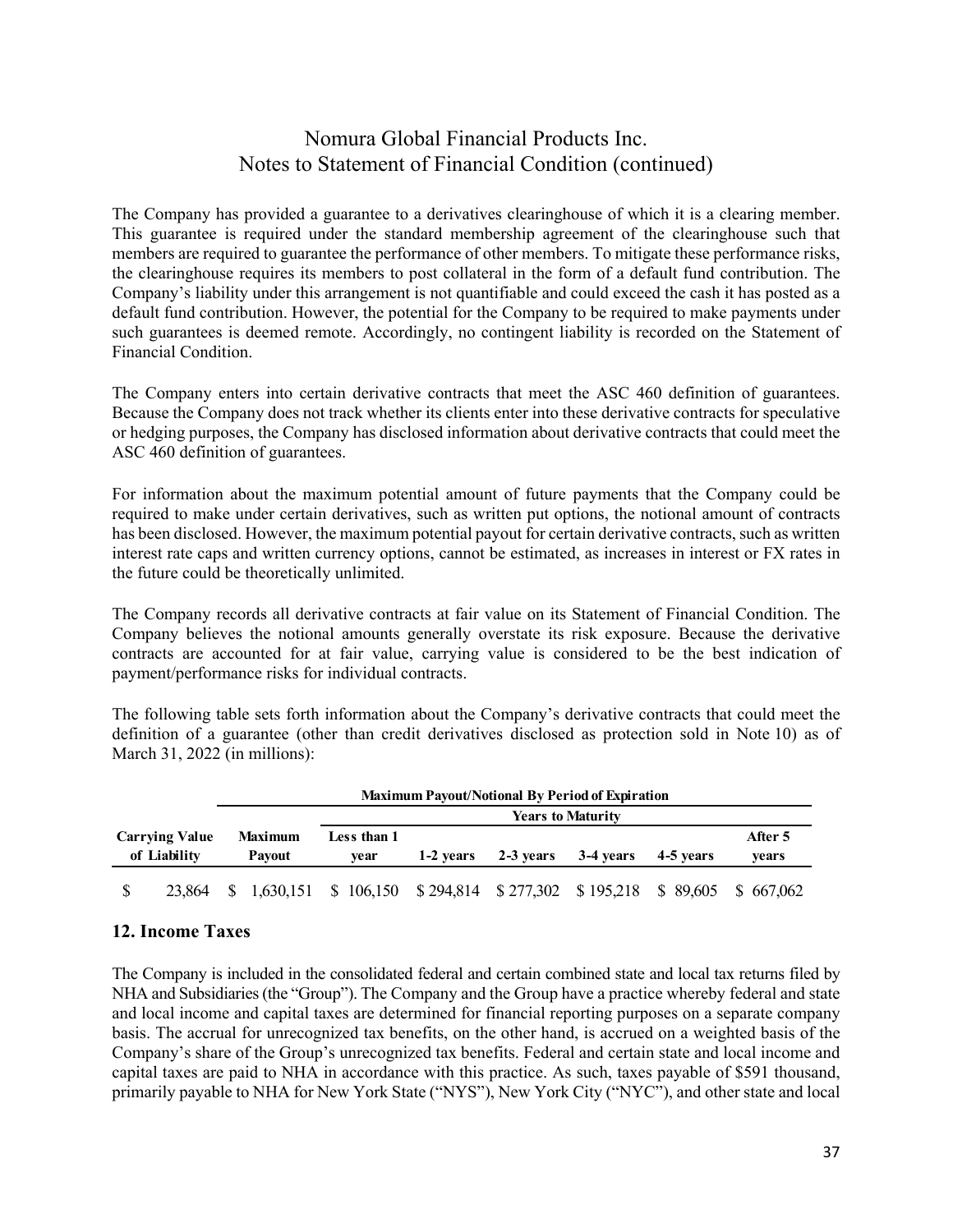capital taxes are included in *Other payables to affiliates* on the Statement of Financial Condition as of March 31, 2022.

The components of the Company's net DTA as of March 31, 2022 are as follows (in thousands):

| Deferred tax asset                 | S | 732,028    |
|------------------------------------|---|------------|
| Less: Valuation allowance          |   | (732, 028) |
|                                    |   |            |
| Deferred tax liabilities           |   |            |
| Net deferred tax asset/(liability) |   |            |

ASC 740 prescribes an asset and liability approach to accounting for taxes that requires the recognition of DTAs and deferred tax liabilities ("DTLs") for the expected future tax consequences of events that have been recognized in the financial statements or tax returns. In estimating future tax consequences, ASC 740 generally considers all expected future events other than future enactments of changes in the tax law or rates. The gross DTAs relate primarily to net operating loss ("NOL") carryforwards, and interest expense deferral carryforwards.

A VA of \$732 million has been maintained against the Company's net DTAs in accordance with the realization criteria set forth in ASC 740. The net increase in the total VA of \$59 million was primarily attributable to the Company's pre-tax book loss.

At March 31, 2022, the Company had federal NOL carryforward of approximately \$2.6 billion of which \$0.5 billion will expire beginning March 31, 2028 while \$2.0 billion can be carried forward indefinitely. In addition, the Company had NYS and NYC NOL carryforwards of approximately \$0.9 billion and \$0.8 billion respectively. Both NYS and NYC NOL will expire beginning on March 31, 2035.

Roll-forward of unrecognized tax benefits (in thousands):

| Balance at April 1, 2021                                | 6.291 |
|---------------------------------------------------------|-------|
| Addition based on tax positions related to current year | 2.975 |
| Balance at March 31, 2022                               | 9,266 |

The balance of the net unrecognized tax benefits, due to uncertainties in tax law/acceptance of application of new rules, is included in *Other liabilities* on the Statement of Financial Condition as of March 31, 2022. If recognized, these benefits would favorably impact the effective tax rate in future periods.

The Company did not accrue any material interest expense or tax penalty on the unrecognized tax benefits during the year. The Company does not expect any significant changes in the balance of unrecognized tax benefits within the next twelve months.